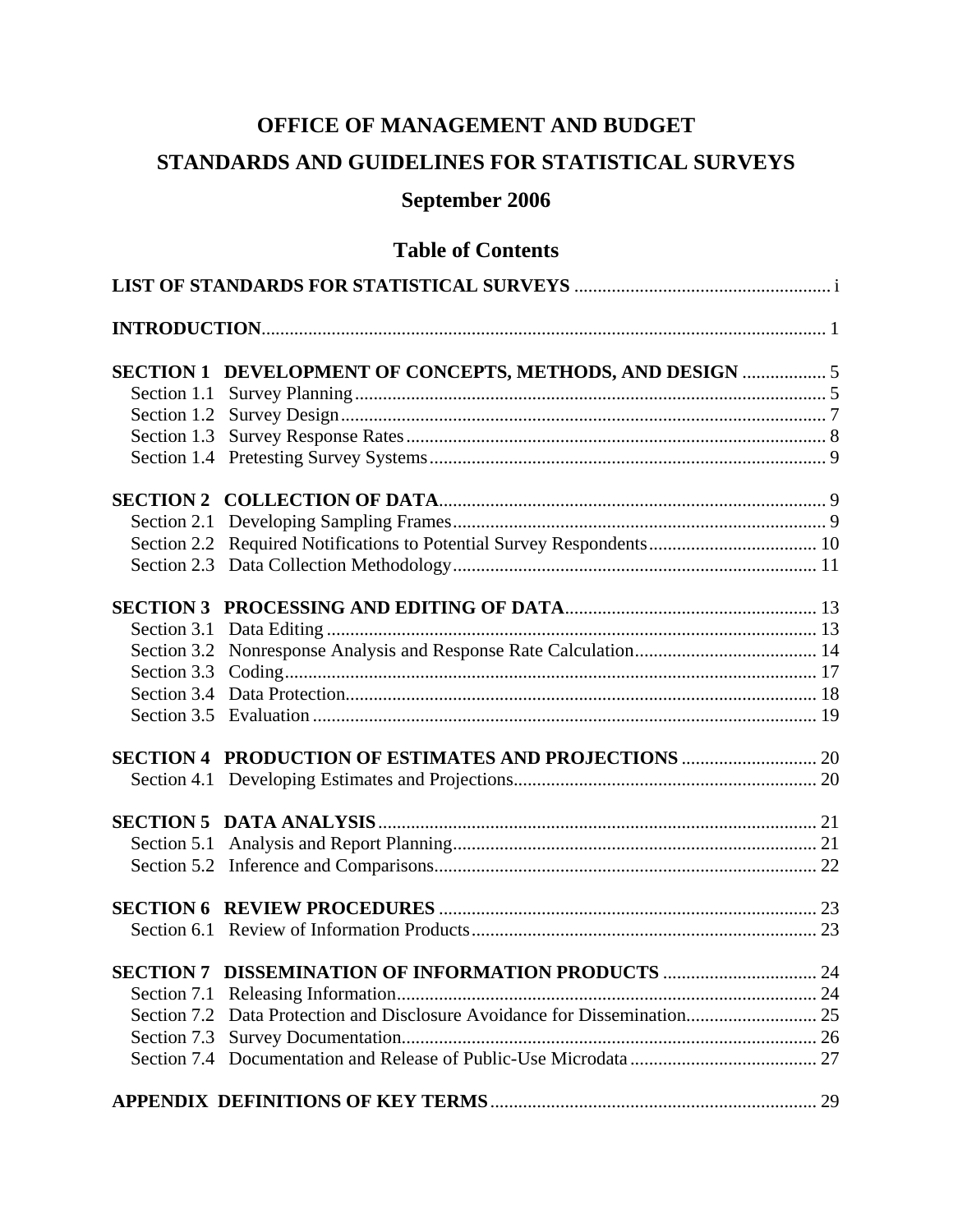# **LIST OF STANDARDS FOR STATISTICAL SURVEYS**

# <span id="page-1-0"></span>**SECTION 1 DEVELOPMENT OF CONCEPTS, METHODS, AND DESIGN**

## **Survey Planning**

**Standard 1.1:** Agencies initiating a new survey or major revision of an existing survey must develop a written plan that sets forth a justification, including: goals and objectives; potential users; the decisions the survey is designed to inform; key survey estimates; the precision required of the estimates (e.g., the size of differences that need to be detected); the tabulations and analytic results that will inform decisions and other uses; related and previous surveys; steps taken to prevent unnecessary duplication with other sources of information; when and how frequently users need the data; and the level of detail needed in tabulations, confidential microdata, and public-use data files.

# **Survey Design**

**Standard 1.2:** Agencies must develop a survey design, including defining the target population, designing the sampling plan, specifying the data collection instrument and methods, developing a realistic timetable and cost estimate, and selecting samples using generally accepted statistical methods (e.g., probabilistic methods that can provide estimates of sampling error). Any use of nonprobability sampling methods (e.g., cut-off or model-based samples) must be justified statistically and be able to measure estimation error. The size and design of the sample must reflect the level of detail needed in tabulations and other data products, and the precision required of key estimates. Documentation of each of these activities and resulting decisions must be maintained in the project files for use in documentation (see Standards 7.3 and 7.4).

#### **Survey Response Rates**

**Standard 1.3:** Agencies must design the survey to achieve the highest practical rates of response, commensurate with the importance of survey uses, respondent burden, and data collection costs, to ensure that survey results are representative of the [target population](http://nces.ed.gov/statprog/2002/glossary.asp) so that they can be used with confidence to inform decisions. Nonresponse bias analyses must be conducted when unit or item response rates or other factors suggest the potential for bias to occur.

#### **Pretesting Survey Systems**

**Standard 1.4:** Agencies must ensure that all components of a survey function as intended when implemented in the full-scale survey and that measurement error is controlled by conducting a pretest of the survey components or by having successfully fielded the survey components on a previous occasion.

# **SECTION 2 COLLECTION OF DATA**

#### **Developing Sampling Frames**

**Standard 2.1:** Agencies must ensure that the frames for the planned sample survey or census are appropriate for the study design and are evaluated against the target population for quality.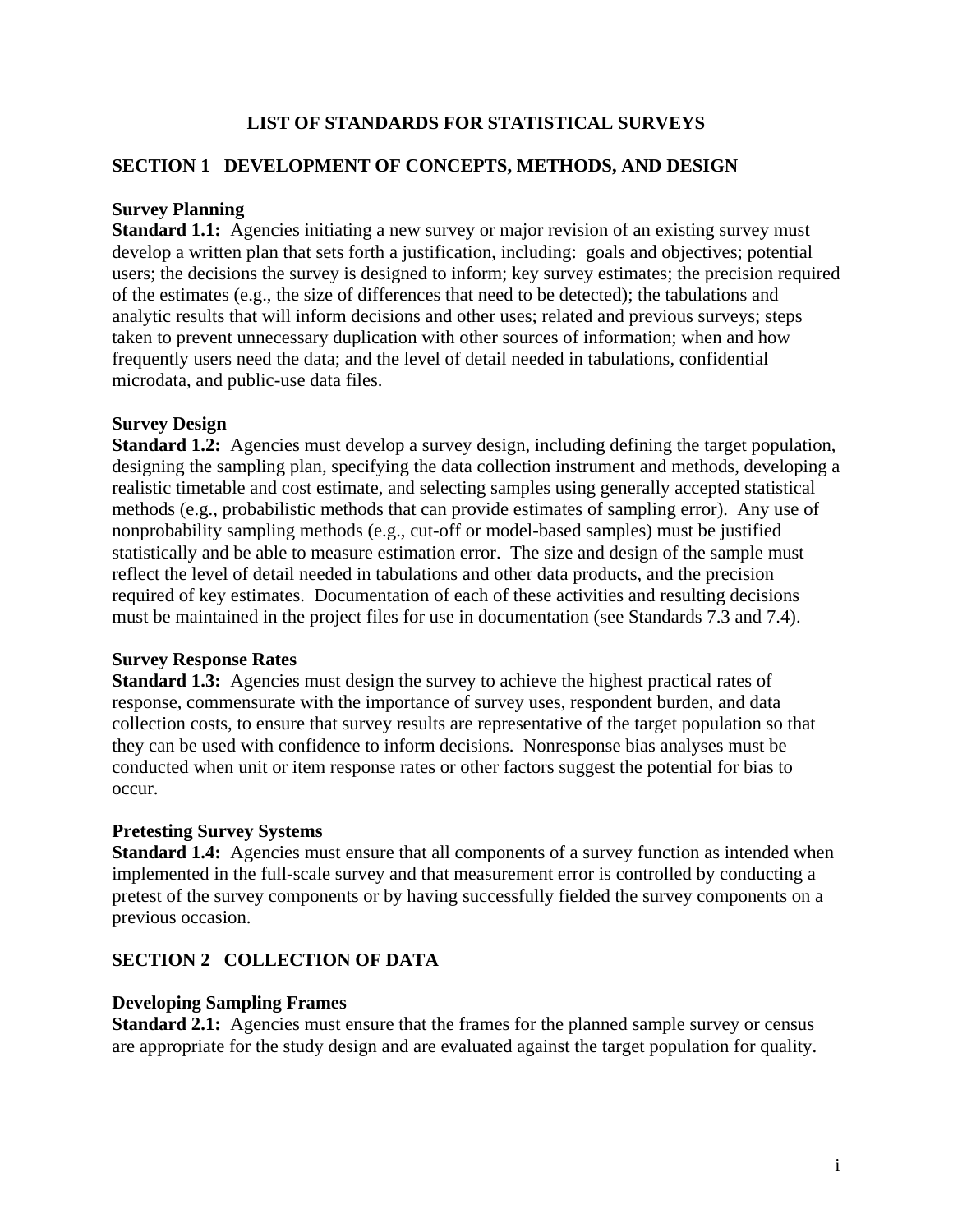## **Required Notifications to Potential Survey Respondents**

**Standard 2.2:** Agencies must ensure that each collection of information instrument clearly states the reasons the information is planned to be collected; the way such information is planned to be used to further the proper performance of the functions of the agency; whether responses to the collection of information are voluntary or mandatory (citing authority); the nature and extent of confidentiality to be provided, if any, citing authority; an estimate of the average respondent burden together with a request that the public direct to the agency any comments concerning the accuracy of this burden estimate and any suggestions for reducing this burden; the OMB control number; and a statement that an agency may not conduct and a person is not required to respond to an information collection request unless it displays a currently valid OMB control number.

#### **Data Collection Methodology**

**Standard 2.3:** Agencies must design and administer their data collection instruments and methods in a manner that achieves the best balance between maximizing data quality and controlling measurement error while minimizing respondent burden and cost.

# **SECTION 3 PROCESSING AND EDITING OF DATA**

#### **Data Editing**

**Standard 3.1:** Agencies must edit data appropriately, based on available information, to mitigate or correct detectable errors.

#### **Nonresponse Analysis and Response Rate Calculation**

**Standard 3.2:** Agencies must appropriately measure, adjust for, report, and analyze unit and item nonresponse to assess their effects on data quality and to inform users. Response rates must be computed using standard formulas to measure the proportion of the eligible sample that is represented by the responding units in each study, as an indicator of potential nonresponse bias.

#### **Coding**

**Standard 3.3:** Agencies must add codes to collected data to identify aspects of data quality from the collection (e.g., missing data) in order to allow users to appropriately analyze the data. Codes added to convert information collected as text into a form that permits immediate analysis must use standardized codes, when available, to enhance comparability.

#### **Data Protection**

**Standard 3.4:** Agencies must implement safeguards throughout the production process to ensure that survey data are handled to avoid disclosure.

# **Evaluation**

**Standard 3.5:** Agencies must evaluate the quality of the data and make the evaluation public (through technical notes and documentation included in reports of results or through a separate report) to allow users to interpret results of analyses, and to help designers of recurring surveys focus improvement efforts.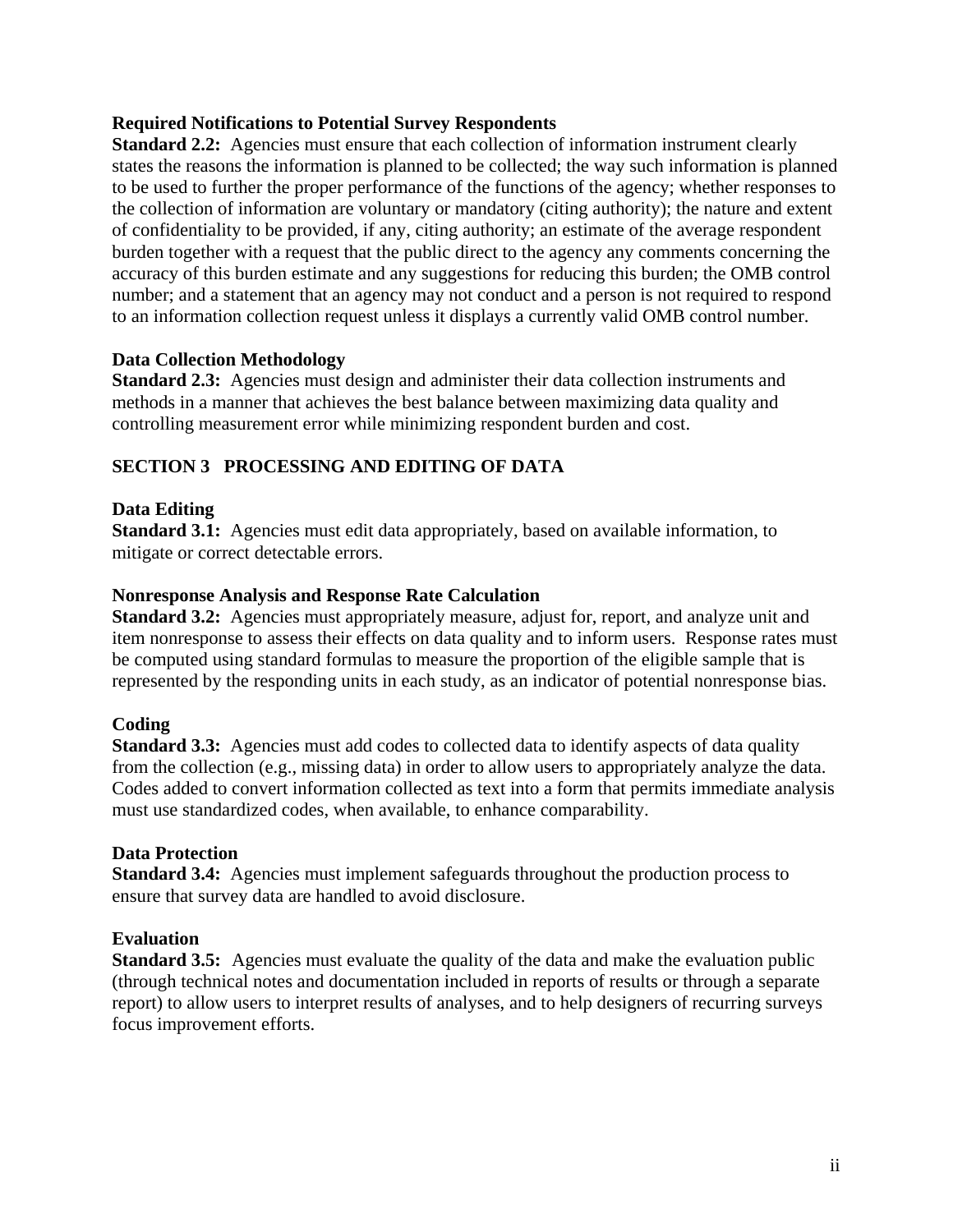# **SECTION 4 PRODUCTION OF ESTIMATES AND PROJECTIONS**

#### **Developing Estimates and Projections**

**Standard 4.1**: Agencies must use accepted theory and methods when deriving direct surveybased estimates, as well as model-based estimates and projections that use survey data. Error estimates must be calculated and disseminated to support assessment of the appropriateness of the uses of the estimates or projections. Agencies must plan and implement evaluations to assess the quality of the estimates and projections.

# **SECTION 5 DATA ANALYSIS**

#### **Analysis and Report Planning**

Standard 5.1: Agencies must develop a plan for the analysis of survey data prior to the start of a specific analysis to ensure that statistical tests are used appropriately and that adequate resources are available to complete the analysis.

#### **Inference and Comparisons**

**Standard 5.2:** Agencies must base statements of comparisons and other statistical conclusions derived from survey data on acceptable statistical practice.

# **SECTION 6 REVIEW PROCEDURES**

#### **Review of Information Products**

**Standard 6.1:** Agencies are responsible for the quality of information that they disseminate and must institute appropriate content/subject matter, statistical, and methodological review procedures to comply with OMB and agency Information Quality Guidelines.

# **SECTION 7 DISSEMINATION OF INFORMATION PRODUCTS**

#### **Releasing Information**

**Standard 7.1:** Agencies must release information intended for the general public according to a dissemination plan that provides for equivalent, timely access to all users and provides information to the public about the agencies' dissemination policies and procedures including those related to any planned or unanticipated data revisions.

#### **Data Protection and Disclosure Avoidance for Dissemination**

**Standard 7.2:** When releasing information products, agencies must ensure strict compliance with any confidentiality pledge to the respondents and all applicable Federal legislation and regulations.

#### **Survey Documentation**

**Standard 7.3:** Agencies must produce survey documentation that includes those materials necessary to understand how to properly analyze data from each survey, as well as the information necessary to replicate and evaluate each survey's results (See also Standard 1.2). Survey documentation must be readily accessible to users, unless it is necessary to restrict access to protect confidentiality.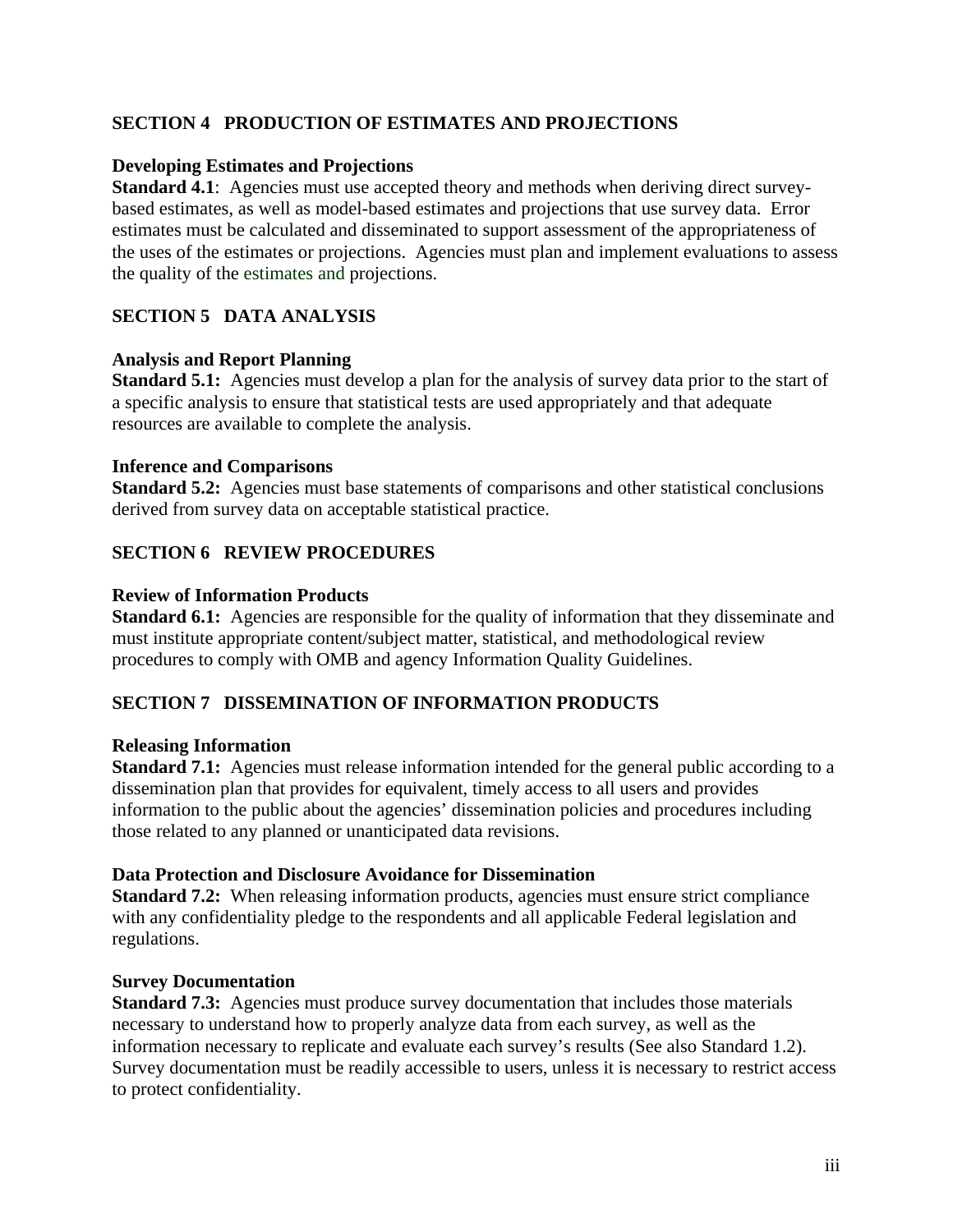# **Documentation and Release of Public-Use Microdata**

**Standard 7.4:** Agencies that release microdata to the public must include documentation clearly describing how the information is constructed and provide the metadata necessary for users to access and manipulate the data (See also Standard 1.2). Public-use microdata documentation and metadata must be readily accessible to users.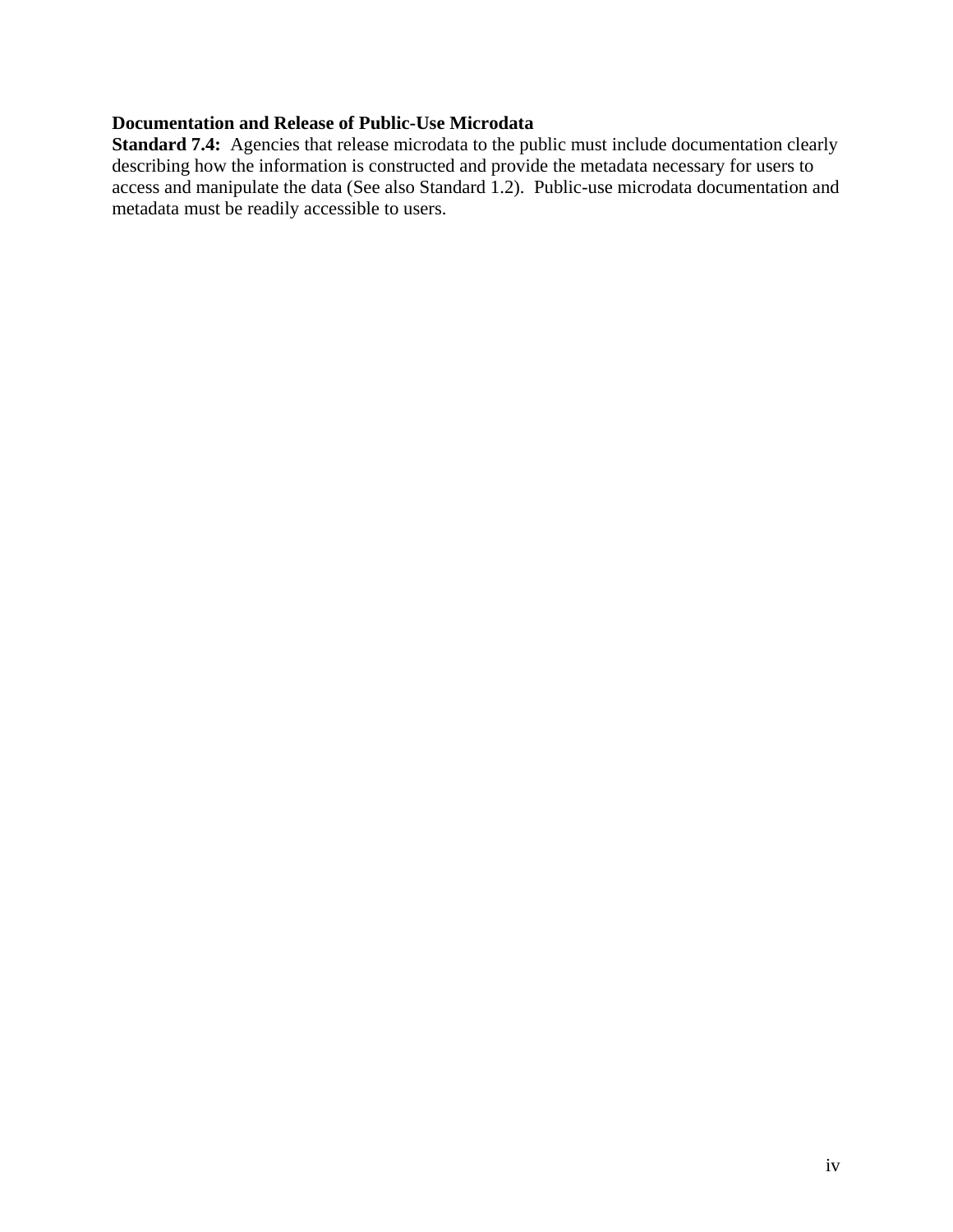## <span id="page-5-0"></span>**INTRODUCTION**

This document provides 20 standards that apply to Federal censuses and surveys whose statistical purposes include the description, estimation, or analysis of the characteristics of groups, segments, activities, or geographic areas in any biological, demographic, economic, environmental, natural resource, physical, social, or other sphere of interest. The development, implementation, or maintenance of methods, technical or administrative procedures, or information resources that support such purposes are also covered by these standards. In addition, these standards apply to censuses and surveys that are used in research studies or program evaluations if the purpose of the survey meets any of the statistical purposes noted above. To the extent they are applicable, these standards also cover the compilation of statistics based on information collected from individuals or firms (such as tax returns or the financial and operating reports required by regulatory commissions), applications/registrations, or other administrative records.

#### **Background**

 $\overline{a}$ 

Standards for Federal statistical programs serve both the interests of the public and the needs of the government. These standards document the professional principles and practices that Federal agencies are required to adhere to and the level of quality and effort expected in all statistical activities. Each standard has accompanying guidelines that present recommended best practices to fulfill the goals of the standards. Taken together, these standards and guidelines provide a means to ensure consistency among and within statistical activities conducted across the Federal Government. Agency implementation of standards and guidelines ensures that users of Federal statistical information products are provided with details on the principles and methods employed in the development, collection, processing, analysis, dissemination, and preservation of Federal statistical information.

In 2002, the U.S. Office of Management and Budget (OMB), in response to Section 515 of the Treasury and General Government Appropriations Act for Fiscal Year 2001 (Public Law 106- 554), popularly known as the Information Quality Act, issued government-wide guidelines that "provide policy and procedural guidance to Federal agencies for ensuring and maximizing the quality, objectivity, utility, and integrity of information (including statistical information) disseminated by Federal agencies" (67 FR 8452-8460; February 22, 2002). Federal statistical agencies worked together to draft a common framework to use in developing their individual Information Quality Guidelines. That framework, published in the June 4, 2002, *Federal Register* Notice, "Federal Statistical Organizations' Guidelines for Ensuring and Maximizing the Quality, Objectivity, Utility, and Integrity of Disseminated Information" (67 FR 38467-38470), serves as the organizing framework for the standards and guidelines presented here.<sup>[1](#page-5-1)</sup> The framework for these standards and guidelines includes:

<span id="page-5-1"></span><sup>&</sup>lt;sup>1</sup> The *Federal Register* notice included eight areas where statistical organizations set standards for performance. The framework utilized here combines "Development of concepts and methods" with "Planning and design of surveys and other means of collecting data" into the single section on "Development of concepts, methods, and design." The standards for these activities were closely linked and attempting to separate them into two distinct sections would have resulted in some duplication of standards between sections. The only other change is the title of Section 7, which was shortened to "Dissemination of Information Products" for convenience rather than "Dissemination of data by published reports, electronic files, and other media requested by users" as it originally appeared in the *Federal Register* notice.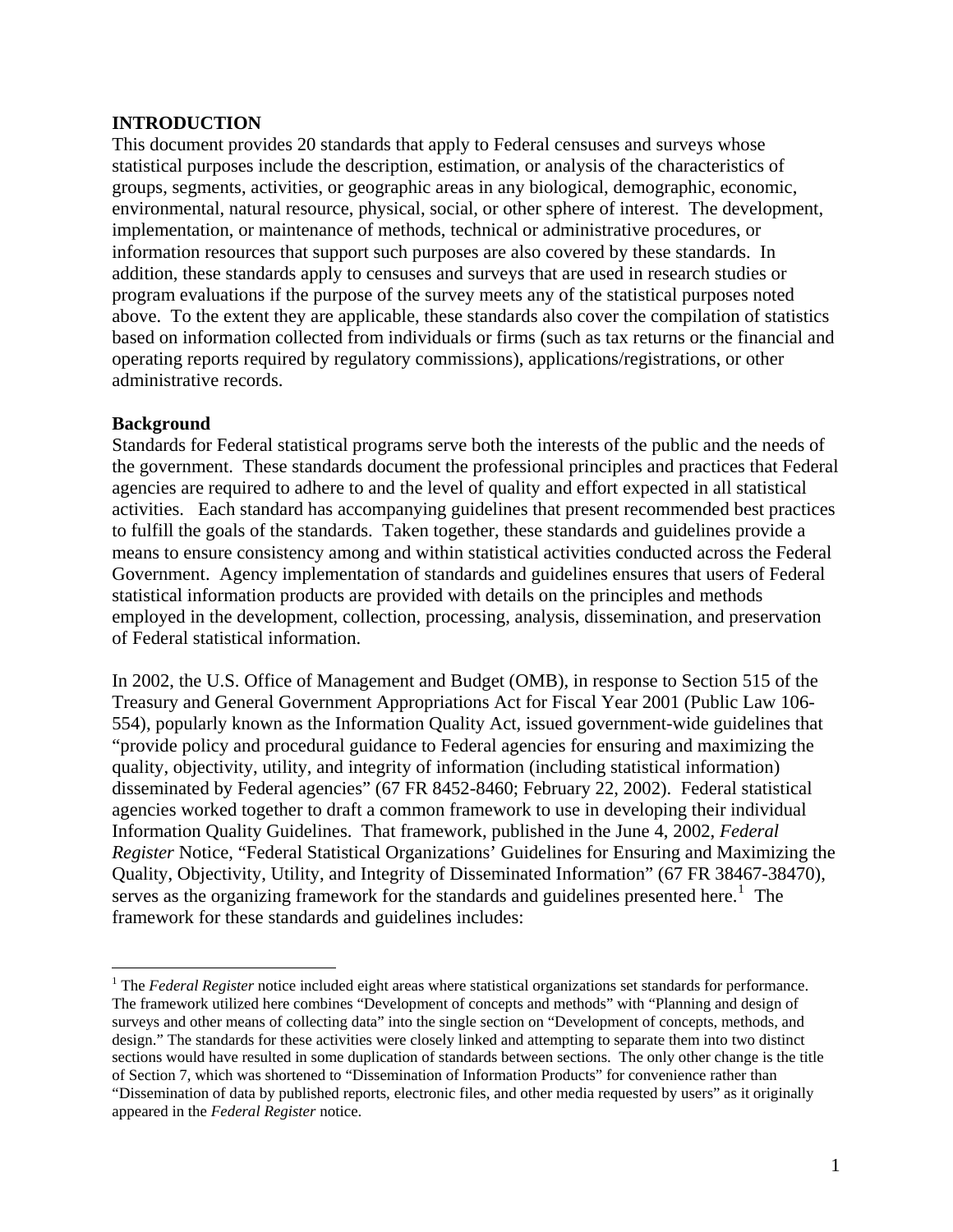- Development of concepts, methods, and design
- Collection of data
- Processing and editing of data
- Production of estimates and projections
- Data analysis
- Review procedures
- Dissemination of Information Products.

Within this framework, the 20 standards and their related guidelines for Federal statistical surveys focus on ensuring high quality statistical surveys that result in information products satisfying an agency's and OMB's Information Quality Guidelines' requirements for ensuring and maximizing the quality, objectivity, utility, and integrity of information disseminated by the Federal Government.

The standards and guidelines are not intended to substitute for the extensive existing literature on statistical and survey theory, methods, and operations. When undertaking a survey, an agency should engage knowledgeable and experienced survey practitioners to effectively achieve the goals of the standards. Persons involved should have knowledge and experience in survey sampling theory, survey design and methodology, field operations, data analysis, and dissemination as well as technological aspects of surveys.

Under the OMB Information Quality Guidelines, quality is an encompassing term comprising objectivity, utility, and integrity.

Objectivity refers to whether information is accurate, reliable, and unbiased, and is presented in an accurate, clear, and unbiased manner. It involves both the content of the information and the presentation of the information. This includes complete, accurate, and easily understood documentation of the sources of the information, with a description of the sources of any errors that may affect the quality of the data, when appropriate. Objectivity is achieved by using reliable information sources and appropriate techniques to prepare information products.

Standards related to the production of accurate, reliable, and unbiased information include Survey Response Rates (1.3), Developing Sampling Frames (2.1), Required Notifications to Potential Survey Respondents (2.2), Data Collection Methodology (2.3), Data Editing (3.1), Nonresponse Analysis and Response Rate Calculation (3.2), Coding (3.3), Evaluation (3.5), Developing Estimates and Projections (4.1), Analysis and Report Planning (5.1), and Inference and Comparisons (5.2).

Standards related to presenting results in an accurate, clear, and unbiased manner include: Review of Information Products (6.1), Survey Documentation (7.3), and Documentation and Release of Public-Use Microdata (7.4).

Utility refers to the usefulness of the information that is disseminated to its intended users. The usefulness of information disseminated by Federal agencies should be considered from the perspective of specific subject matter users, researchers, policymakers, and the public. Utility is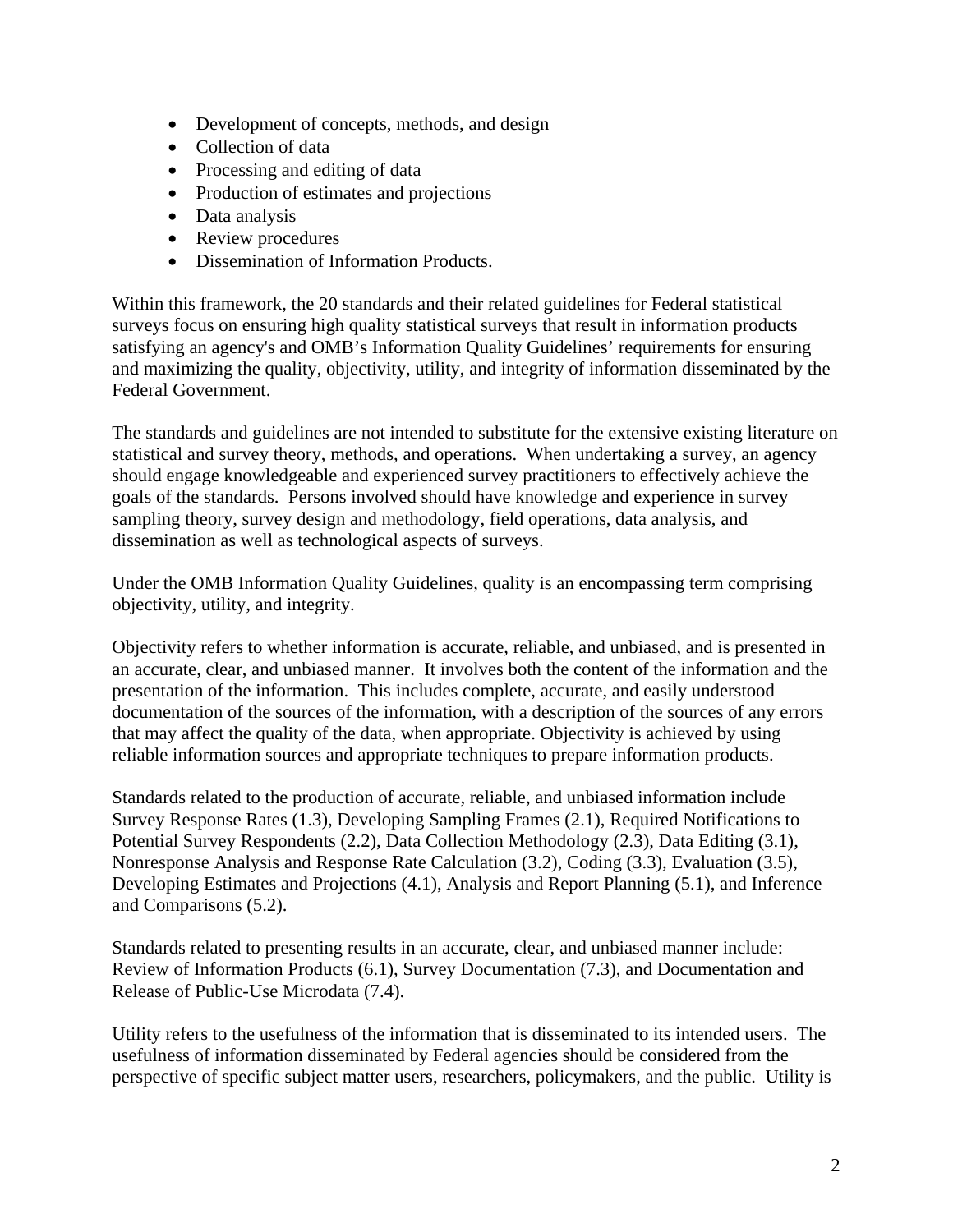achieved by continual assessment of information needs, anticipating emerging requirements, and developing new products and services.

To ensure that information disseminated by Federal agencies meets the needs of the intended users, agencies rely upon internal reviews, analyses, and evaluations along with feedback from advisory committees, researchers, policymakers, and the public. In addition, agencies should clearly and correctly present all information products in plain language geared to their intended audiences. The target audience for each product should be clearly identified, and the product's contents should be readily accessible to that audience.

In all cases, the goal is to maximize the usefulness of information and minimize the costs to the government and the public. When disseminating their information products, Federal agencies should utilize a variety of efficient dissemination channels so that the public, researchers, and policymakers can locate and use information in an equitable, timely, and cost-effective fashion.

The specific standards that contribute directly to the utility and the dissemination of information include: Survey Planning (1.1), Survey Design (1.2), Pretesting Survey Systems (1.4), Review of Information Products (6.1), Releasing Information (7.1), Survey Documentation (7.3), and Documentation and Release of Public-Use Microdata (7.4).

Integrity refers to the security or protection of information from unauthorized access or revision. Integrity ensures that the information is not compromised through corruption or falsification.

Federal agencies have a number of statutory and administrative provisions governing the protection of information. Examples that may affect all Federal agencies include the Privacy Act; the Freedom of Information Act; the Confidential Information Protection and Statistical Efficiency Act of 2002; the Federal Information Security Management Act of 2002; the Health Insurance Portability and Accountability Act of 1996; OMB Circular Nos. A-123, A-127, and A-130; and the Federal Policy for the Protection of Human Subjects. The standards on Required Notifications to Potential Survey Respondents (2.2), Data Protection (3.4), and Data Protection and Disclosure Avoidance for Dissemination (7.2) directly address statistical issues concerning the integrity of data.

# **Requirements for Agencies**

 $\overline{a}$ 

The application of standards to the wide range of Federal statistical activities and uses requires judgment that balances such factors as the uses of the resulting information and the efficient allocation of resources; this should not be a mechanical process. Some surveys are extremely large undertakings requiring millions of dollars, and the resulting general-purpose statistics have significant, far-reaching effects. (Examples of major Federal information programs, many based on statistical surveys, are the Principal Federal Economic Indicators.<sup>[2](#page-7-0)</sup>) Other statistical activities may be more limited and focused on specific program areas (e.g., customer satisfaction surveys, program evaluations, or research).

<span id="page-7-0"></span> $2^2$  For the list of principal economic indicators and their release dates see <http://www.whitehouse.gov/omb/inforeg/statpolicy.html#sr>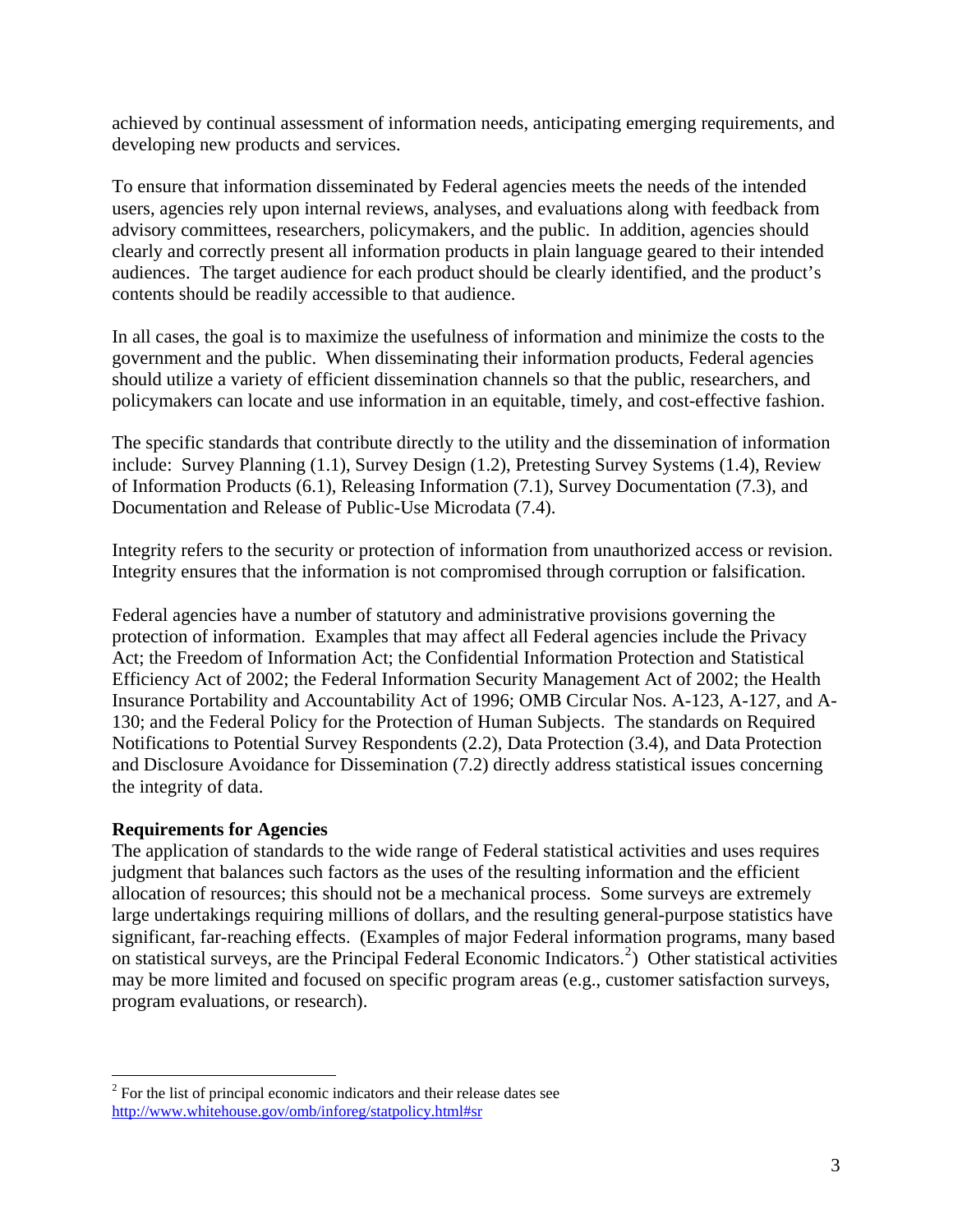For each statistical survey in existence when these standards are issued and for each new survey, the sponsoring and/or releasing agency should evaluate compliance with applicable standards. The agency should establish compliance goals for applicable standards if a survey is not in compliance. An agency should use major survey revisions or other significant survey events as opportunities to address areas in which a survey is not in compliance with applicable standards.

Federal agencies are required to adhere to all standards for every statistical survey, even those that have already received OMB approval. Agencies should provide sufficient information in their Information Collection Requests (ICR) to OMB under the Paperwork Reduction Act (PRA) to demonstrate whether they are meeting the standards. OMB recognizes that these standards cannot be applied uniformly or precisely in every situation. Consideration will be given to the importance of the uses of the information as well as the quality required to support those uses. If funding or other contingencies make it infeasible for all standards to be met, agencies should discuss in their ICR submissions the options that were considered and why the final design was selected.

The agency should also include in the standard documentation for the survey, or in an easily accessible public venue, such as on its web site, the reasons why the standard could not be met and what actions the agency has taken or will take to address any resulting issues.<sup>[3](#page-8-0)</sup>

The following standards and guidelines are not designed to be completely exhaustive of all efforts that an agency may undertake to ensure the quality of its statistical information. Agencies are encouraged to develop additional, more detailed standards focused on their specific statistical activities.

The standards are presented in seven sections. For each standard, there is a list of key terms that are used in the standard or accompanying guidelines, and these terms are defined in the appendix to provide clarification on their use in this document. The guidelines for each standard represent best practices that may be useful in fulfilling the goals of the standard and provide greater specificity and detail than the standards. However, as noted earlier, these standards and guidelines are not intended to substitute for the extensive existing literature on statistical and survey theory, methods, and operations. Additional information relevant to the standards can be found in other more specialized publications, and references to other Federal guidance documents or resources and the work of the Federal Committee on Statistical Methodology are provided in this document.

Agencies conducting surveys should also consult guidance issued by OMB entitled *Questions and Answers When Designing Surveys for Information Collections*. That document was developed by OMB to assist agencies in preparing their Information Collection Requests for OMB review under the Paperwork Reduction Act (PRA). The PRA requires that all Federal agencies obtain approval from OMB prior to collecting information from ten or more persons.<sup>[4](#page-8-1)</sup>

 $\overline{a}$ 

<span id="page-8-0"></span> $3 \text{ In cases where the agency determines that ongoing surveys are not in compliance with the standards, the$ documentation should be updated at the earliest possible time.

<span id="page-8-1"></span><sup>&</sup>lt;sup>4</sup> Under the PRA, "Person means an individual, partnership, association, corporation (including operations of government-owned contractor-operated facilities), business trust, or legal representative, an organized group of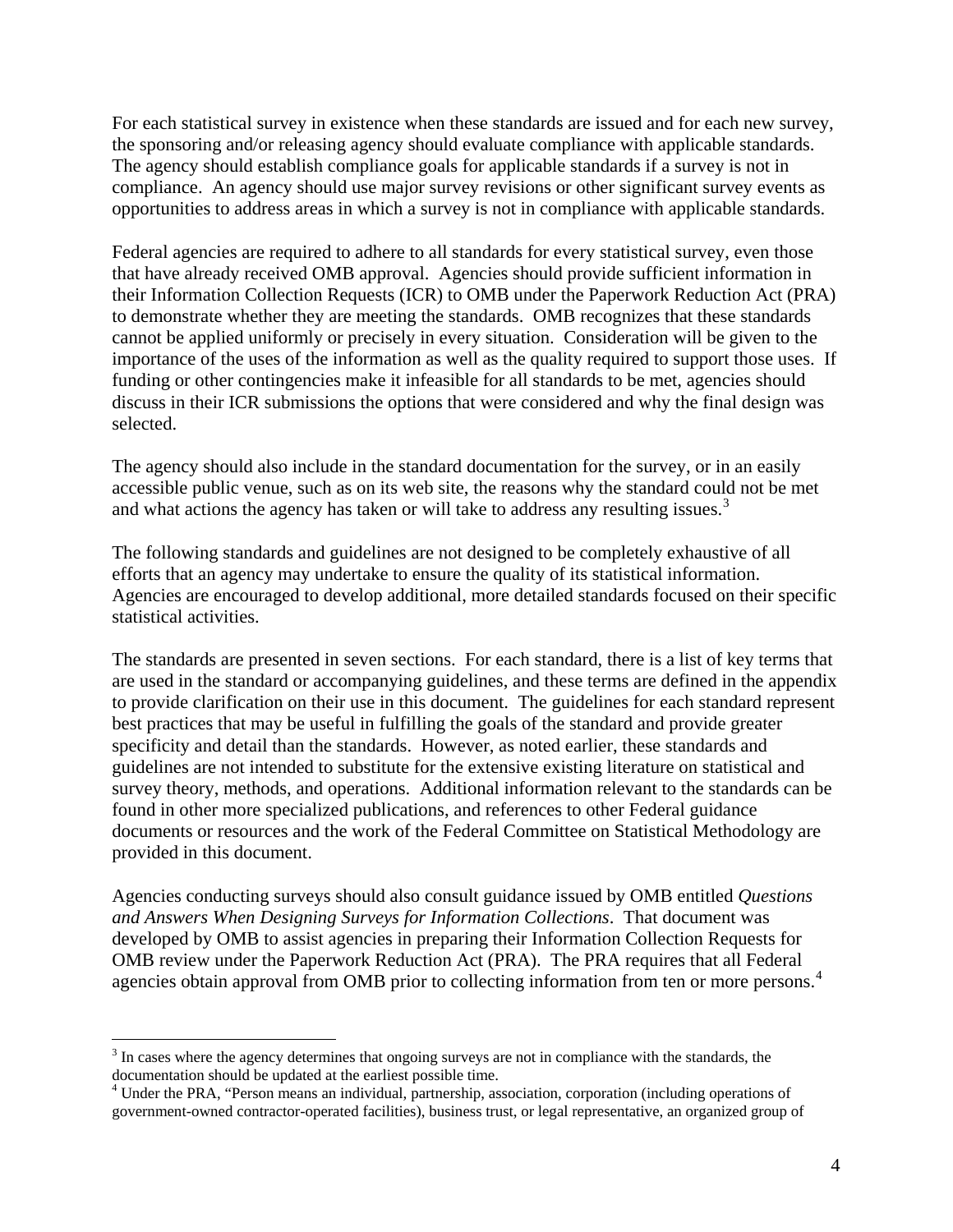# <span id="page-9-0"></span>**SECTION 1 DEVELOPMENT OF CONCEPTS, METHODS, AND DESIGN**

## **Section 1.1 Survey Planning**

**Standard 1.1:** Agencies initiating a new survey or major revision of an existing survey must develop a written plan that sets forth a justification, including: goals and objectives; potential users; the decisions the survey is designed to inform; key survey estimates; the precision required of the estimates (e.g., the size of differences that need to be detected); the tabulations and analytic results that will inform decisions and other uses; related and previous surveys; steps taken to prevent unnecessary duplication with other sources of information; when and how frequently users need the data; and the level of detail needed in tabulations, confidential microdata, and public-use data files.

**Key Terms:** bridge study, confidentiality, consistent data series, crosswalk study, data series, effect size, individually-identifiable data, key variables, measurement error, microdata, minimum substantively significant effect (MSSE), pretest, public-use data file, respondent burden, survey system

The following guidelines represent best practices that may be useful in fulfilling the goals of the standard:

Guideline 1.1.1: Surveys (and related activities such as focus groups, cognitive interviews, pilot studies, field tests, etc.) are collections of information subject to the requirements of the Paperwork Reduction Act of 1995 (Pub.L. No. 104-13, 44 U.S.C. § 3501 et seq.) and OMB's implementing regulations (5 C.F.R. § 1320, Controlling Paperwork Burdens on the Public). An initial step in planning a new survey or a revision of an existing survey should be to contact the sponsoring agency's Chief Information Officer or other designated official to ensure the survey work is done in compliance with the law and regulations. OMB approval will be required before the agency may collect information from 10 or more members of the public in a 12-month period. A useful reference document regarding the approval process is OMB's *Questions and Answers When Designing Surveys for Information Collections*.

**Guideline 1.1.2:** Planning is an important prerequisite when designing a new survey or survey system, or implementing a major revision of an ongoing survey. Key planning and project management activities include the following:

- 1. A justification for the survey, including the rationale for the survey, relationship to prior surveys, survey goals and objectives (including priorities within these goals and objectives), hypotheses to be tested, and definitions of key variables. Consultations with potential users to identify their requirements and expectations are also important at this stage of the planning process.
- 2. A review of related studies, surveys, and reports of Federal and non-Federal sources to ensure that part or all of the survey would not unnecessarily duplicate available data from an existing

 individuals, a State, territorial, tribal, or local government or branch thereof, or a political subdivision of a State, territory, tribal, or local government or a branch of a political subdivision" (5 C.F.R. § 1320.3(k)).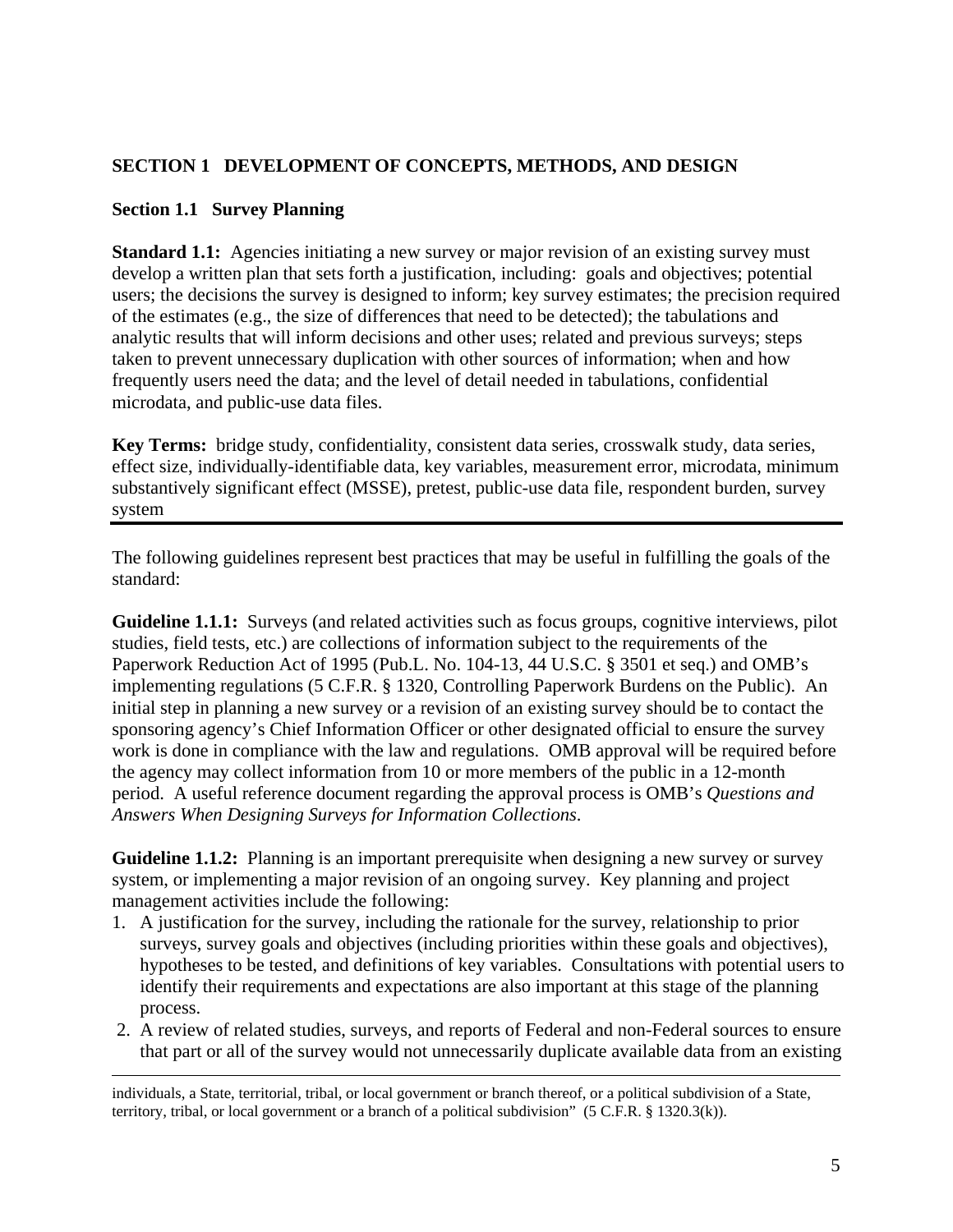source, or could not be more appropriately obtained by adding questions to existing Federal statistical surveys. The goal here is to spend Federal funds effectively and minimize respondent burden. If a new survey is needed, efforts to minimize the burden on individual respondents are important in the development and selection of items.

- 3. A review of the confidentiality and privacy provisions of the Privacy Act, the Confidential Information Protection and Statistical Efficiency Act of 2002, and the privacy provisions of the E-Government Act of 2002, and all other relevant laws, regulations, and guidance, when planning any surveys that will collect individually-identifiable data from any survey participant.
- 4. A review of all survey data items, the justification for each item, and how each item can best be measured (e.g., through questionnaires, tests, or administrative records). Agencies should assemble reasonable evidence that these items are valid and can be measured both accurately and reliably, or develop a plan for testing these items to assess their accuracy and reliability.
- 5. A plan for pretesting the survey or survey system, if applicable (see Section 1.4).
- 6. A plan for quality assurance during each phase of the survey process to permit monitoring and assessing performance during implementation. The plan should include contingencies to modify the survey procedures if design parameters appear unlikely to meet expectations (for example, if low response rates are likely). The plan should also contain general specifications for an internal project management system that identifies critical activities and key milestones of the survey that will be monitored, and the time relationships among them.
- 7. A plan for evaluating survey procedures, results, and measurement error (see Section 3.5).
- 8. An analysis plan that identifies analysis issues, objectives, key variables, minimum substantively significant effect sizes, and proposed statistical tests (see Section 5.1).
- 9. An estimate of resources and target completion dates needed for the survey cycle.
- 10. A dissemination plan that identifies target audiences, proposed major information products, and the timing of their release.
- 11. A data management plan for the preservation of survey data, documentation, and information products as well as the authorized disposition of survey records.

**Guideline 1.1.3:** To maintain a consistent data series over time, use consistent data collection procedures for ongoing data collections. Continuous improvement efforts sometimes result in a trade-off between the desire for consistency and a need to improve a data collection. If changes are needed in [key variables](http://nces.ed.gov/statprog/2002/glossary.asp) or survey procedures for a data series, consider the justification or rationale for the changes in terms of their usefulness for policymakers, conducting analyses, and addressing information needs. Develop adjustment methods, such as crosswalks and bridge studies that will be used to preserve trend analyses and inform users about the effects of changes.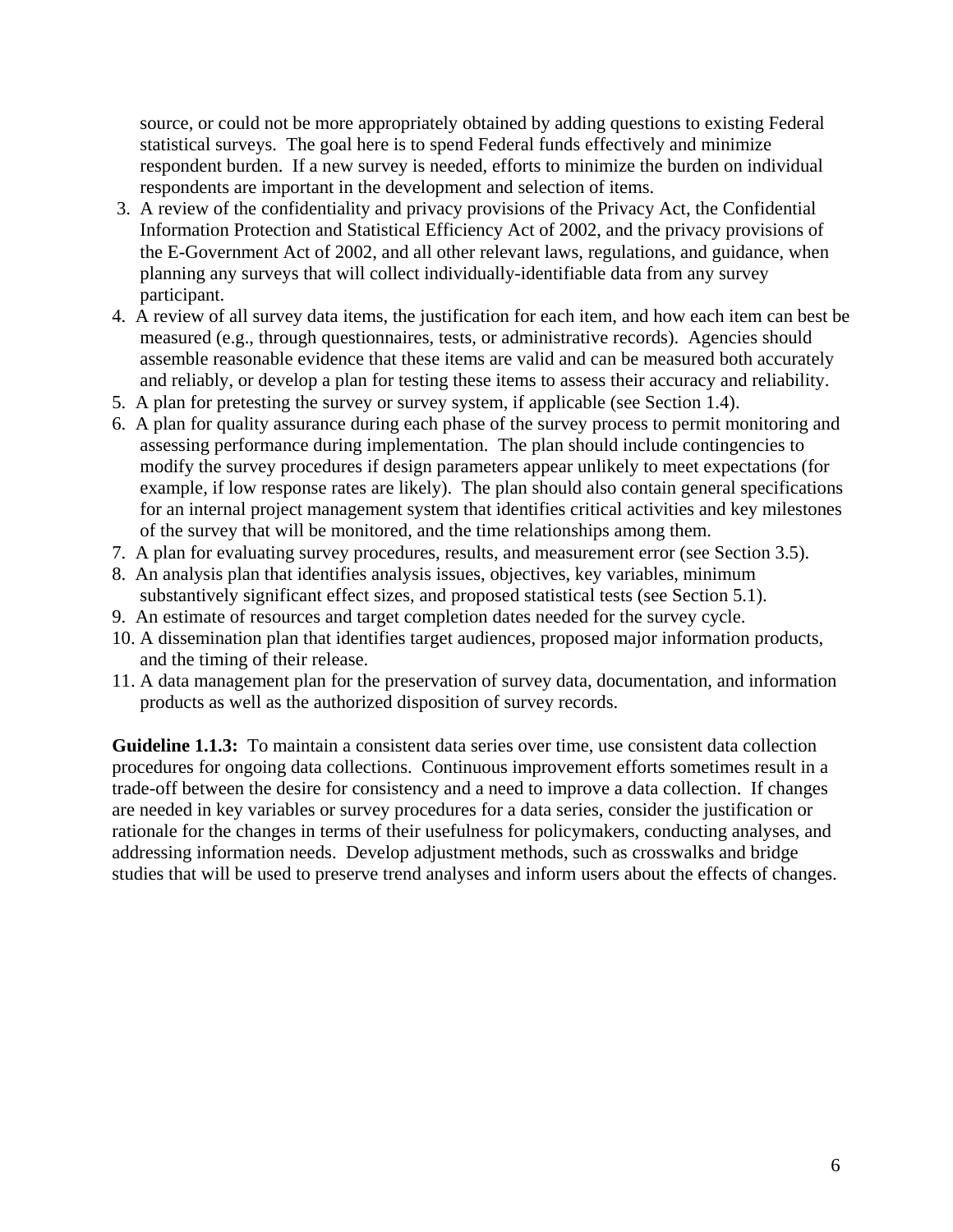## <span id="page-11-0"></span>**Section 1.2 Survey Design**

**Standard 1.2:** Agencies must develop a survey design, including defining the target population, designing the sampling plan, specifying the data collection instrument and methods, developing a realistic timetable and cost estimate, and selecting samples using generally accepted statistical methods (e.g., probabilistic methods that can provide estimates of sampling error). Any use of nonprobability sampling methods (e.g., cut-off or model-based samples) must be justified statistically and be able to measure estimation error. The size and design of the sample must reflect the level of detail needed in tabulations and other data products, and the precision required of key estimates. Documentation of each of these activities and resulting decisions must be maintained in the project files for use in documentation (see Standards 7.3 and 7.4).

**Key Terms:** bias, confidentiality, cut-off sample, domain, effective sample size, estimation error, frame, imputation, key variables, model-based sample, nonprobabilistic methods, nonsampling error, power, precision, probabilistic methods, probability of selection, response rate, sampling error, sampling unit, strata, target population, total mean square error, variance

The following guidelines represent best practices that may be useful in fulfilling the goals of the standard:

**Guideline 1.2.1:** Include the following in the survey design: the proposed target population, response rate goals, frequency and timing of collection, data collection methods, sample design, sample size, precision requirements, and, where applicable, an effective sample size determination based on power analyses for key variables.

**Guideline 1.2.2:** Ensure the sample design will yield the data required to meet the objectives of the survey. Include the following in the sample design: identification of the sampling frame and the adequacy of the frame; the sampling unit used (at each stage if a multistage design); sampling strata; power analyses to determine sample sizes and effective sample sizes for key variables by reporting domains (where appropriate); criteria for stratifying or clustering, sample size by stratum, and the known probabilities of selection; response rate goals (see Standard 1.3); estimation and weighting plan; variance estimation techniques appropriate to the survey design; and expected precision of estimates for key variables.

**Guideline 1.2.3:** When a nonprobabilistic sampling method is employed, include the following in the survey design documentation: a discussion of what options were considered and why the final design was selected, an estimate of the potential bias in the estimates, and the methodology to be used to measure estimation error. In addition, detail the selection process and demonstrate that units not in the sample are impartially excluded on objective grounds in the survey design documentation.

**Guideline 1.2.4:** Include a pledge of confidentiality (if applicable), along with instructions required to complete the survey. A clear, logical, and easy-to-follow flow of questions from a respondents point of view is a key element of a successful survey.

**Guideline 1.2.5:** Include the following in the data collection plans: frequency and timing of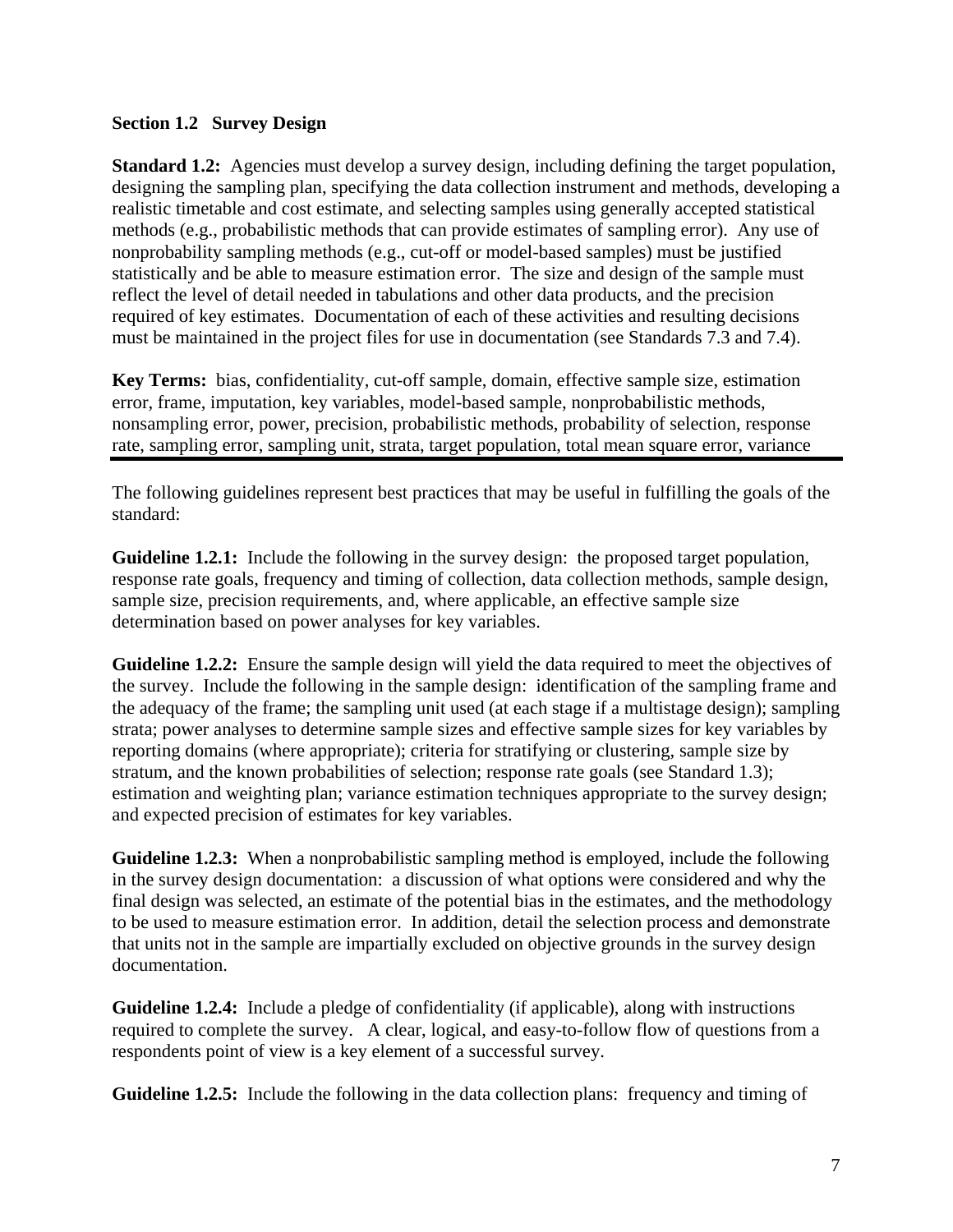<span id="page-12-0"></span>data collections; methods of collection for achieving acceptable response rates; training of enumerators and persons coding and editing the data; and cost estimates, including the costs of pretests, nonresponse follow-up, and evaluation studies.

**Guideline 1.2.6:** Whenever possible, construct an estimate of total mean square error in approximate terms, and evaluate accuracy of survey estimates by comparing with other information sources. If probability sampling is used, estimate sampling error; if nonprobability sampling is used, calculate the estimation error.

**Guideline 1.2.7:** When possible, estimate the effects of potential nonsampling errors including measurement errors due to interviewers, respondents, instruments, and mode; nonresponse error; coverage error; and processing error.

# **Section 1.3 Survey Response Rates**

**Standard 1.3:** Agencies must design the survey to achieve the highest practical rates of response, commensurate with the importance of survey uses, respondent burden, and data collection costs, to ensure that survey results are representative of the [target population](http://nces.ed.gov/statprog/2002/glossary.asp) so that they can be used with confidence to inform decisions. Nonresponse bias analyses must be conducted when unit or item response rates or other factors suggest the potential for bias to occur.

**Key Terms**: [cross-sectional,](http://nces.ed.gov/statprog/2002/glossary.asp) [key variables](http://nces.ed.gov/statprog/2002/glossary.asp), [longitudinal](http://nces.ed.gov/statprog/2002/glossary.asp), [nonresponse bias,](http://nces.ed.gov/statprog/2002/glossary.asp) [response rates](http://nces.ed.gov/statprog/2002/glossary.asp), [stage](http://nces.ed.gov/statprog/2002/glossary.asp)  [of data collection](http://nces.ed.gov/statprog/2002/glossary.asp), [substitution](http://nces.ed.gov/statprog/2002/glossary.asp), [target population,](http://nces.ed.gov/statprog/2002/glossary.asp) [universe](http://nces.ed.gov/statprog/2002/glossary.asp) 

The following guidelines represent best practices that may be useful in fulfilling the goals of the standard:

**Guideline 1.3.1:** Calculate sample survey unit response rates without [substitutions.](http://nces.ed.gov/statprog/2002/glossary.asp)

**Guideline 1.3.2:** Design data collections that will be used for sample frames for other surveys (e.g., the Decennial Census, and the Common Core of Data collection by the National Center for Education Statistics) to meet a target unit response rate of at least 95 percent, or provide a justification for a lower anticipated rate (See Section 2.1.3).

**Guideline 1.3.3:** Prior to data collection, identify expected unit response rates at each stage of data collection, based on content, use, mode, and type of survey.

**Guideline 1.3.4:** Plan for a nonresponse bias analysis if the expected unit response rate is below 80 percent (see Section 3.2.9).

**Guideline 1.3.5:** Plan for a nonresponse bias analysis if the expected item response rate is below 70 percent for any items used in a report (see Section 3.2.9).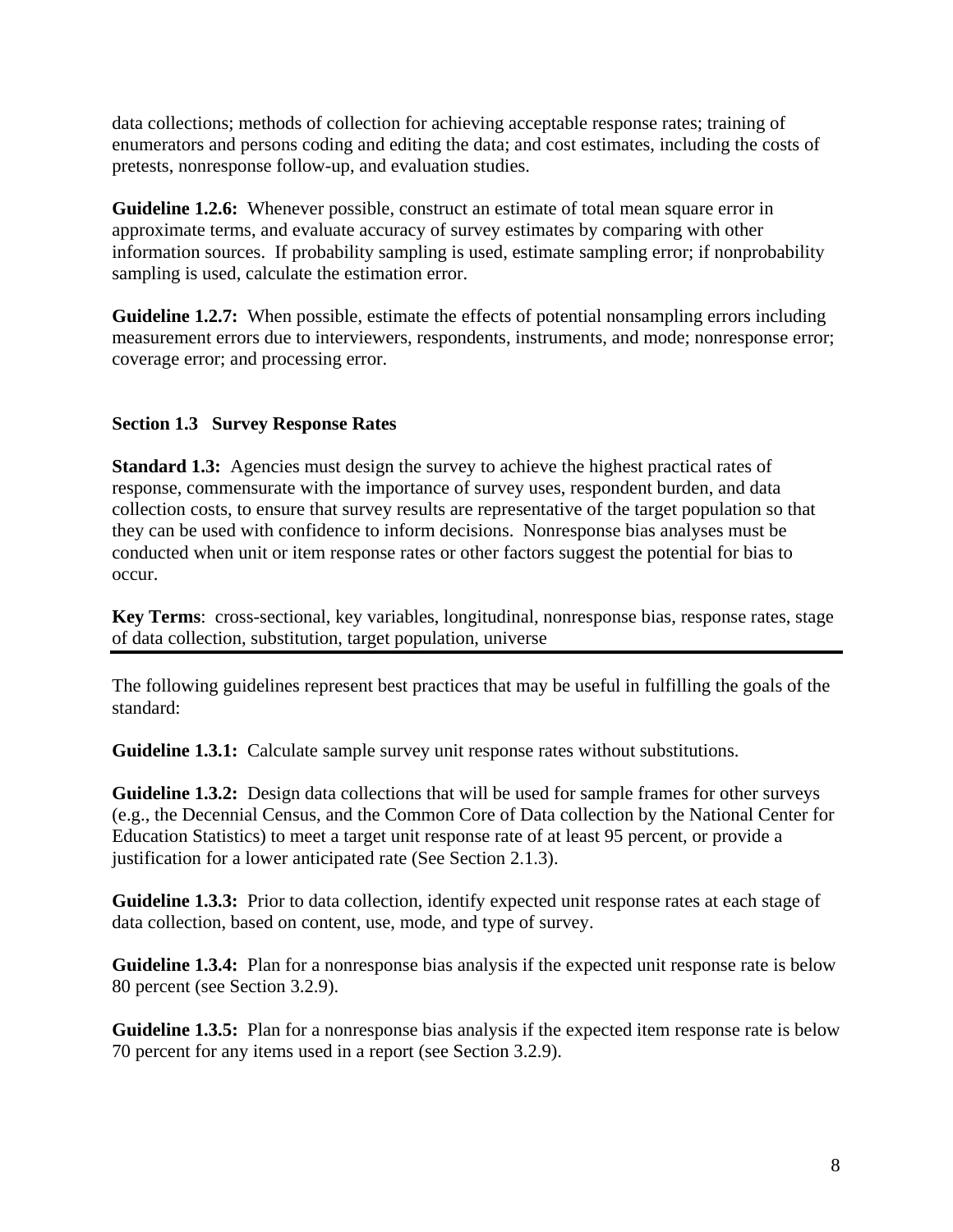## <span id="page-13-0"></span>**Section 1.4 Pretesting Survey Systems**

**Standard 1.4:** Agencies must ensure that all components of a survey function as intended when implemented in the full-scale survey and that measurement error is controlled by conducting a pretest of the survey components or by having successfully fielded the survey components on a previous occasion.

**Key Terms:** cognitive interview, edit, estimation, field test, focus group, frame, pretest, survey system, usability testing

The following guidelines represent best practices that may be useful in fulfilling the goals of the standard:

**Guideline 1.4.1:** Test new components of a survey using methods such as cognitive testing, focus groups, and usability testing, prior to a field test of the survey system and incorporate the results from these tests into the final design.

**Guideline 1.4.2:** Use field tests prior to implementation of the full-scale survey when some or all components of a survey system cannot be successfully demonstrated through previous work. The design of a field test should reflect realistic conditions, including those likely to pose difficulties for the survey. Elements to be tested include, for example, frame development, sample selection, questionnaire design, data collection, item feasibility, electronic data collection capabilities, edit specifications, data processing, estimation, file creation, and tabulations. A complete test of all components (sometimes referred to as a dress rehearsal) may be desirable for highly influential surveys.

# **SECTION 2 COLLECTION OF DATA**

# **Section 2.1 Developing Sampling Frames**

**Standard 2.1:** Agencies must ensure that the frames for the planned sample survey or census are appropriate for the study design and are evaluated against the target population for quality.

# **Key Terms:** bias, coverage, estimation, frame, frame populations, target populations

The following guidelines represent best practices that may be useful in fulfilling the goals of the standard:

**Guideline 2.1.1:** Describe target populations and associated survey or sampling frames. Include the following items in this description:

- 1. The manner in which the frame was constructed and the maintenance procedures;
- 2. Any exclusions that have been applied to target and frame populations;
- 3. Coverage issues such as alternative frames that were considered, coverage rates (an estimation of the missing units on the frame (undercoverage), and duplicates on the frame (overcoverage)), multiple coverage rates if some addresses target multiple populations (such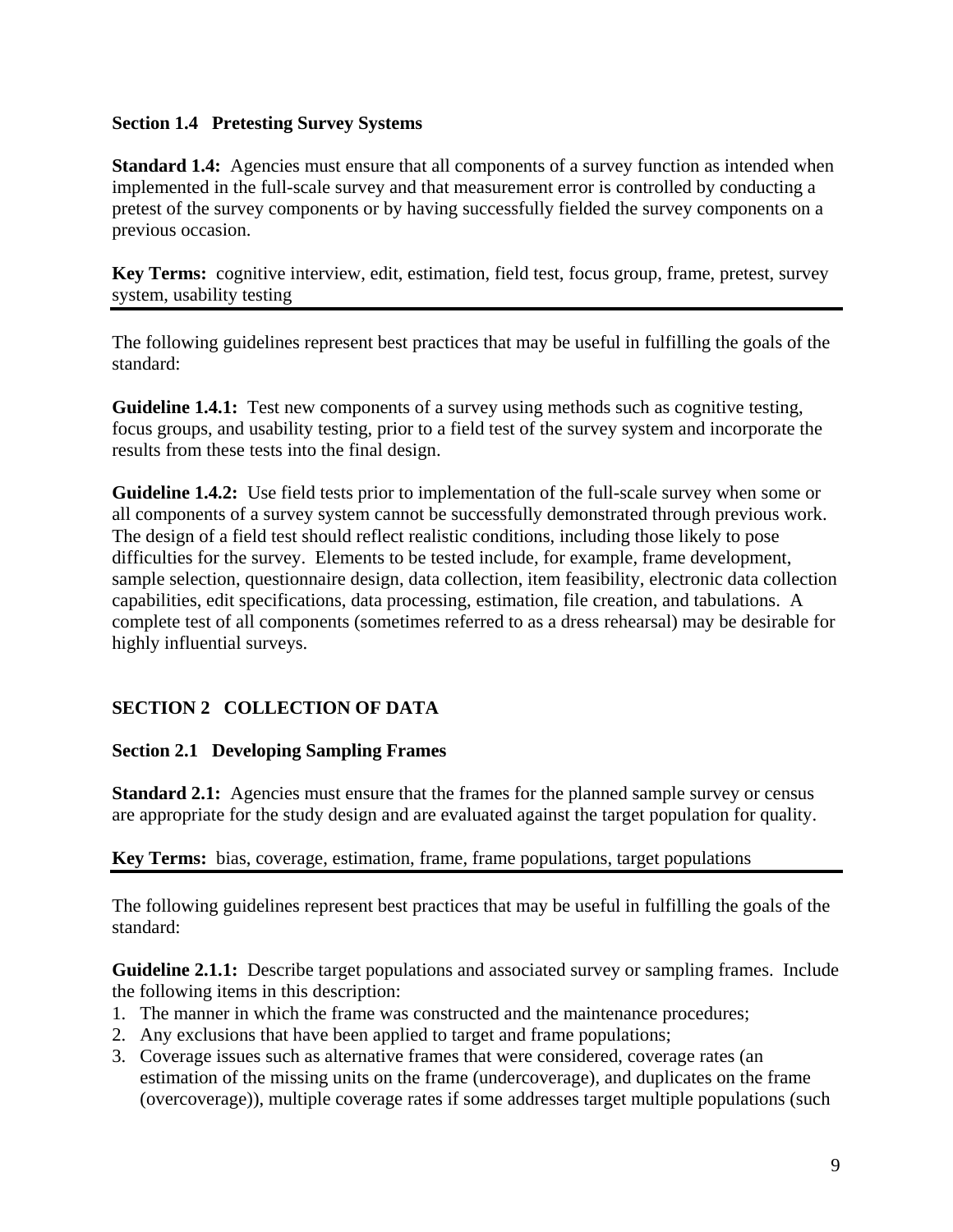<span id="page-14-0"></span>as schools and children or households and individuals), what was done to improve the coverage of the frame, and how data quality and item nonresponse on the frame may have affected the coverage of the frame;

- 4. Any estimation techniques used to improve the coverage of estimates such as poststratification procedures; and
- 5. Other limitations of the frame including the timeliness and accuracy of the frame (e.g., misclassification, eligibility, etc.).

**Guideline 2.1.2**: Conduct periodic evaluations of coverage rates and coverage of the target population in survey frames that are used for recurring surveys, for example, at least every 5 years.

**Guideline 2.1.3:** Coverage rates in excess of 95 percent overall and for each major stratum are desirable. If coverage rates fall below 85 percent, conduct an evaluation of the potential bias.

**Guideline 2.1.4:** Consider using frame enhancements, such as frame supplementation or dualframe estimation, to increase coverage.

For more information on developing survey frames, see *[Federal Committee on Statistical](http://www.fcsm.gov/working-papers/wp17.html)  [Methodology \(FCSM\) Statistical Policy Working Paper 17,](http://www.fcsm.gov/working-papers/wp17.html) Survey Coverage*.

# **Section 2.2 Required Notifications to Potential Survey Respondents**

**Standard 2.2:** Agencies must ensure that each collection of information instrument clearly states the reasons the information is planned to be collected; the way such information is planned to be used to further the proper performance of the functions of the agency; whether responses to the collection of information are voluntary or mandatory (citing authority); the nature and extent of confidentiality to be provided, if any, citing authority; an estimate of the average respondent burden together with a request that the public direct to the agency any comments concerning the accuracy of this burden estimate and any suggestions for reducing this burden; the OMB control number; and a statement that an agency may not conduct and a person is not required to respond to an information collection request unless it displays a currently valid OMB control number.

**Key Terms:** confidentiality, mandatory, respondent burden, voluntary

The following guideline represents best practices that may be useful in fulfilling the goals of the standard:

**Guideline 2.2.1:** Provide appropriate informational materials to respondents, addressing respondent burden as well as the scope and nature of the questions to be asked. The materials may include a pre-notification letter, brochure, set of questions and answers, or an 800 number to call that does the following:

- 1. Informs potential respondents that they have been selected to participate in a survey;
- 2. Informs potential respondents about the name and nature of the survey; and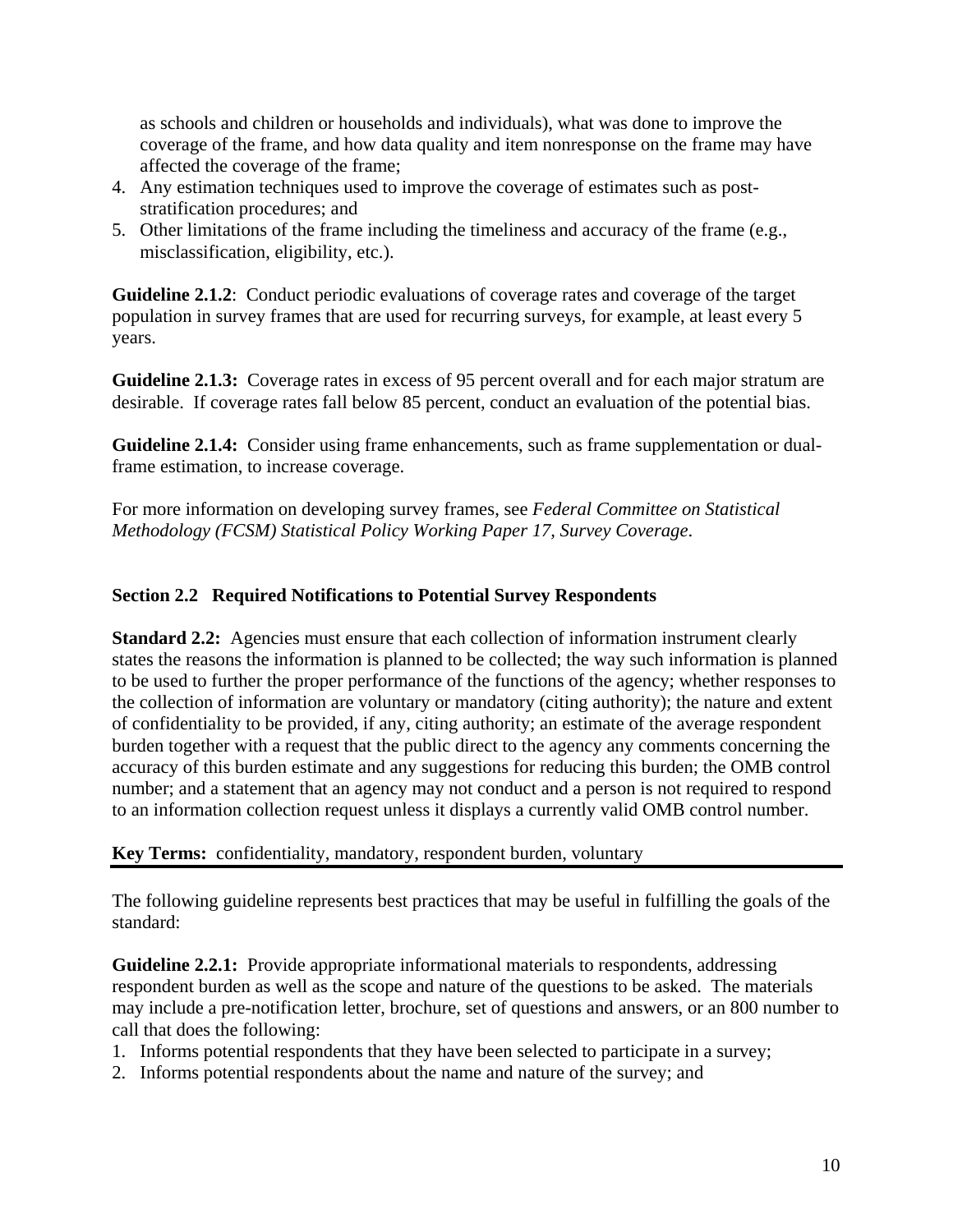<span id="page-15-0"></span>3. Provides any additional information to potential respondents that the agency is required to supply (e.g., see further requirements in the regulations implementing the Paperwork Reduction Act, 5 C.F.R. § 1320.8(b)(3)).

# **Section 2.3 Data Collection Methodology**

**Standard 2.3:** Agencies must design and administer their data collection instruments and methods in a manner that achieves the best balance between maximizing data quality and controlling measurement error while minimizing respondent burden and cost.

**Key Terms:** imputation, item nonresponse, nonresponse bias, required response item, respondent burden, response analysis survey, response rates, target population, validation studies

The following guidelines represent best practices that may be useful in fulfilling the goals of the standard:

**Guideline 2.3.1:** Design the data collection instrument in a manner that minimizes respondent burden, while maximizing data quality. The following strategies may be used to achieve these goals:

- 1. Questions are clearly written and skip patterns easily followed;
- 2. The questionnaire is of reasonable length;
- 3. The questionnaire includes only items that have been shown to be successful in previous administrations or the questionnaire is pretested to identify problems with interpretability and ease in navigation.
- 4. Methods to reduce item nonresponse are adopted.

**Guideline 2.3.2:** Encourage respondents to participate to maximize response rates and improve data quality. The following data collection strategies can also be used to achieve high response rates:

- 1. Ensure that the data collection period is of adequate and reasonable length;
- 2. Send materials describing the data collection to respondents in advance, when possible;
- 3. Plan an adequate number of contact attempts; and
- 4. If applicable, train interviewers and other staff who may have contact with respondents in techniques for obtaining respondent cooperation and building rapport with respondents. Techniques for building rapport include respect for respondents' rights, follow-up skills, knowledge of the goals and objectives of the data collection, and knowledge of the uses of the data.
- 5. Although incentives are not typically used in Federal surveys, agencies may consider use of respondent incentives if they believe incentives would be necessary to use for a particular survey in order to achieve data of sufficient quality for their intended use(s).

**Guideline 2.3.3:** The way a data collection is designed and administered also contributes to data quality. The following issues are important to consider: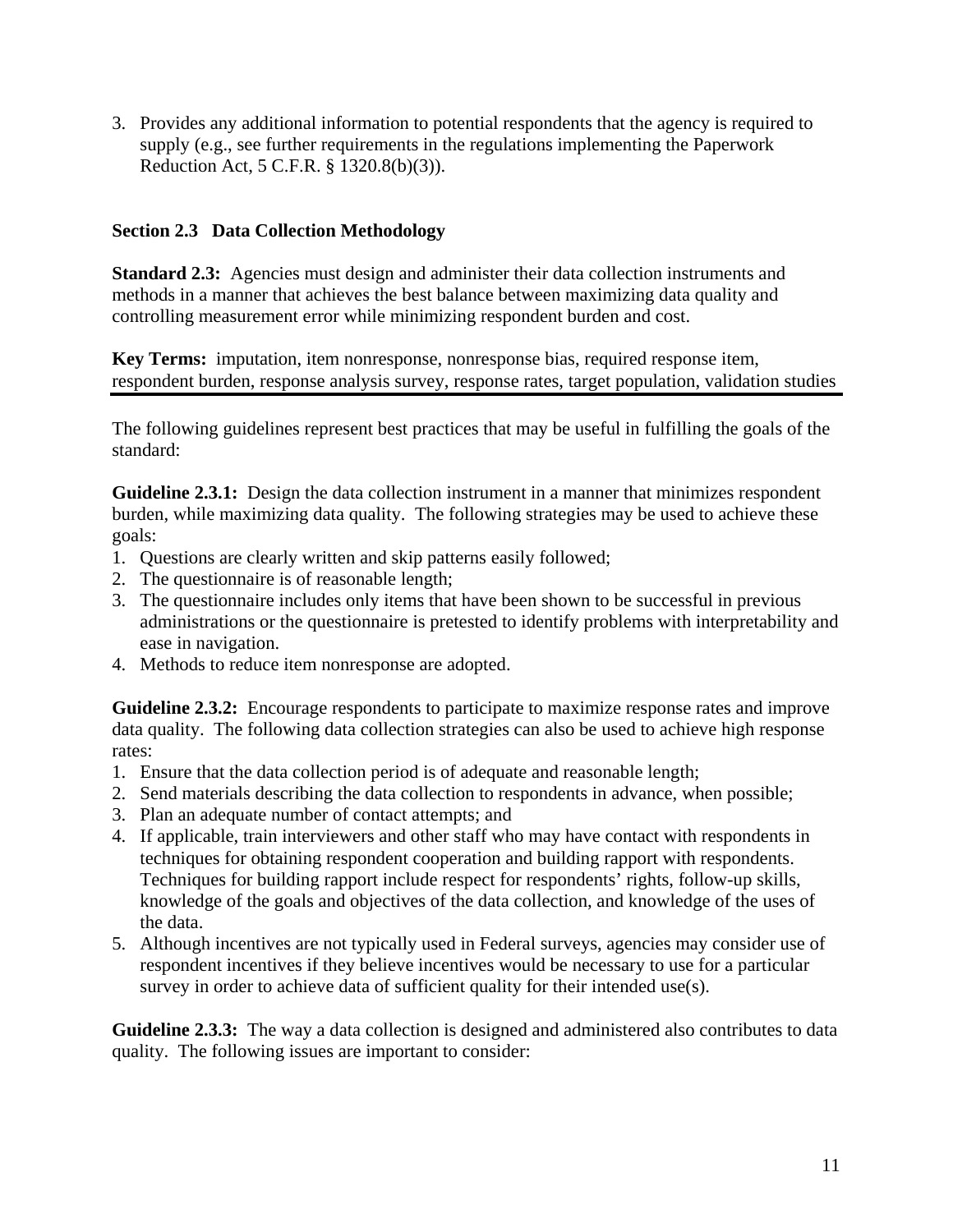- 1. Given the characteristics of the target population, the objectives of the data collection, the resources available, and time constraints, determine the appropriateness of the method of data collection (e.g., mail, telephone, personal interview, Internet);
- 2. Collect data at the most appropriate time of year, when relevant;
- 3. Establish the data collection protocol to be followed by the field staff;
- 4. Provide training for field staff on new protocols, with refresher training on a routine, recurring cycle;
- 5. Establish best practice mechanisms to minimize interviewer falsification, such as protocols for monitoring interviewers and reinterviewing respondents;
- 6. Conduct response analysis surveys or other validation studies for new data collection efforts that have not been validated;
- 7. Establish protocols that minimize measurement error, such as conducting response analysis surveys to ensure records exist for data elements requested for business surveys, establishing recall periods that are reasonable for demographic surveys, and developing computer systems to ensure Internet data collections function properly; and
- 8. Quantify nonsampling errors to the extent possible.

Guideline 2.3.4: Develop protocols to monitor data collection activities, with strategies to correct identified problems. The following issues are important to consider:

- 1. Implement quality and performance measurement and process control systems to monitor data collection activities and integrate them into the data collection process. These processes, systems, and tools will provide timely measurement and reporting of all critical components of the data collection process, on the dimensions of progress, response, quality, and cost. Thus, managers will be able to identify and resolve problems and ensure that the data collection is completed successfully. Additionally, these measurements will provide survey designers and data users with indicators of survey performance and resultant data quality.
- 2. Use internal reporting systems that provide timely reporting of response rates and the reasons for nonresponse throughout the data collection. These systems should be flexible enough to identify important subgroups with low response rates for more intensive follow-ups.
- 3. If response rates are low and it is impossible to conduct more extensive procedures for the full sample, select a probabilistic subsample of nonrespondents for the more intensive data collection method. This subsample permits a description of nonrespondents' characteristics, provides data needed for nonresponse bias analysis, and allows for possible weight adjustments or for imputation of missing characteristics.
- 4. Determine a set of required response items to obtain when a respondent is unwilling to cooperate fully. These items may then be targeted in the nonresponse follow-up in order to meet the minimum standard for unit response. These items may also be used in a nonresponse bias analysis that compares characteristics of respondents and nonrespondents using the sample data for those items. These required response items may also be used for [item nonresponse](http://nces.ed.gov/statprog/2002/glossary.asp) imputation systems.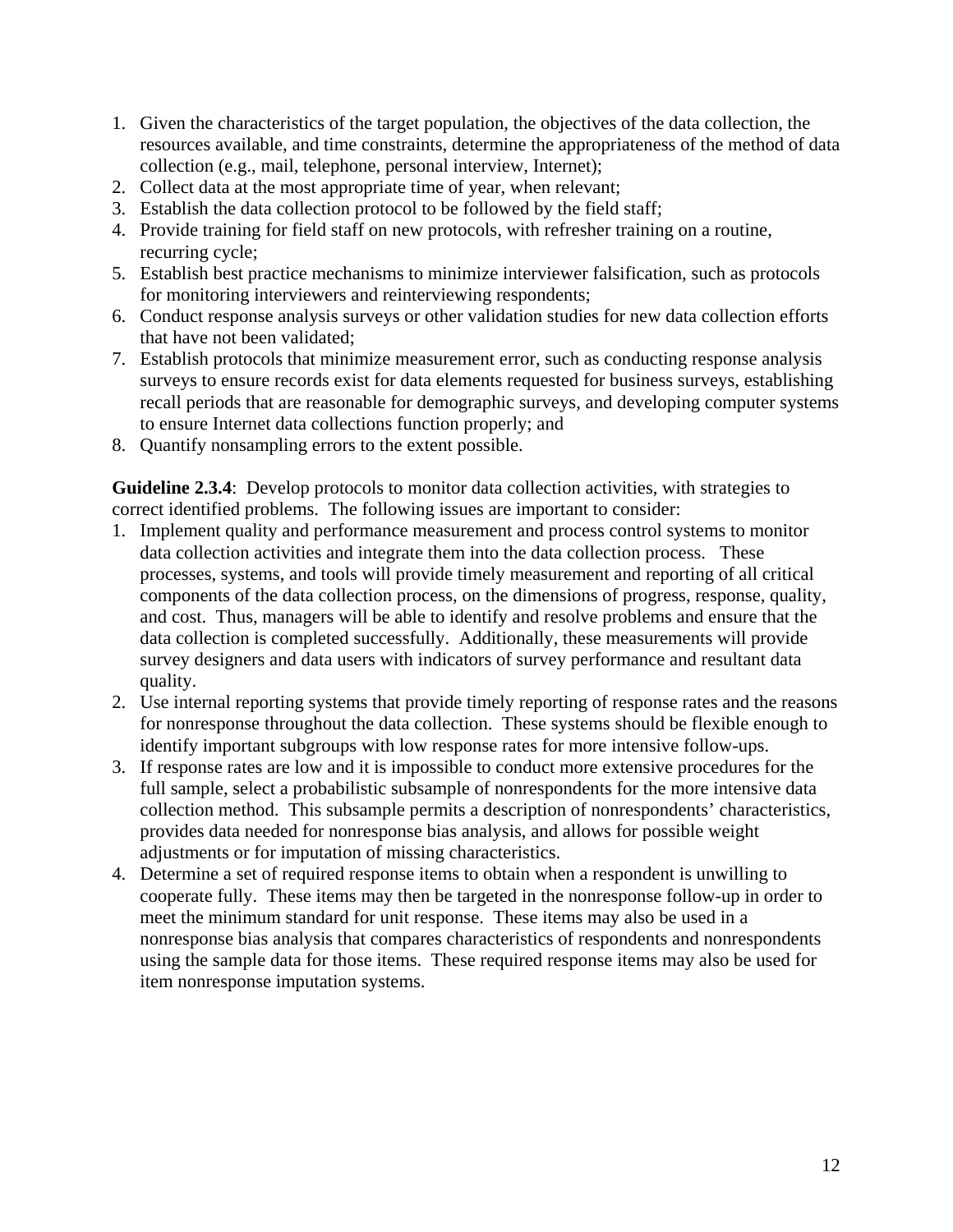# <span id="page-17-0"></span>**SECTION 3 PROCESSING AND EDITING OF DATA**

# **Section 3.1 Data Editing**

**Standard 3.1:** Agencies must edit data appropriately, based on available information, to mitigate or correct detectable errors.

## **Key Terms:** editing

The following guidelines represent best practices that may be useful in fulfilling the goals of the standard:

**Guideline 3.1.1:** Check and edit data to mitigate errors. Data editing is an iterative and interactive process that includes procedures for detecting and correcting errors in the data. Editing uses available information and some assumptions to derive substitute values for inconsistent values in a data file. When electronic data collection methods are used, data are usually edited both during and after data collection. Include results from analysis of data and input from subject matter specialists in the development of edit rules and edit parameters. As appropriate, check data for the following and edit if errors are detected:

- 1. Responses that fall outside a prespecified range (e.g., based on expert judgment or previous responses) or, for categorical responses, are not equal to specified categories;
- 2. Consistency, such as the sum of categories matches the reported total, or responses to different questions are logical;
- 3. Contradictory responses and incorrect flow through prescribed skip patterns;
- 4. Missing data that can be directly filled from other portions of the same record (including the sample frame);
- 5. The omission and duplication of records; and
- 6. Inconsistency between estimates and outside sources.

**Guideline 3.1.2:** Possible actions for failed edits include the following:

- 1. Automated correction within specified criteria;
- 2. Data verified by respondent, and edit overridden;
- 3. Corrected data provided by respondent;
- 4. Corrected data available from other sources;
- 5. If unable to contact respondent, and after review by survey staff, an imputed value may be substituted for a failed edit; and
- 6. Data edit failure overridden after review by survey staff.

**Guideline 3.1.3:** Code the data set to indicate any actions taken during editing, and/or retain the unedited data along with the edited data.

For more information on data editing, see *[FCSM Statistical Policy Working Paper 18](http://www.fcsm.gov/working-papers/wp18.html), Data Editing in Federal Statistical Agencies*, and *[FCSM Statistical Policy Working Paper 25,](http://www.fcsm.gov/working-papers/wp25a.html) Data Editing Workshop and Exposition*.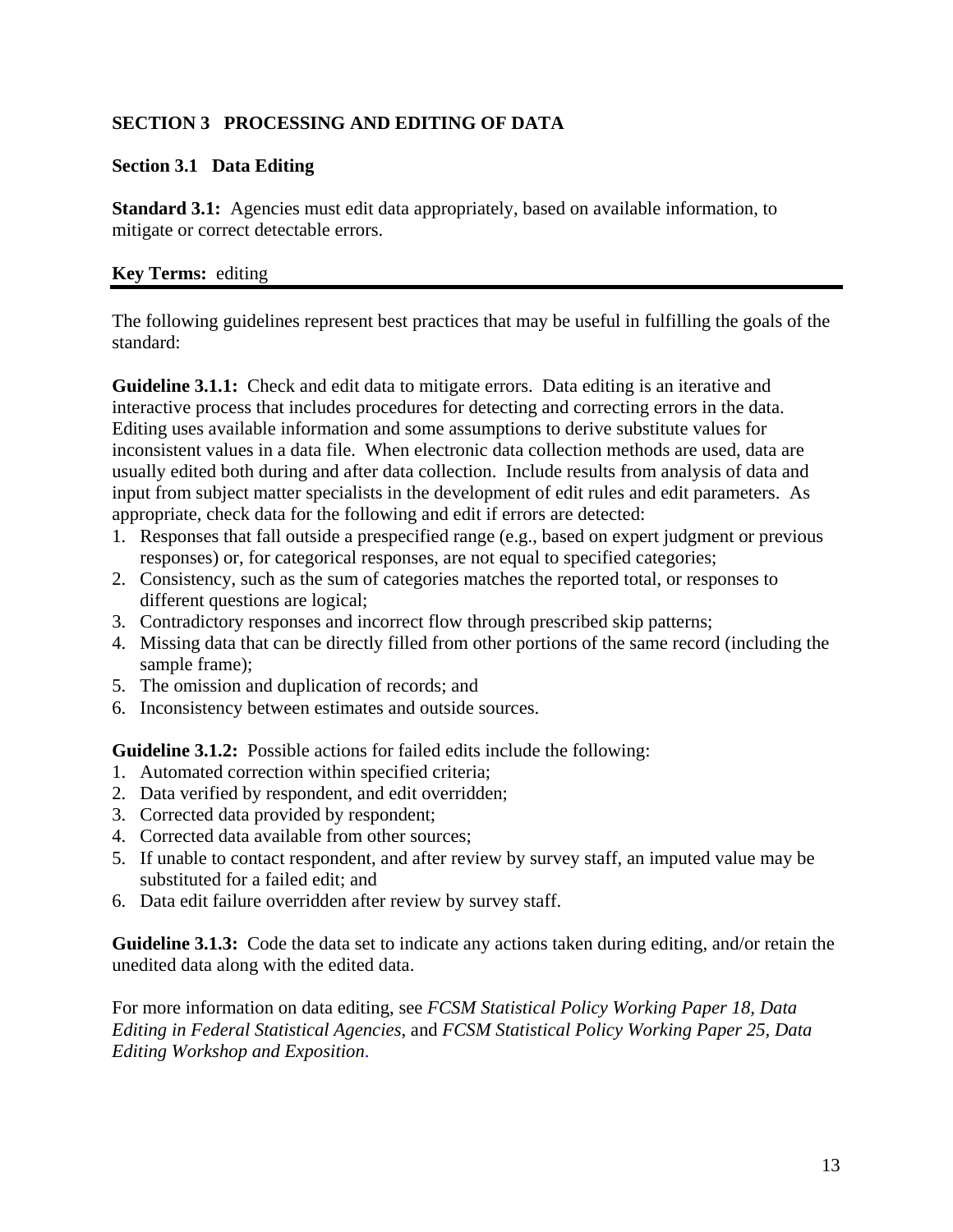#### <span id="page-18-0"></span>**Section 3.2 Nonresponse Analysis and Response Rate Calculation**

**Standard 3.2:** Agencies must appropriately measure, adjust for, report, and analyze unit and item nonresponse to assess their effects on data quality and to inform users. Response rates must be computed using standard formulas to measure the proportion of the eligible sample that is represented by the responding units in each study, as an indicator of potential nonresponse bias.

**Key Terms:** bias, cross-wave imputation, cross-sectional, eligible sample unit, frame, imputation, item nonresponse, key variables, longitudinal, longitudinal analysis, missing at random, missing completely at random, multivariate analysis, multivariate modeling, nonresponse bias, overall unit nonresponse, probability of selection, response rates, stages of data collection, unit nonresponse, wave, weights

The following guidelines represent best practices that may be useful in fulfilling the goals of the standard:

**Guideline 3.2.1:** Calculate all response rates unweighted and weighted. Calculate weighted response rates based on the probability of selection or, in the case of establishment surveys, on the proportion of key characteristics that is represented by the responding units. Agencies may report other response rates in addition to those given below (e.g., to show the range of response rates given different assumptions about eligibility) as long as the rates below are reported and any additional rates are clearly defined.

**Guideline 3.2.2:** Calculate unweighted unit response rates (RRU) as the ratio of the number of completed cases (or sufficient partials) (C) to the number of in-scope sample cases (AAPOR, 2004). There are a number of different categories of cases that comprise the total number of inscope cases:

| C                                                                                                                                                                                                                                  | $=$ number of completed cases or sufficient partials;                              |  |
|------------------------------------------------------------------------------------------------------------------------------------------------------------------------------------------------------------------------------------|------------------------------------------------------------------------------------|--|
| R.                                                                                                                                                                                                                                 | $=$ number of refused cases;                                                       |  |
| NC                                                                                                                                                                                                                                 | $=$ number of noncontacted sample units known to be eligible;                      |  |
|                                                                                                                                                                                                                                    | $=$ number of eligible sample units not responding for reasons other than refusal; |  |
|                                                                                                                                                                                                                                    | $=$ number of sample units of unknown eligibility, not completed; and              |  |
| e                                                                                                                                                                                                                                  | $=$ estimated proportion of sample units of unknown eligibility that are eligible. |  |
| $\mathcal{L}$ , and the contract of the contract of the contract of the contract of the contract of the contract of the contract of the contract of the contract of the contract of the contract of the contract of the contract o |                                                                                    |  |

The unweighted unit response rate represents a composite of these components:

$$
RRU = \frac{C}{C + R + NC + O + e(U)}
$$

**Guideline 3.2.3:** Calculate weighted unit response rates (RRW) to take into account the different probabilities of selection of sample units, or for economic surveys, the different proportions of key characteristics that are represented by the responding units. For each observation *i:*

 $C_i = 1$  if the *ith* case is completed (or is a sufficient partial), and  $C_i = 0$  if the *ith* case is not completed;

 $R_i = 1$  if the *ith* case is a refusal and  $R_i = 0$  if the *ith* case is not a refusal;

 $NC_i = 1$  if the *ith* case is a noncontacted sample unit known to be eligible and  $NC_i = 0$  if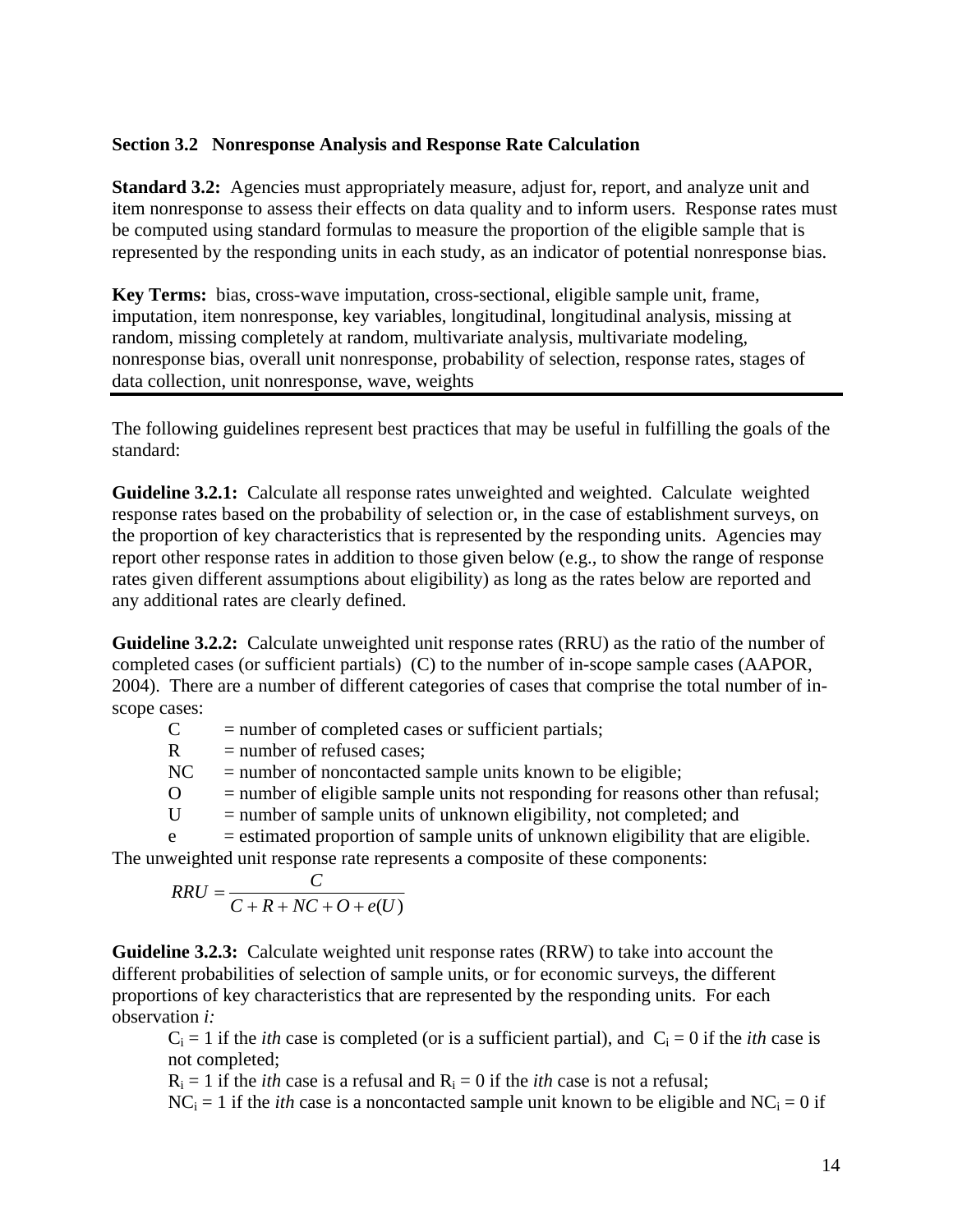the *ith* case is not a noncontacted sample unit known to be eligible;

 $O_i = 1$  if the *ith* case is a eligible sample units not responding for reasons other than refusal and  $O_i = 0$  if the *ith* case is not a eligible sample unit not responding for reasons other than refusal;

 $U_i = 1$  if the *ith* case is a sample units of unknown eligibility and  $U_i = 0$  if the *ith* case is not a sample unit of unknown eligibility;

e = estimated proportion of sample units of unknown eligibility that are eligible; and  $w_i$  = the inverse probability of selection for the *ith* sample unit.

The weighted unit response rate can be given by summing over all sample units selected to be in the sample, as shown below:

$$
RRW = \frac{\sum w_i C_i}{\sum w_i (C_i + R_i + NC_i + O_i + e(U_i))}
$$

Many economic surveys use weighted response rates that reflect the proportion of a key characteristic, *y*, such as "total assets," "total revenues," or "total amount of coal produced." Though it may be referred to as a coverage rate, it is, in fact, a weighted item response rate where the item of interest is a quantity of primary interest for the survey. If we let *yi* be the value of the characteristic *y* for the *ith* sample unit and sum over the entire sample, then the weighted response rate can be given by:

$$
RRW = \frac{\sum w_i y_i C_i}{\sum w_i y_i (C_i + R_i + NC_i + O_i + e(U_i))}
$$

Alternatively, the denominator can be based on the population total from a previous period or from administrative records.

**Guideline 3.2.4:** Calculate the overall unit response rates for cross-sectional sample surveys  $(RRO<sup>C</sup>)$  as the product of two or more unit-level response rates when a survey has multiple stages:

$$
RRO^{c} = \prod_{i=1}^{K} RRU_{i}
$$

Where:

 $RRU_i$  = the unit level response rate for the *ith* stage;

C denotes cross-sectional; and

 $K =$  the number of stages.

When a sample is drawn with probability proportionate to size (PPS), then the interpretation of  $RRO<sup>C</sup>$  can be improved by using size weighted response rates for the K stages. This is especially helpful if nonresponse is related to the size of the sample units.

**Guideline 3.2.5:** Calculate longitudinal response rates for each wave. Use special procedures for longitudinal surveys where previous nonrespondents are eligible for inclusion in subsequent waves. The overall unit response rate used in longitudinal analysis  $(RRO<sup>L</sup>)$  reflects the proportion of all eligible respondents in the sample who participated in all waves in the analysis, and includes the response rates from all stages of data collection used in the analysis:

$$
RRO^{L} = \prod_{k=1}^{K} \frac{I_{k}^{L}}{I_{k}^{1} + R_{k}^{1} + O_{k}^{1} + NC_{k}^{1} + e_{k}(U_{k}^{1})}
$$

where: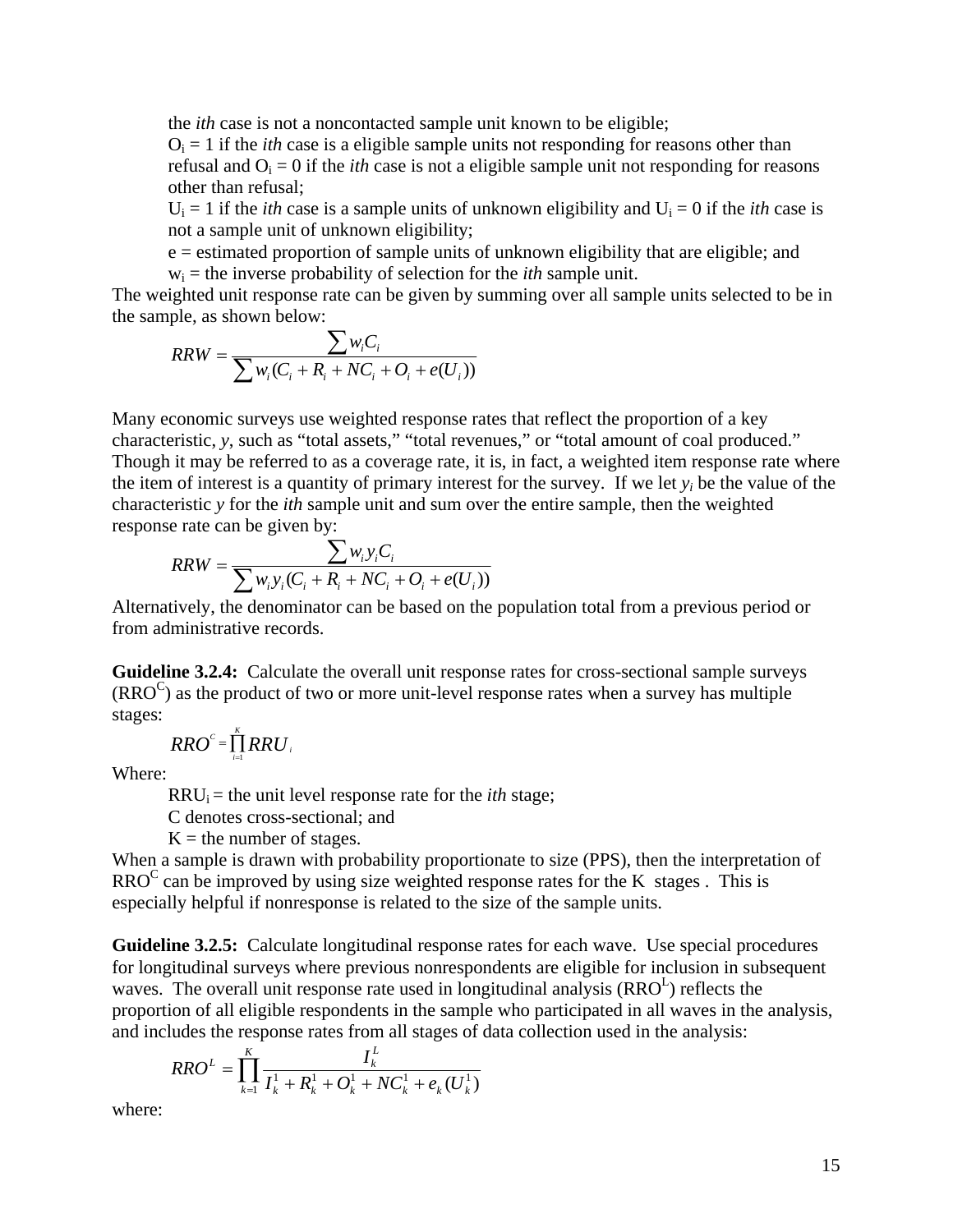$K =$  the last stage of data collection used in the analysis;  $I<sup>L</sup>$  = the number of responding cases common to all waves in the analysis  $R^1_k$  = Refusals at wave 1 at stage k so that  $I^1_k + R^1_k + O^1_k + NC^1_k + \mathfrak{e}_k(U^1_k)$  is the entire sample entered at wave 1

**Guideline 3.2.6:** Calculate item response rates (RRI) as the ratio of the number of respondents for whom an in-scope response was obtained  $(I^x)$  for item x) to the number of respondents who were asked to answer that item. The number asked to answer an item is the number of unit-level respondents (I) minus the number of respondents with a valid skip for item  $x(V^x)$ . When an abbreviated questionnaire is used to convert refusals, the eliminated questions are treated as item nonresponse:

$$
RRI^{x} = \frac{I^{x}}{I-V^{x}}
$$

**Guideline 3.2.7:** Calculate the total item response rates  $(RRT^x)$  for specific items as the product of the overall unit response rate (RRO) and the item response rate for item x  $(RRI<sup>x</sup>)$ :

 $RRT^x = RRO * RRI^x$ 

**Guideline 3.2.8:** When calculating a response rate with supplemented samples, base the reported response rates on the original and the added sample cases. However, when calculating response rates where the sample was supplemented during the initial sample selection (e.g., using matched pairs), calculate unit response rates without the substituted cases included (i.e., only the original cases are used).

**Guideline 3.2.9:** Given a survey with an overall unit response rate of less than 80 percent, conduct an analysis of nonresponse bias using unit response rates as defined above, with an assessment of whether the data are missing completely at random. As noted above, the degree of nonresponse bias is a function of not only the response rate but also how much the respondents and nonrespondents differ on the survey variables of interest. For a sample mean, an estimate of the bias of the sample respondent mean is given by:

$$
B(\overline{y}r) = \overline{y}_r - \overline{y}_t = \left(\frac{n_{nr}}{n}\right) (\overline{y}_r - \overline{y}_{nr})
$$

Where:

 $\frac{v}{y}$  = the mean based on all sample cases;<br> $\frac{v}{y}$  = the mean based only on respondent c  $=$  the mean based only on respondent cases;

*y*<sub>*nr*</sub> = the mean based only on the nonrespondent cases;

 $n =$  the number of cases in the sample; and

 $n_{nr}$  = the number of nonrespondent cases.

For a multistage (or wave) survey, focus the nonresponse bias analysis on each stage, with particular attention to the "problem" stages. A variety of methods can be used to examine nonresponse bias, for example, make comparisons between respondents and nonrespondents across subgroups using available sample frame variables. In the analysis of unit nonresponse, consider a multivariate modeling of response using respondent and nonrespondent frame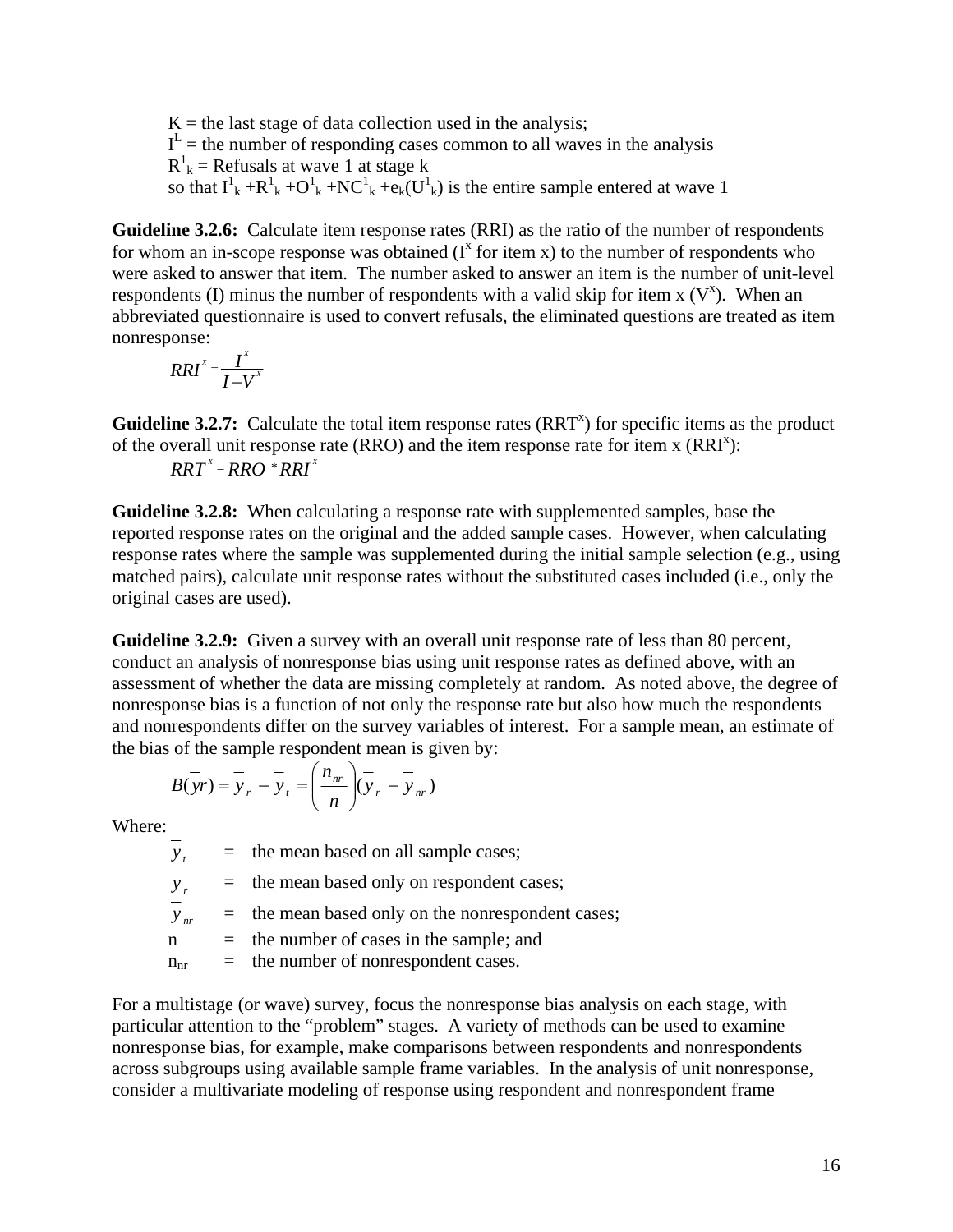<span id="page-21-0"></span>variables to determine if nonresponse bias exists. Comparison of the respondents to known characteristics of the population from an external source can provide an indication of possible bias, especially if the characteristics in question are related to the survey's key variables.

analysis to determine if the data are missing at random at the item level for at least the items in question, in a manner similar to that discussed in Guideline 3.2.9. **Guideline 3.2.10:** If the item response rate is less than 70 percent, conduct an item nonresponse

random, the amount of potential bias should inform the decision to publish individual items. **Guideline 3.2.11:** In those cases where the analysis indicates that the data are not missing at

based on theoretical and empirical considerations, appropriate for the analysis, and make use of the most relevant data available. **Guideline 3.2.12:** For data collections involving sampling, adjust weights for unit nonresponse, unless unit imputation is done. The unit nonresponse adjustment should be internally consistent,

nonresponse on how the data will be used, the assessment of nonresponse bias that is likely to be analysis is anticipated, care should be taken to use imputations that minimize the attenuation of underlying relationships. **Guideline 3.2.13:** Base decisions regarding whether or not to adjust or impute data for item encountered in the review of collections, prior experience with this collection, and the nonresponse analysis discussed in this section. When used, imputation and adjustment procedures should be internally consistent, based on theoretical and empirical considerations, appropriate for the analysis, and make use of the most relevant data available. If multivariate

Guideline 3.2.14: In the case of imputing longitudinal data sets, use cross-wave imputations or ross-sectional imputations. c

Guideline 3.2.15: Clearly identify all imputed values on a data file (e.g., code them).

*Statistical Policy Working Paper 31, Measuring and Reporting Sources of Error in*  see *[FCSM](http://www.fcsm.gov/working-papers/spwp22.html)  urveys. S* For more information on calculating response rates and conducting nonresponse bias analyses,

# Section 3.3 Coding

Codes added to convert information collected as text into a form that permits immediate analysis must use standardized codes, when available, to enhance comparability. **Standard 3.3:** Agencies must add codes to collected data to identify aspects of data quality from the collection (e.g., missing data) in order to allow users to appropriately analyze the data.

# **ey Terms:** coding, quality assurance process **K**

The following guidelines represent best practices that may be useful in fulfilling the goals of the standard: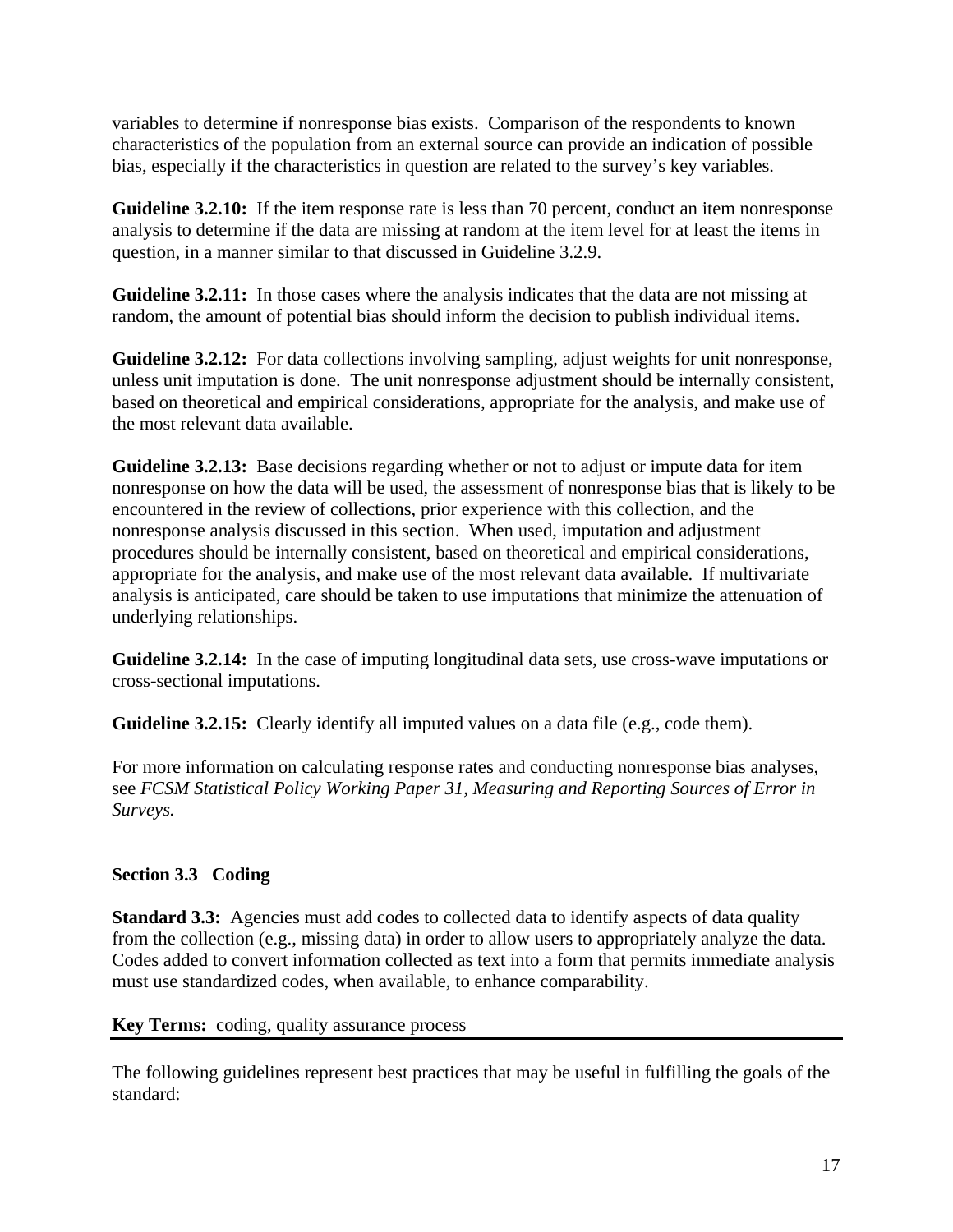<span id="page-22-0"></span>Guideline 3.3.1: Insert codes into the data set that clearly identify missing data and cases where an entry is not expected (e.g., skipped over by skip pattern). Do not use blan ks and zeros as codes to identify missing data, as they tend to be confused with actual data.

Provide cross-referencing tables to the Federal standard codes for any legacy coding that does practice or standard codes from industry or international organizations, when they exist. Current **Guideline 3.3.2:** When converting text data to codes to facilitate easier analysis, use standardized codes, if they exist. Use the Federal coding standards listed below, if applicable. not meet the Federal standards. Develop other types of codes using existing Federal agency Federal standard codes include the following:

- 1. FIPS Codes. The National Institute of Standards and Technology maintains Federal Information Processing Standards (FIPS) required for use in Federal information processing www.itl.nist.gov/fipspubs/index.htm for the most recent versions of these standards): in accordance with OMB Circular No. A-130. Use the following FIPS for coding (see
	- 5-2 Codes for the Identification of the States, the District of Columbia and the Outlying Areas of the United States, and Associated Areas
	- 6-4 Counties and Equivalent Entities of the United States, Its Possessions, and Associated Areas
	- 9-1 Congressional Districts of the United States
	- 10-4 Countries, Dependencies, Areas of Special Sovereignty and Their Principal Administrative Divisions
- 2. NAICS Codes. Use the North American Industry Classification System (NAICS) to classify establishments. NAICS was developed jointly by Canada, Mexico, and the United States to NAICS coding has replaced the U.S. Standard Industrial Classification (SIC) system (for provide new comparability in statistics about business activity across North America. more information, see [www.census.gov/epcd/www/naics.html\)](http://www.bls.gov/soc).
- 3. SOC Codes. Use the Standard Occupational Classification (SOC) system to classify workers into occupational categories for the purpose of collecting, calculating, or disseminating data (for more information, see [www.bls.gov/soc\)](http://www.whitehouse.gov/omb/inforeg/statpolicy.html).
- Race and Ethnicity. Follow OMB's Standards for Maintaining, Collecting, and Presenting 4. Federal Data on Race and Ethnicity when collecting data on race and ethnicity (for more information, see [www.whitehouse.gov/omb/inforeg/statpolicy.html](http://www.whitehouse.gov/omb/inforeg/statpolicy.html)).
- 5. Statistical Areas. Use the Standards for Defining Metropolitan and Micropolitan Statistical Areas for collecting, tabulating, and publishing Federal statistics for geograp hic areas (for more information, see www.whitehouse.gov/omb/inforeg/statpolicy.html).

quality assurance process that verifies at least a sample of the coding to determine if a specific level of coding accuracy is being maintained. **Guideline 3.3.3:** When setting up a manual coding process to convert text to codes, create a

# **section 3.4 Data Protection**

Standard 3.4: Agencies must implement safeguards throughout the production process to ensure that survey data are handled to avoid disclosure.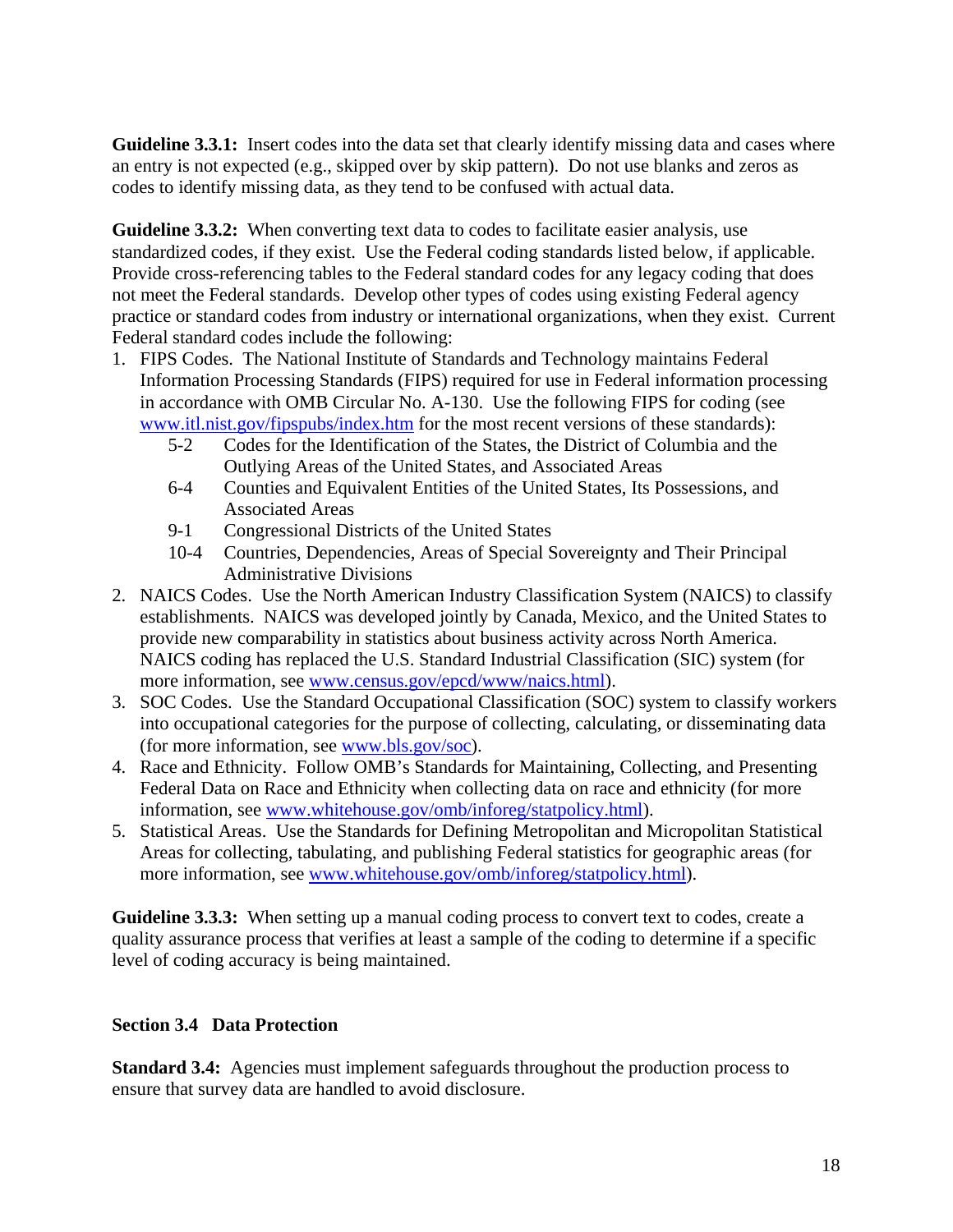# <span id="page-23-0"></span>**Key Terms:** confidential, individually-identifiable data

The following guidelines represent best practices that may be useful in fulfilling the goals of the standard:

transmittal, and disposition of the survey data in any format (e.g., completed survey forms, electronic files, and printouts). **Guideline 3.4.1:** For surveys that include confidential data, establish procedures and mechanisms to ensure the information's protection during the production, use, storage,

#### **Guideline 3.4.2:** Ensure that

- 1. Individually-identifiable survey data are protected;
- 2. Data systems and electronic products are protected from unauthorized intervention; and
- 3. Data files, network segments, servers, and desktop PCs are electronically secure from malicious software and intrusion using best available information resource security practices that are periodically monitored and updated.

working on a particular data set can have read only, or write only, or both read and write access to that data set. Data set access rights are to be periodically reviewed by the project manager responsible for that data set in order to guard against unauthorized release or alteration. **Guideline 3.4.3:** Ensure controlled access to data sets so that only specific, named individuals

For more information on data protection, see *[FCSM Statistical Policy Working Paper 2](http://www.fcsm.gov/working-papers/spwp22.html)2, Report* [implementat](http://www.fcsm.gov/working-papers/spwp22.html)ion of the Confidential Information Protection and Statistical Efficiency Act of 2002 (CIPSEA). *[on Statistical Disclosure Limitation Methodology,](http://www.fcsm.gov/working-papers/spwp22.html)* and forthcoming OMB guidance on

#### **section 3.5 Evaluation**

report) to allow users to interpret results of analyses, and to help designers of recurring surveys focus improvement efforts. **Standard 3.5:** Agencies must evaluate the quality of the data and make the evaluation public (through technical notes and documentation included in reports of results or through a separate

Key Terms: coverage error, instrument, item nonresponse, measurement error, nonresponse error, nonsampling error, sampling error, weights

The following guideline represents best practices that may be useful in fulfilling the goals of the standard:

procedures, results, and measurement error (see Section 1.1). Review past surveys similar to the one being planned to determine likely sources of error, appropriate evaluation methods, and problems that are likely to be encountered. Address the following areas: **Guideline 3.5.1:** Include an evaluation component in the survey plan that evaluates survey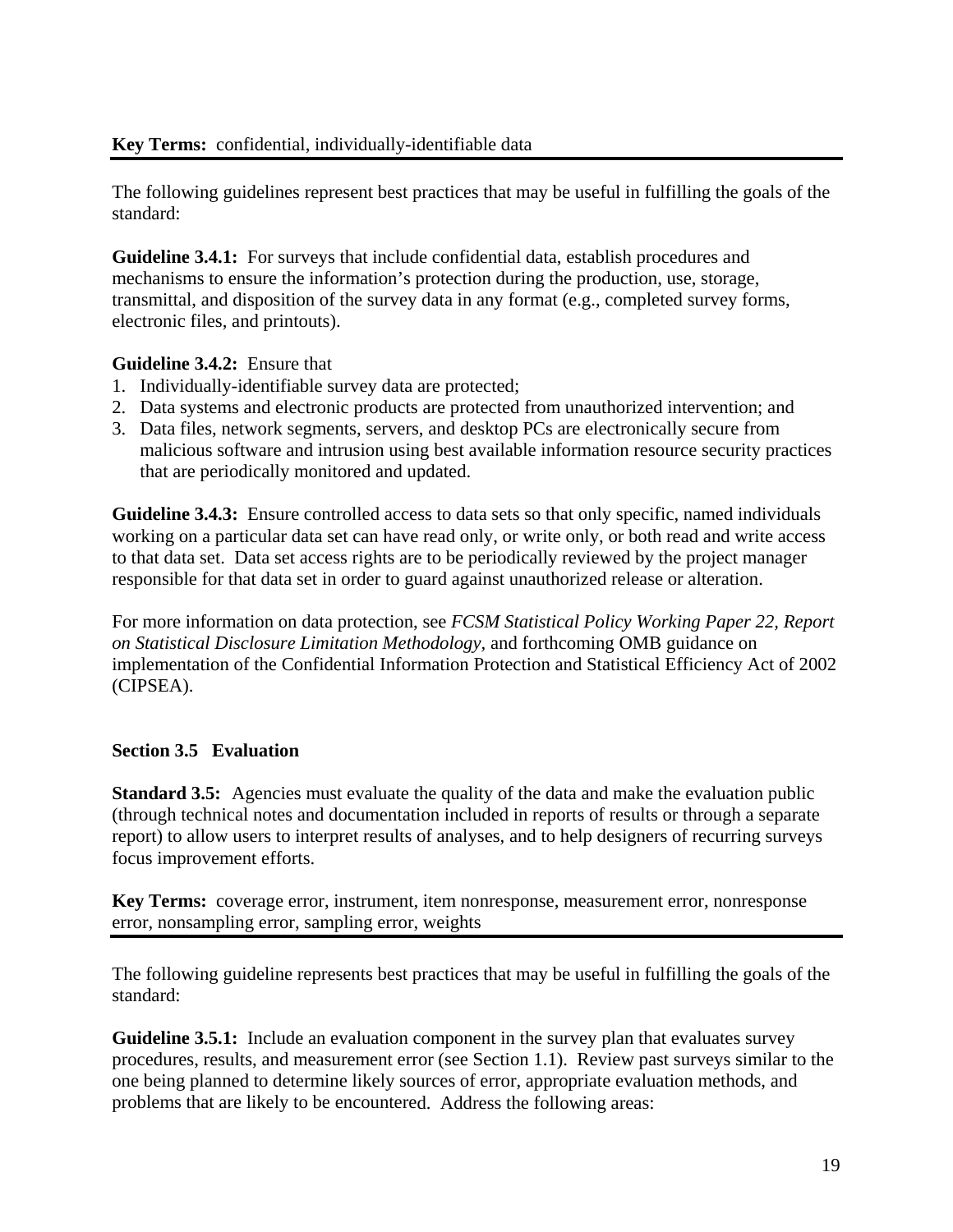- <span id="page-24-0"></span>1. Potential sources of error, including
	- Coverage error (including frame errors);
	- Nonresponse error;
	- Measurement error, including sources from the instrument, interviewers, and collection process; and
	- Data processing error (e.g., keying, coding, editing, and imputation error);
- 2. How sampling and nonsampling error will be measured, including variance estimation and studies to isolate error components;
- 3. How total mean square error will be assessed;
- 4. Methods used to reduce nonsampling error in the collected data;
- 5. Methods used to mitigate nonsampling error after collection;
- 6. Post-collection analyses of the quality of final estimates (include a comparison of the data and estimates derived from the survey to other independent collections of similar data, if available); and
- . Make evaluation studies public to inform data users. 7

Guideline 3.5.2: Where appropriate, develop and implement methods for bounding or estimating the nonsampling error from each source identified in the evaluation plan.

*Measurement of Quality in Establishment Surveys, and [FCS](http://www.fcsm.gov/01papers/SPWP31_final.pdf)M Statistical Policy Working Paper 1, Measuring and Reporting Sources of Error in Surveys*. *3* For more information on evaluations, see *[FCSM Statistical Policy Working Paper 15](http://www.fcsm.gov/working-papers/wp15.html)*,

# **ECTION 4 PRODUCTION OF ESTIMATES AND PROJECTIONS S**

#### Section 4.1 Developing Estimates and Projections

the uses of the estimates or projections. Agencies must plan and implement evaluations to assess the quality of the estimates and projections. **Standard 4.1:** Agencies must use accepted theory and methods when deriving direct surveybased estimates, as well as model-based estimates and projections that use survey data. Error estimates must be calculated and disseminated to support assessment of the appropriateness of

estimate, model validation, population, post-stratification, projection, raking, ratio estimation, sensitivity analysis, strata, variance, weights **Key Terms:** design effect, direct survey-based estimates, estimation, model, model-based

The following guidelines represent best practices that may be useful in fulfilling the goals of the standard:

**Guideline 4.1.1:** Develop direct survey estimates according to the following practices:

1. Employ weights appropriate for the sample design to calculate population estimates. population estimates if the agency has evaluated the alternative method and determined that it leads to acceptable results. However, an agency may employ an alternative method (e.g., ratio estimators) to calculate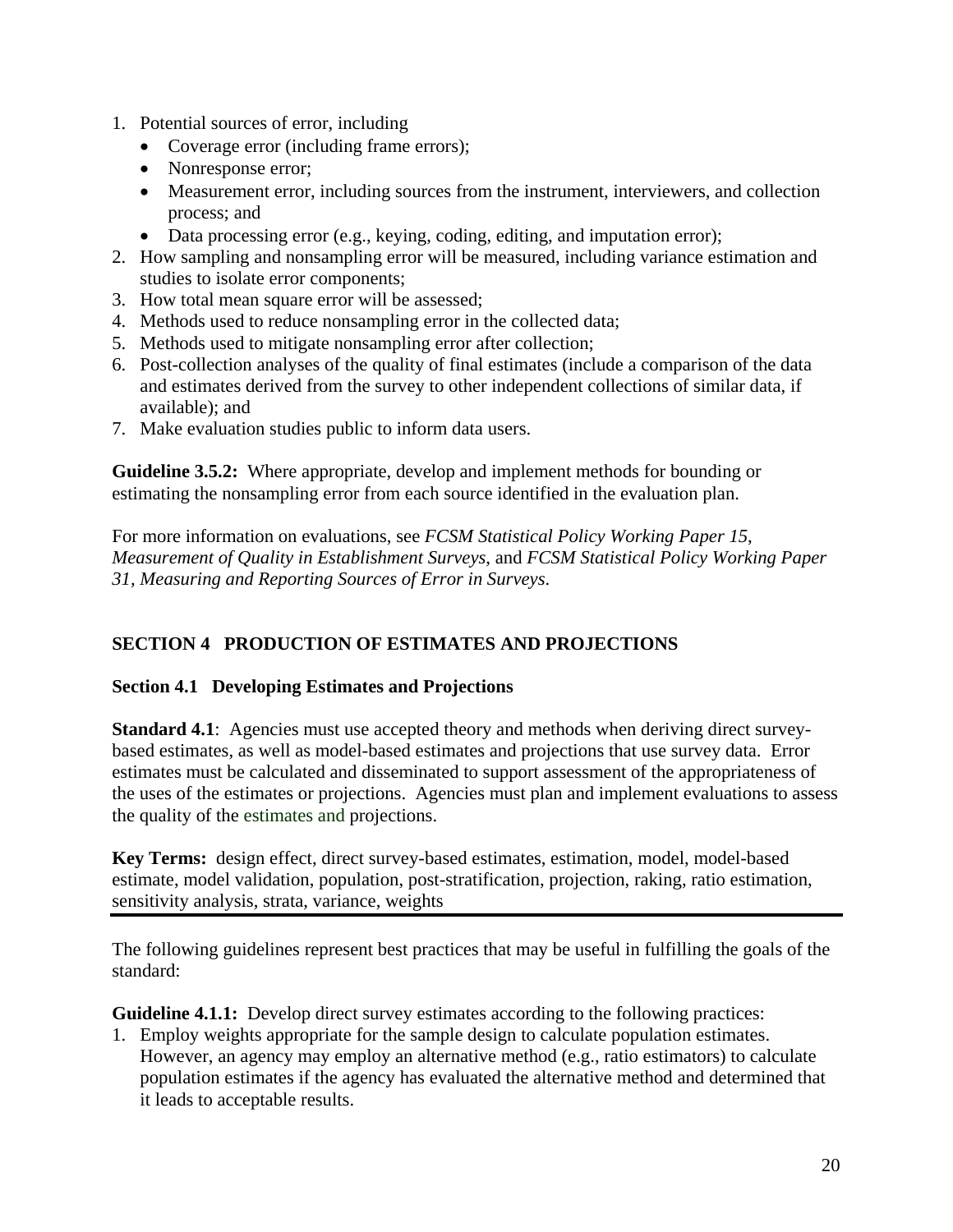- <span id="page-25-0"></span>2. Use auxiliary data to improve precision and/or reduce the error associated with direct survey estimates.
- 3. Calculate variance estimates by a method appropriate to a survey's sample design taking into account probabilities of selection, stratification, clustering, and the effects of nonresponse, post-stratification, and raking. The estimates must reflect any design effect resulting from a complex design.

**Guideline 4.1.2:** Develop model-based estimates according to accepted theory and practices (e.g., assumptions, mathematical specifications).

**Guideline 4.1.3:** Develop projections in accordance with accepted theory and practices (e.g., assumptions, mathematical specifications).

**Guideline 4.1.4:** Subject any model used for developing estimates or projections to the following:

- 1. Sensitivity analysis to determine if changes in key model inputs cause key model outputs to respond in a sensible fashion;
- 2. Model validation to analyze a model's performance by comparing the results to available independent information sources; and
- 3. Demonstration of reproducibility to show that, given the same inputs, the model produces similar results.

**Guideline 4.1.5:** Prior to producing estimates, establish criteria for determining when the error (both sampling and nonsampling) associated with a direct survey estimate, model-based estimate, or projection is too large to publicly release the estimate/projection.

**Guideline 4.1.6:** Document methods and models used to generate estimates and projections to help ensure objectivity, utility, transparency, and reproducibility of the estimates and projections. (For details on documentation, see Section 7.3). Also, archive data and models so the estimates/projections can be reproduced.

For more information on developing model-based estimates, see *[FCSM Statistical Policy](http://www.fcsm.gov/working-papers/wp21.html)  [Working Paper 21,](http://www.fcsm.gov/working-papers/wp21.html) Indirect Estimators in Federal Programs*.

# **SECTION 5 DATA ANALYSIS**

# **Section 5.1 Analysis and Report Planning**

**Standard 5.1:** Agencies must develop a plan for the analysis of survey data prior to the start of a specific analysis to ensure that statistical tests are used appropriately and that adequate resources are available to complete the analysis.

# **Key Terms:** key variables, response rates

The following guidelines represent best practices that may be useful in fulfilling the goals of the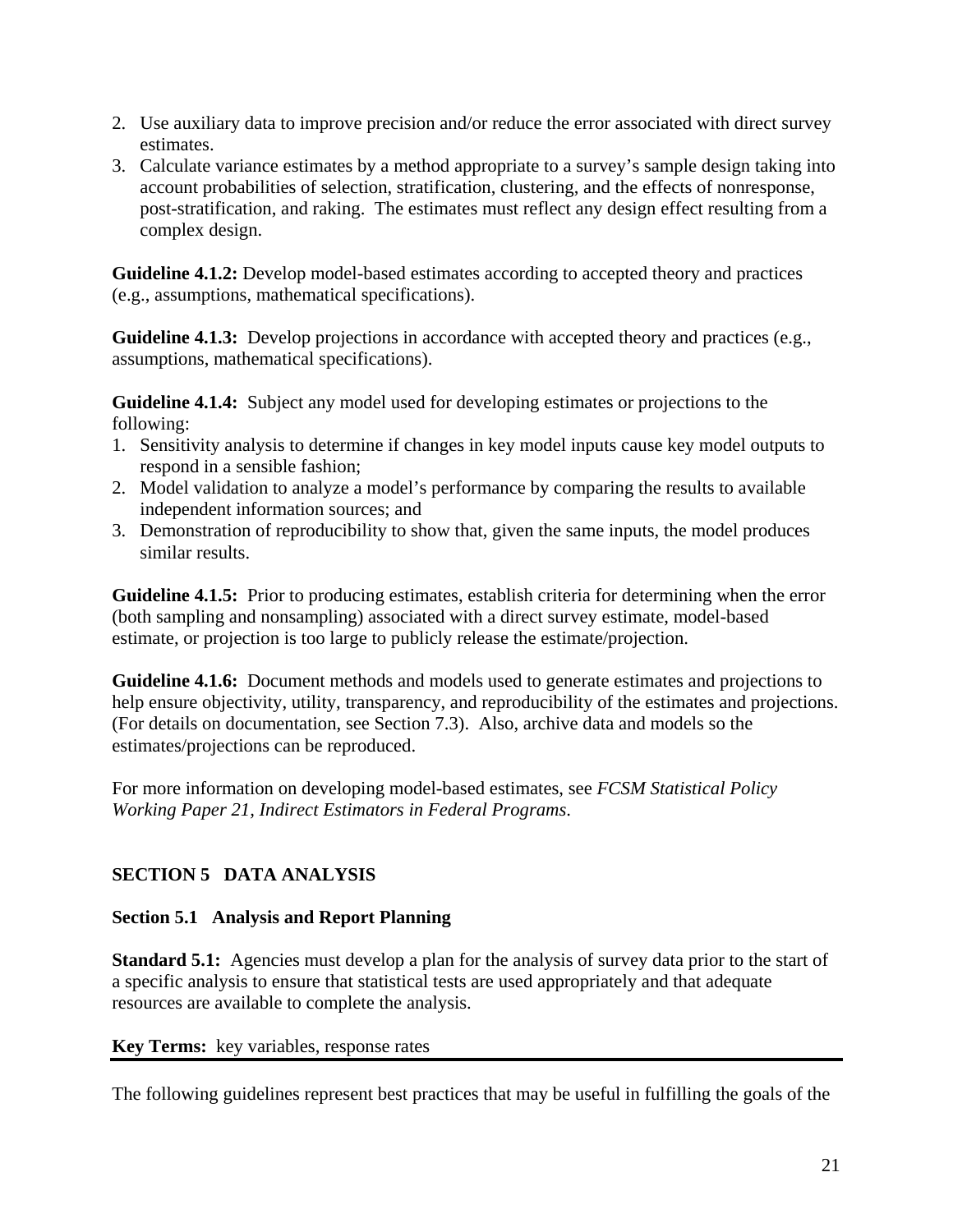## <span id="page-26-0"></span>standard:

**Guideline 5.1.1:** Include the following in the analysis plan:

- 1. An introduction that describes the purpose, the research question, relevant literature, data sources (including a brief description of the survey data and any limitations of the data), key variables to be used in the analysis, type of analysis, and significance level to be used;
- 2. Table and figure shells that support the analysis; and
- 3. A framework for technical notes including, as appropriate, the history of the survey program, data collection methods and procedures, sample design, response rates and the treatment of missing data, weighting methods, computation of standard errors, instructions for constructed variables, limitations of the data, and sources of error in the data.

**Guideline 5.1.2:** Include standard elements of project management in the plan, including target completion dates, the resources needed to complete each activity, and risk planning.

# **Section 5.2 Inference and Comparisons**

**Standard 5.2:** Agencies must base statements of comparisons and other statistical conclusions derived from survey data on acceptable statistical practice.

**Key Terms:** Bonferroni adjustment, covariance, estimates, hypothesis test, multiple comparisons, *p* value, standard error, statistical significance, Type I error

The following guidelines represent best practices that may be useful in fulfilling the goals of the standard:

**Guideline 5.2.1:** Specify the criterion for judging statistical significance for tests of hypotheses (Type I error) before conducting the testing.

**Guideline 5.2.2:** Before including statements in information products that two characteristics being estimated differ in the actual population, make comparison tests between the two estimates, if either is constructed from a sample. Use methods for comparisons appropriate for the nature of the estimates. In most cases, this requires estimates of the standard error of the estimates and, if the estimates are not independent, an estimate of the covariance between the two estimates.

**Guideline 5.2.3:** When performing multiple comparisons with the same data between subgroups, include a note with the test results indicating whether or not the significance criterion (Type I error) was adjusted and, if adjusted, by what method (e.g., Bonferroni, modified Bonferroni, Tukey).

**Guideline 5.2.4:** When performing comparison tests, test and report only the differences that are substantively meaningful (i.e., don't necessarily run a comparison between every pair of estimates; run only those that are meaningful within the context of the data, and report only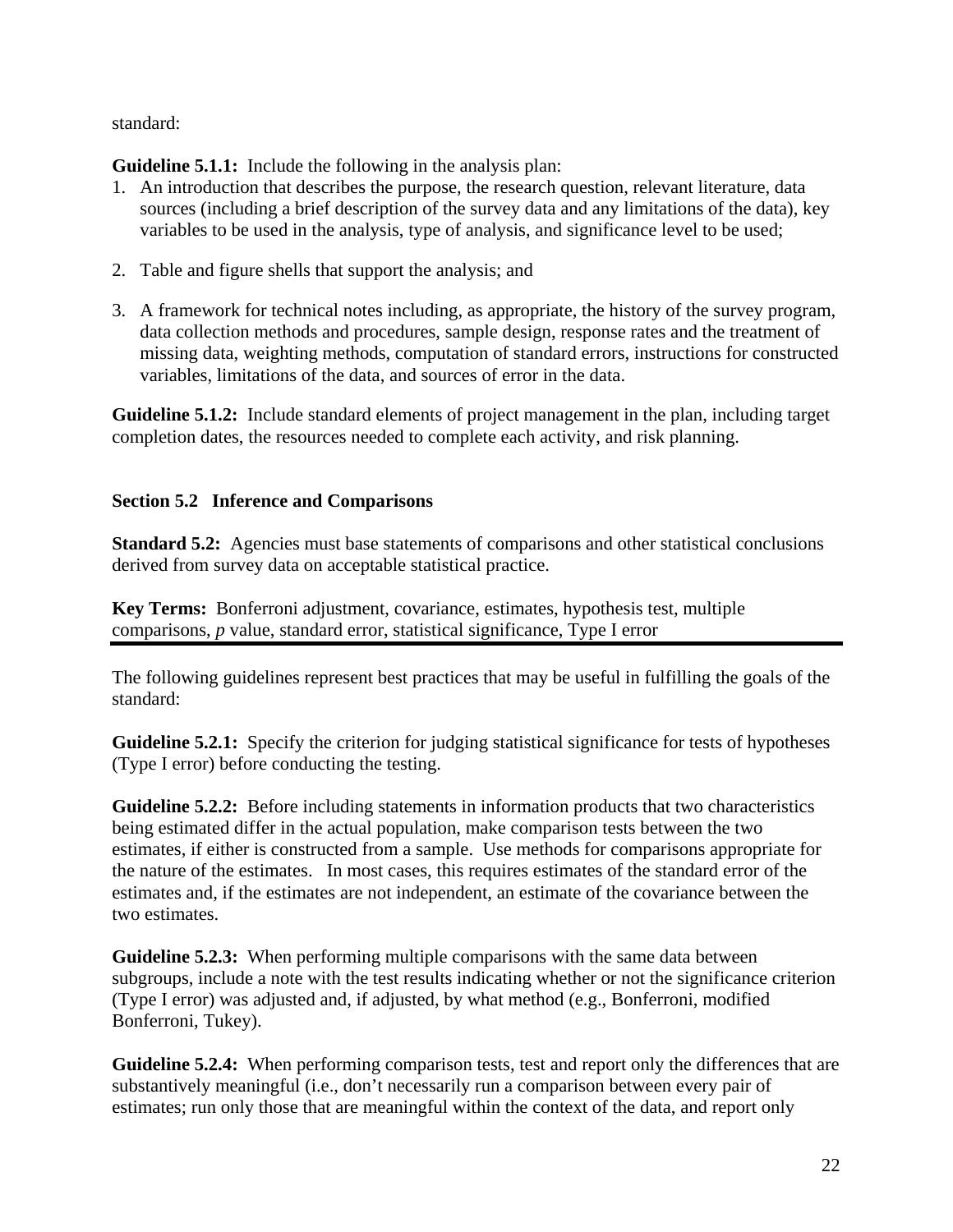<span id="page-27-0"></span>differences that are large enough to be substantively meaningful, even if other differences are also statistically significant).

**Guideline 5.2.5:** Given a comparison that does not have a statistically significant difference, conclude that the data do not support a statement that they are different. If the estimates have apparent differences, but have large standard errors making the difference statistically insignificant, note this in the text or as a note with tables or graphs.

**Guideline 5.2.6:** Support statements about monotonic trends (strictly increasing or decreasing) in time series using appropriate tests. If extensive seasonality, irregularities, known special causes, or variation in trends are present in the data, take those into account in the trend analysis.

**Guideline 5.2.7:** If part of an historical series is revised, data for both the old and the new series should be published for a suitable overlap period for the use of analysts.

# **SECTION 6 REVIEW PROCEDURES**

# **Section 6.1 Review of Information Products**

**Standard 6.1:** Agencies are responsible for the quality of information that they disseminate and must institute appropriate content/subject matter, statistical, and methodological review procedures to comply with OMB and agency Information Quality Guidelines.

The following guidelines represent best practices that may be useful in fulfilling the goals of the standard:

**Guideline 6.1.1:** Conduct a content/subject-matter review of all information products that present a description or interpretation of results from the survey, such as analytic reports or "briefs." Select reviewers with appropriate expertise in the subject matter, operation, or statistical program discussed in the document. Among the areas that reviewers should consider are the following:

- 1. Subject-matter literature is referenced in the document if appropriate;
- 2. Information is factually correct; and
- 3. Information is presented clearly and logically, conclusions follow from analysis, and no anomalous findings are ignored.

**Guideline 6.1.2:** Conduct a statistical and methodological review of all information products. Select reviewers with appropriate expertise in the methodology described in the document. Among the tasks that reviewers should consider are the following:

- 1. Review assumptions and limitations for accuracy and appropriateness;
- 2. Ensure that appropriate statistical methods are used and reported;
- 3. Review calculations and formulas for accuracy and statistical soundness;
- 4. Review data and presentations of data (e.g., tables) for disclosure risk, as necessary;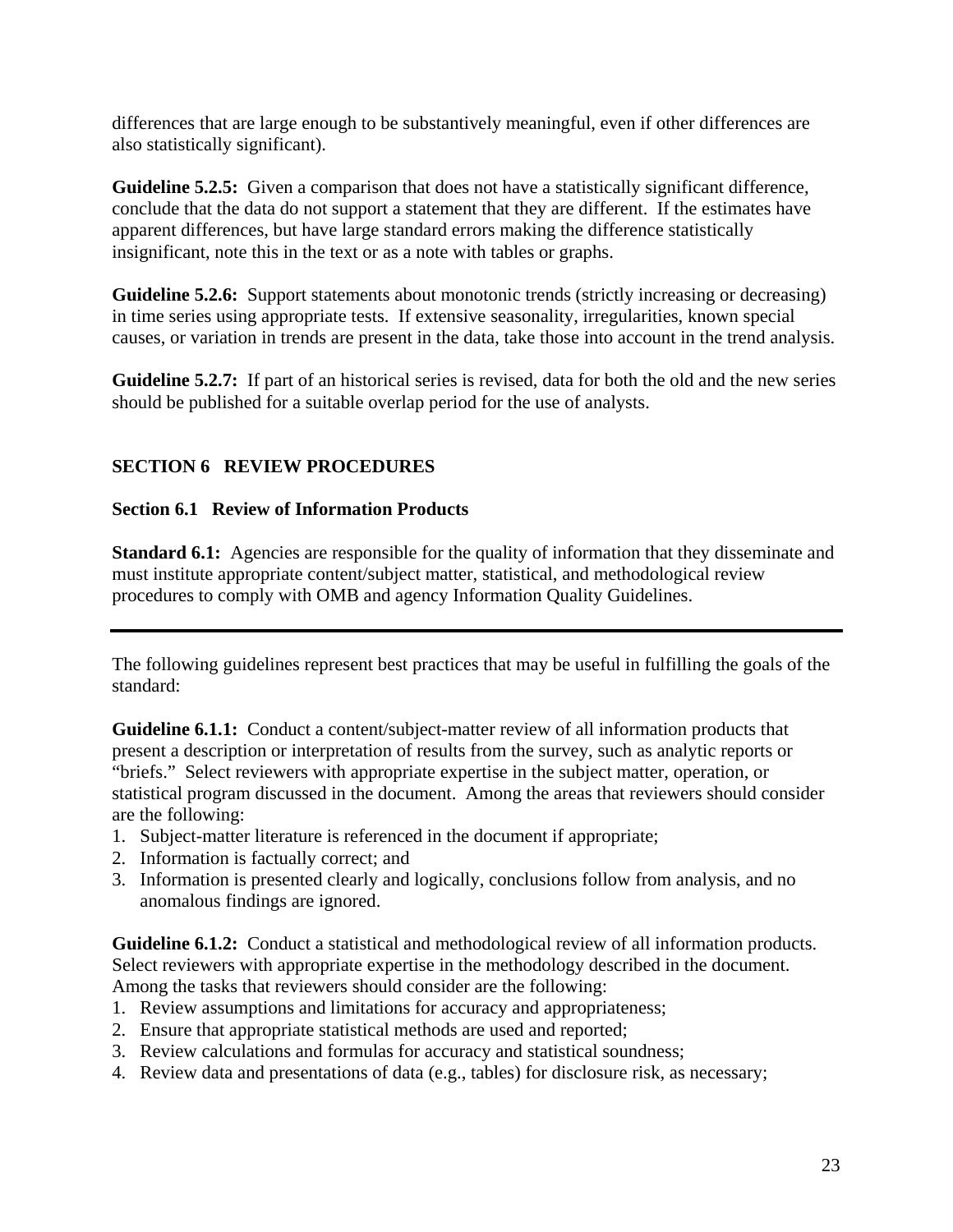- <span id="page-28-0"></span>5. Review contents, conclusions, and technical (statistical and operational areas) recommendations to ensure that they are supported by the methodology used; and
- 6. Ensure that data sources and technical documentation, including data limitations, are included or referenced.

**Guideline 6.1.3:** Review all information products that will be disseminated electronically for compliance with Section 508 of the U.S. Rehabilitation Act (29 U.S.C. § 794d ) for accessibility by persons with disabilities. Ensure that any product that is disseminated via special software is tested for accessibility and interpretability prior to dissemination.

# **SECTION 7 DISSEMINATION OF INFORMATION PRODUCTS**

#### **Section 7.1 Releasing Information**

**Standard 7.1:** Agencies must release information intended for the general public according to a dissemination plan that provides for equivalent, timely access to all users and provides information to the public about the agencies' dissemination policies and procedures including those related to any planned or unanticipated data revisions.

#### **Key Terms:** estimate, forecast, key variables, model, nonsampling error, variance

The following guidelines represent best practices that may be useful in fulfilling the goals of the standard:

**Guideline 7.1.1:** Dissemination procedures for major information products include the following:

- 1. Develop schedule and mode for the release of information products;
- 2. Inform targeted audiences; and
- 3. Ensure equivalent, timely access to all users.

**Guideline 7.1.2**: Protect information against any unauthorized prerelease, and release information only according to established release procedures.

**Guideline 7.1.3:** If revisions to estimates are planned, establish a schedule for anticipated revisions, make it available to users, and identify initial releases as preliminary.

**Guideline 7.1.4:** Establish a policy for handling unscheduled corrections due to previously unrecognized errors. The policy may include threshold criteria (e.g., the correction will change a national level total value by more than one percent or a regional value by more than five percent) identifying conditions under which data will be corrected and redisseminated.

**Guideline 7.1.5:** When information products are disseminated, provide users access to the following information:

1. Definitions of key variables;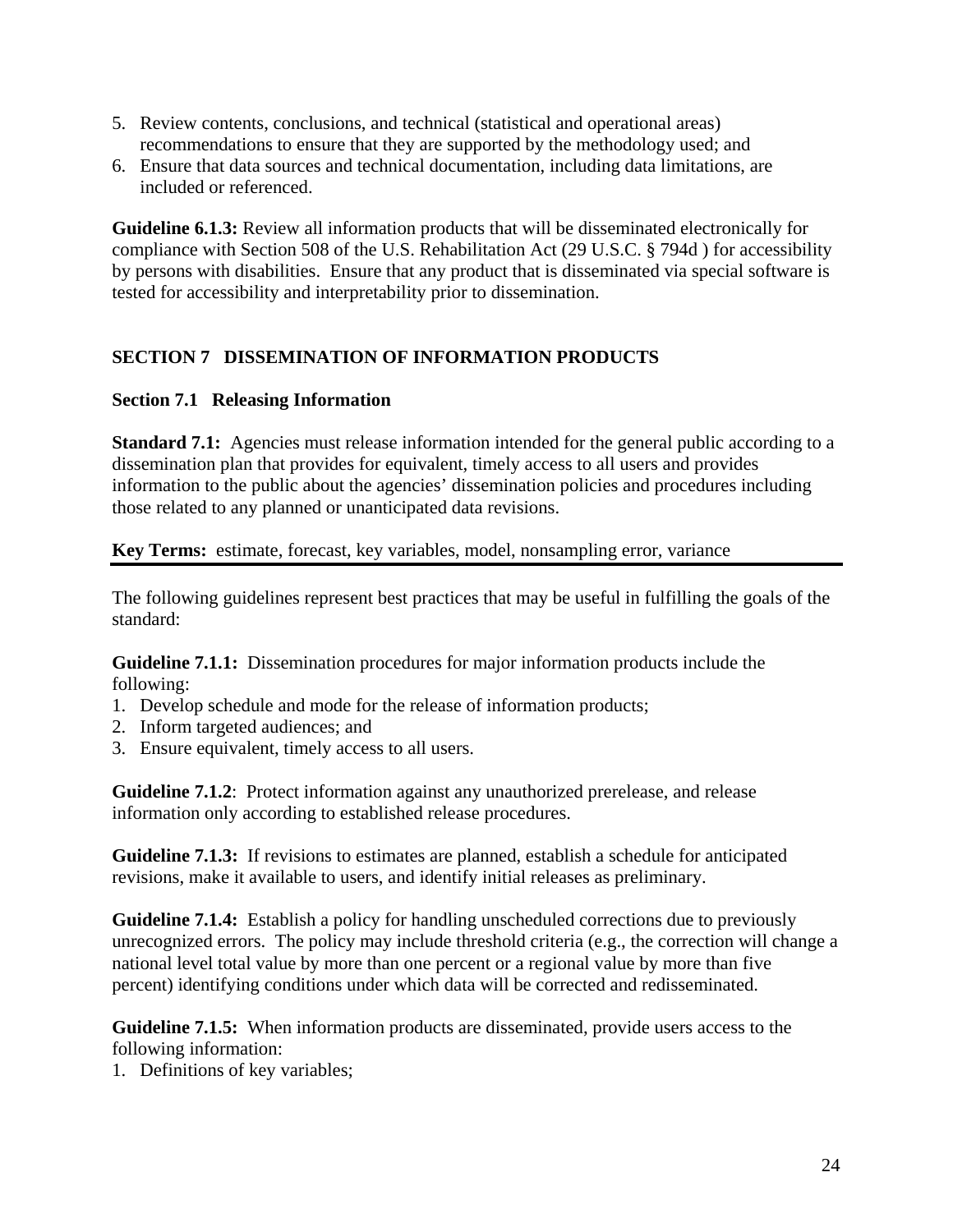- <span id="page-29-0"></span>2. Source information, such as a survey form number and description of methodology used to produce the information or links to the methodology;
- 3. Quality-related documentation such as conceptual limitations and nonsampling error;
- 4. Variance estimation documentation;
- 5. Time period covered by the information and units of measure;
- 6. Data taken from alternative sources;
- 7. Point of contact to whom further questions can be directed;
- 8. Software or links to software needed to read/access the information and installation/operating instructions, if applicable;
- 9. Date the product was last updated; and
- 10. Standard dissemination policies and procedures.

**Guideline 7.1.6:** For information products derived using models, adhere to the following:

- 1. Clearly identify forecasts and derived estimates ; and
- 2. Make descriptions of forecasting models or derivation procedures accessible from the product along with any available evaluation of its accuracy.

**Guideline 7.1.7:** Include criteria for instances when information will not be publicly disseminated (e.g., underlying data are of insufficient quality) in the agency's standard dissemination policies and procedures.

For more information on electronic dissemination of statistical data, see *[FCSM Statistical Policy](http://www.fcsm.gov/working-papers/spwp24.pdf)  [Working Paper 24,](http://www.fcsm.gov/working-papers/spwp24.pdf) Electronic Dissemination of Statistical Data*.

# **Section 7.2 Data Protection and Disclosure Avoidance for Dissemination**

**Standard 7.2: When releasing** information products, agencies must ensure strict compliance with any confidentiality pledge to the respondents and all applicable Federal legislation and regulations.

**Key Terms:** confidentiality, data protection, disclosure

The following guidelines represent best practices that may be useful in fulfilling the goals of the standard:

**Guideline 7.2.1**: For survey information collected under a pledge of confidentiality, employ sufficient procedures and mechanisms to protect any individually-identifiable data from unauthorized disclosure.

**Guideline 7.2.2**: Do not publicly reveal parameters associated with disclosure limitation rules.

For more information, see *[FCSM Statistical Policy Working Paper 22](http://www.fcsm.gov/working-papers/spwp22.html), Report on Statistical Disclosure Limitation Methodology*, and forthcoming OMB guidance on the Confidential Information Protection and Statistical Efficiency Act of 2002 (CIPSEA).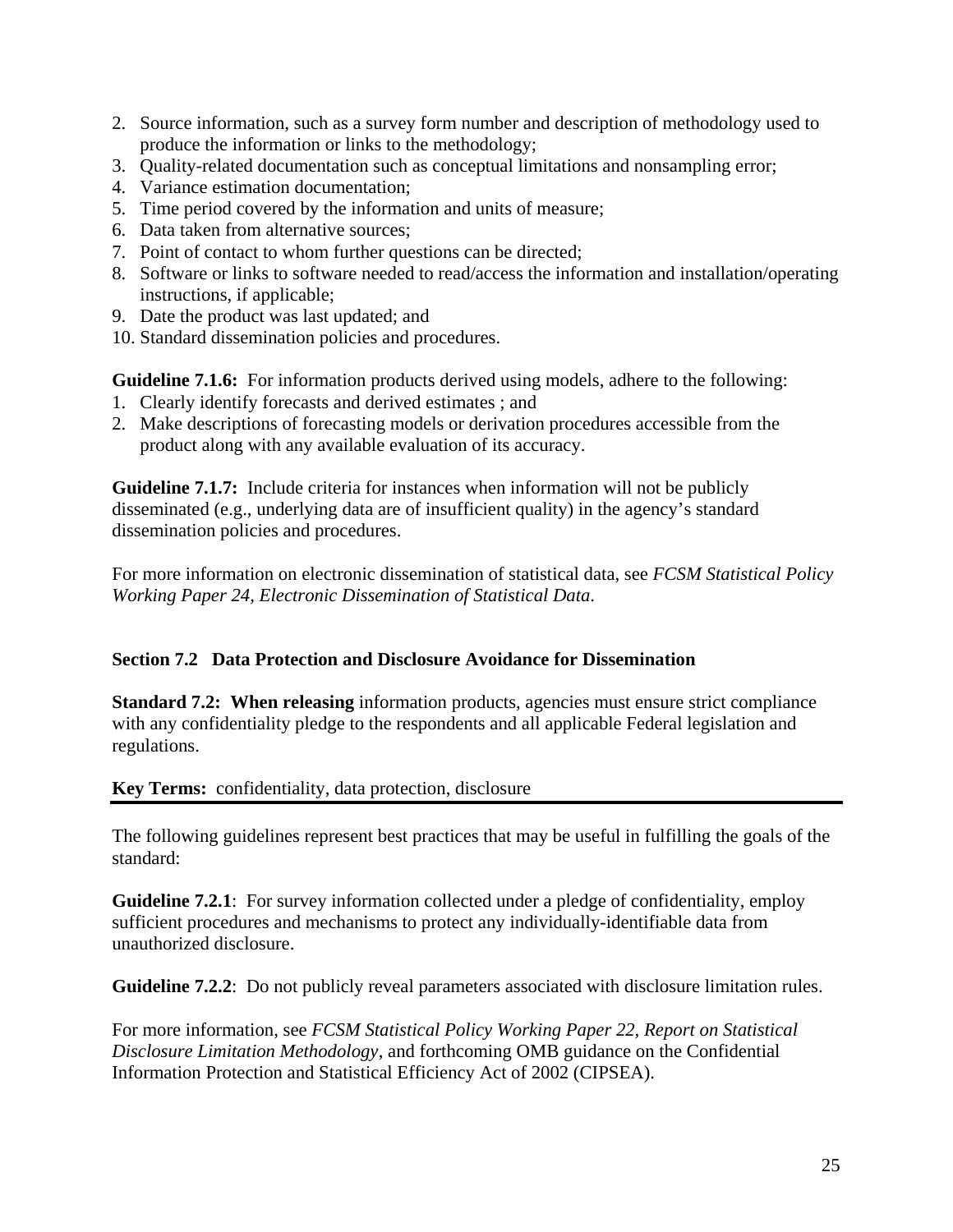# <span id="page-30-0"></span>**Section 7.3 Survey Documentation**

**Standard 7.3:** Agencies must produce survey documentation that includes those materials necessary to understand how to properly analyze data from each survey, as well as the information necessary to replicate and evaluate each survey's results (See also Standard 1.2). Survey documentation must be readily accessible to users, unless it is necessary to restrict access to protect confidentiality.

**Key Terms:** coverage, editing, imputation, instrument, nonsampling error, response rates, sampling error, sampling unit, strata, variance

The following guidelines represent best practices that may be useful in fulfilling the goals of the standard:

**Guideline 7.3.1:** Survey system documentation includes all information necessary to analyze the data properly. Along with the final data set, documentation, at a minimum, includes the following:

- 1. OMB Information Collection Request package;
- 2. Description of variables used to uniquely identify records in the data file;
- 3. Description of the sample design, including strata and sampling unit identifiers to be used for analysis;
- 4. Final instrument(s) or a facsimile thereof for surveys conducted through a computer-assisted telephone interview (CATI) or computer-assisted personal interview (CAPI) or Web instrument that includes the following:
	- All items in the instrument (e.g., questions, check items, and help screens);
	- Items extracted from other data files to prefill the instrument (e.g., dependent data from a prior round of interviewing); and
	- Items that are input to the post data collection processing steps (e.g., output of an automated instrument);
- 5. Definitions of all variables, including all modifications;
- 6. Data file layout;
- 7. Descriptions of constructed variables on the data file that are computed from responses to other variables on the file;
- 8. Unweighted frequency counts;
- 9. Description of sample weights, including adjustments for nonresponse and benchmarking and how to apply them;
- 10. Description of how to calculate variance estimates appropriate for the survey design;
- 11. Description of all editing and imputation methods applied to the data (including evaluations of the methods) and how to remove imputed values from the data;
- 12. Descriptions of known data anomalies and corrective actions;
- 13. Description of the magnitude of sampling error associated with the survey;
- 14. Description of the sources of nonsampling error associated with the survey (e.g., coverage, measurement) and evaluations of these errors;
- 15. Comparisons with independent sources, if available;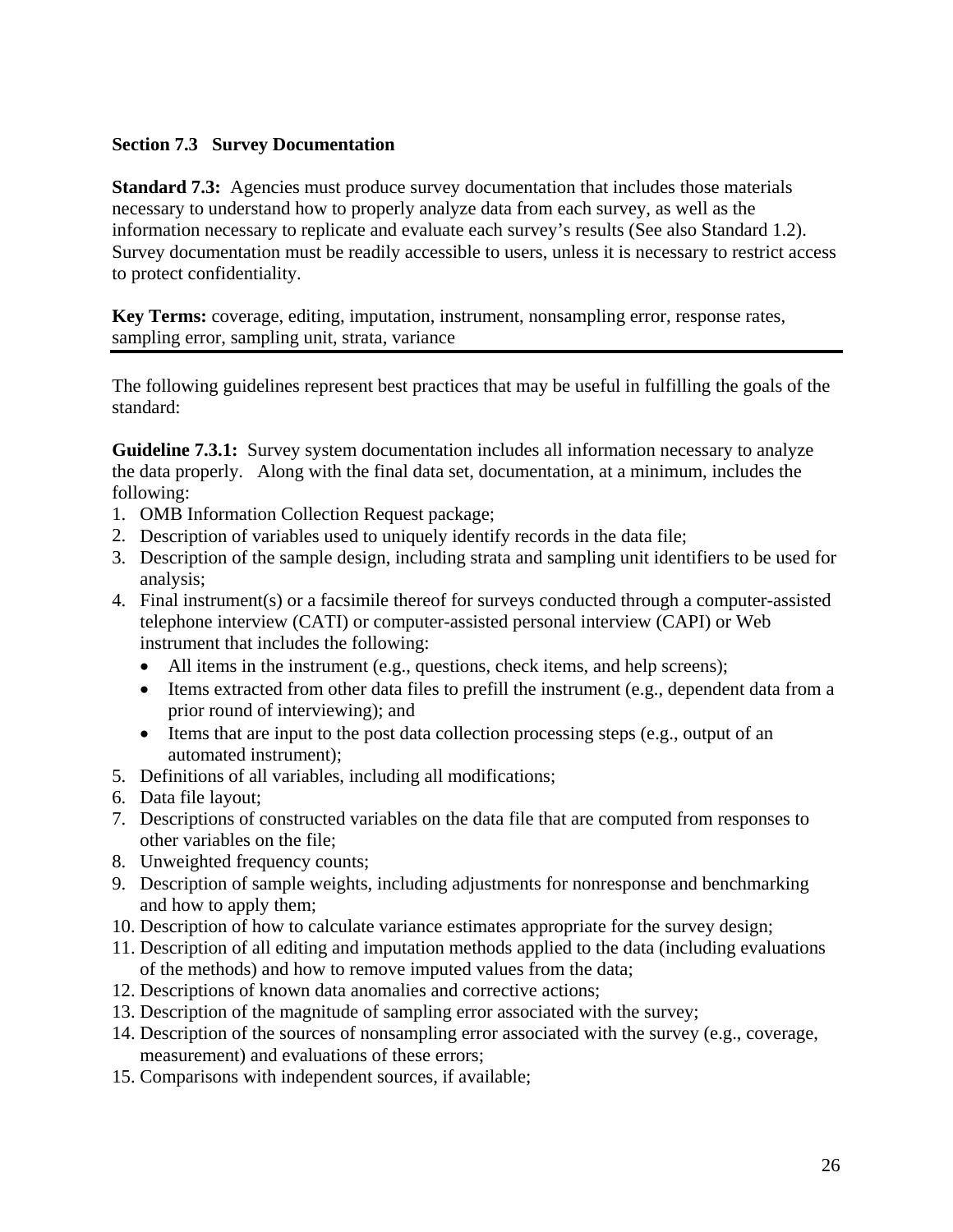- <span id="page-31-0"></span>16. Overall unit response rates (weighted and unweighted) and nonresponse bias analyses (if applicable); and
- 17. Item response rates and nonresponse bias analyses, (if applicable).

**Guideline 7.3.2:** To ensure that a survey can be replicated and evaluated, the agency's internal archived portion of the survey system documentation, at a minimum, must include the following:

- 1. Survey planning and design decisions, including the OMB Information Collection Request package;
- 2. Field test design and results;
- 3. Selected sample;
- 4. Sampling frame;
- 5. Justifications for the items on the survey instrument, including why the final items were selected;
- 6. All instructions to respondents and/or interviewers either about how to properly respond to a survey item or how to properly present a survey item;
- 7. Description of the data collection methodology;
- 8. Sampling plan and justifications, including any deviations from the plan;
- 9. Data processing plan specifications and justifications;
- 10. Final weighting plan specifications, including calculations for how the final weights were derived, and justifications;
- 11. Final imputation plan specifications and justifications;
- 12. Data editing plan specifications and justifications;
- 13. Evaluation reports;
- 14. Descriptions of models used for indirect estimates and projections;
- 15. Analysis plans;
- 16. Time schedule for revised data; and
- 17. Documentation made publicly available in conjunction with the release of data.

**Guideline 7.3.3:** For recurring surveys, produce a periodic evaluation report, such as a methodology report, that itemizes all sources of identified error. Where possible, provide estimates or bounds on the magnitudes of these errors; discuss the total error model for the survey; and assess the survey in terms of this model.

**Guideline 7.3.4:** Retain all survey documentation according to appropriate Federal records disposition and archival policy.

For more information on measuring and reporting sources of errors in surveys, see *[FCSM](http://www.fcsm.gov/01papers/SPWP31_final.pdf)  [Statistical Policy Working Paper 31](http://www.fcsm.gov/01papers/SPWP31_final.pdf), [Measuring and Reporting Sources of Error in Surveys](http://www.fcsm.gov/01papers/SPWP31_final.pdf).*

#### **Section 7.4 Documentation and Release of Public-Use Microdata**

**Standard 7.4:** Agencies that release microdata to the public must include documentation clearly describing how the information is constructed and provide the metadata necessary for users to access and manipulate the data (See also Standard 1.2). Public-use microdata documentation and metadata must be readily accessible to users.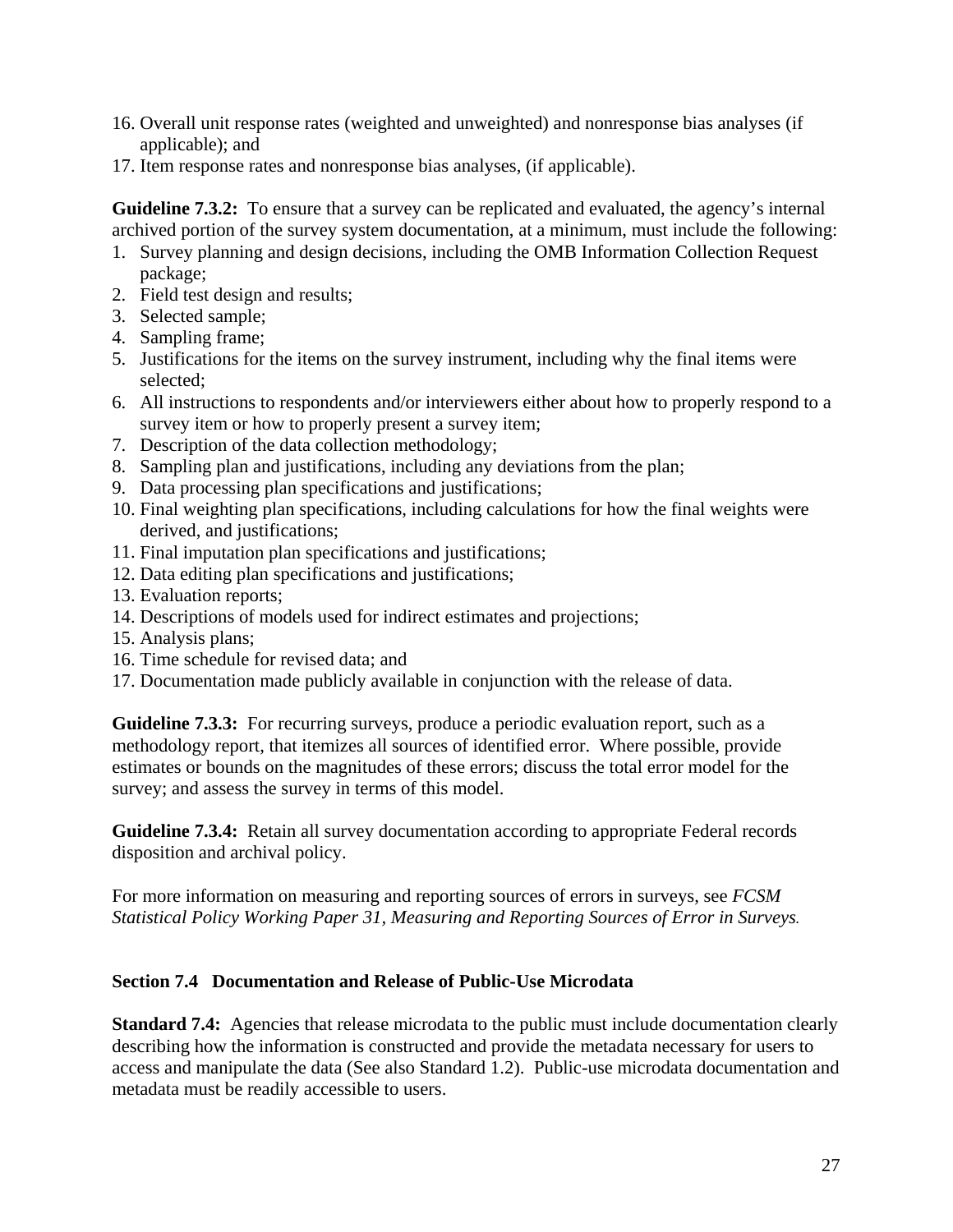## **Key Terms:** microdata, public-use microdata, record layout, stage of the data collection

The following guidelines represent best practices that may be useful in fulfilling the goals of the standard:

**Guideline 7.4.1**: Provide complete documentation for all data files. See Section 7.3 for additional information on file documentation.

**Guideline 7.4.2**: Provide a file description and record layout for each file. All variables must be clearly identified and described.

**Guideline 7.4.3**: Make all microdata products and documentation accessible by users with generally available software.

**Guideline 7.4.4**: Clearly identify all imputed values on the data file.

**Guideline 7.4.5:** Release public-use microdata as soon as practicable to ensure timely availability for data users.

**Guideline 7.4.6**: Retain all microdata products and documentation according to appropriate Federal records disposition and archival policy. Archive data with the National Archives and Records Administration and other data archives, as appropriate, so that data are available for historical research in future years.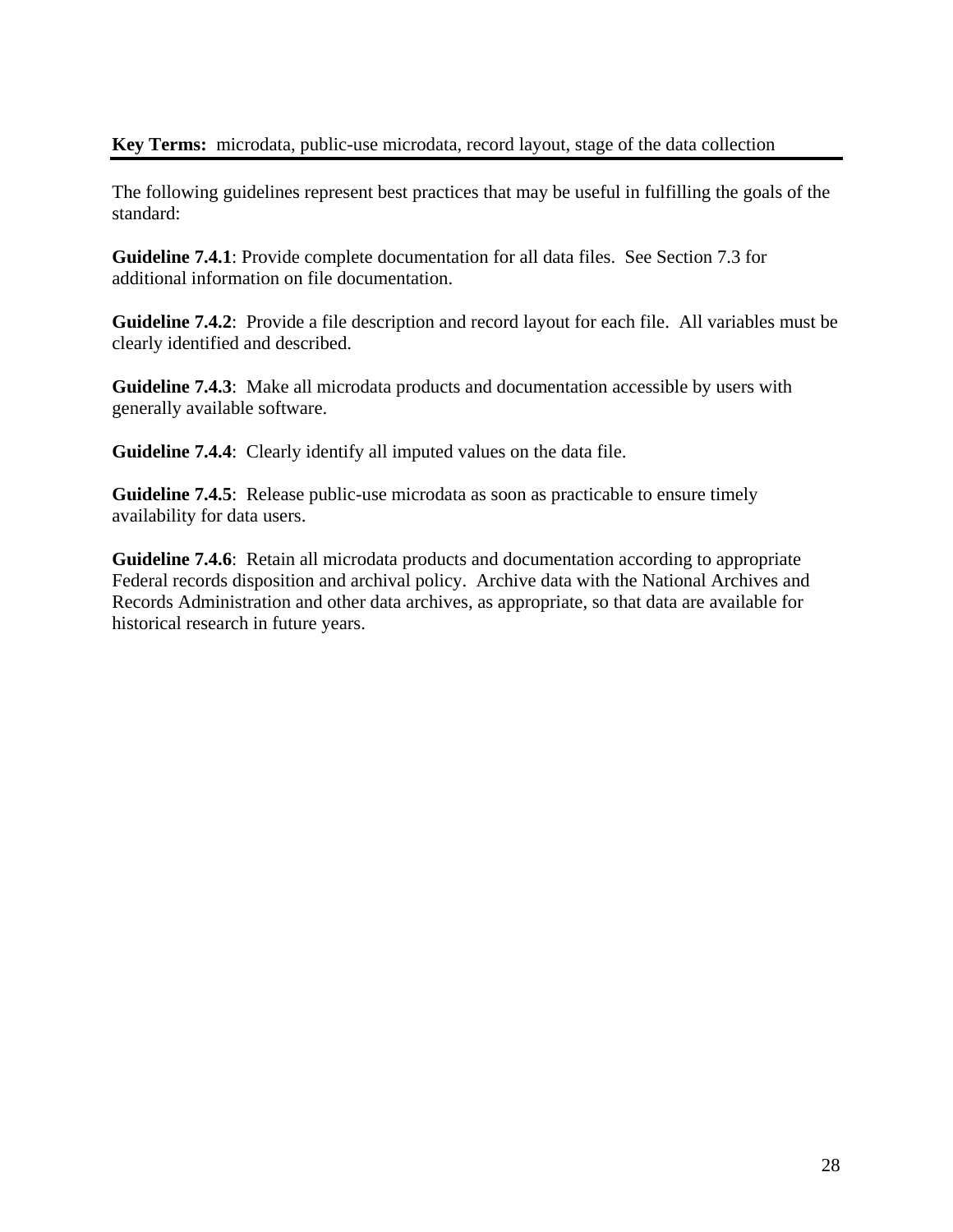# <span id="page-33-0"></span>**APPENDIX DEFINITIONS OF KEY TERMS**

#### **-B-**

**Bias** is the systematic deviation of the survey estimated value from the true population value. Bias refers to systematic errors that can occur with any sample under a specific design. **Bonferroni adjustment** is a procedure for guarding against an increase in the probability of a

Type I error when performing multiple significance tests. To maintain the probability of a Type I error at some selected value alpha, each of the m tests to be performed is judged against a significance level, alpha/m.

A **bridge study** continues an existing methodology concurrent with a new methodology for the purpose of examining the relationship between the new and old estimates.

#### **-C-**

**Coding** involves converting information into numbers or other symbols that can be more easily counted and tabulated.

**Cognitive interviews** are used to develop and refine questionnaires. In a typical cognitive interview, respondents report aloud everything they are thinking as they attempt to answer a survey question.

**A collection of information** is defined in the Paperwork Reduction Act as the obtaining, causing to be obtained, soliciting, or requiring the disclosure to an agency, third parties or the public of information by or for an agency by means of identical questions posed to, or identical reporting, recordkeeping, or disclosure requirements imposed on, ten or more persons, whether such collection of information is mandatory, voluntary, or required to obtain or retain a benefit. **Confidentiality** involves the protection of individually-identifiable data from unauthorized disclosures.

A **consistent data series** maintains comparability over time by keeping an item fixed, or by incorporating appropriate adjustment methods in the event an item is changed.

**Covariance** is a characteristic that indicates the strength of relationship between two variables. It is the expected value of the product of the deviations of two random variables, *x* and *y* from their respective means.

**Coverage** refers to the extent to which all elements on a frame list are members of the population, and to which every element in a population appears on the frame list once and only once.

**Coverage error** refers to the discrepancy between statistics calculated on the frame population and the same statistics calculated on the target population. [Undercoverage](http://nces.ed.gov/statprog/2002/#undercoverage) errors occur when target population units are missed during frame construction, and [overcoverage](http://nces.ed.gov/statprog/2002/#overcoverage) errors occur when units are duplicated or enumerated in error.

A **crosswalk study** delineates how categories from one classification system are related to categories in a second classification system.

A **cross-sectional** sample survey is based on a representative sample of respondents drawn from a population at one point in time.

**Cross-sectional imputations** are based on data from a single time period.

**Cross-wave imputations** are imputations based on data from multiple time periods. For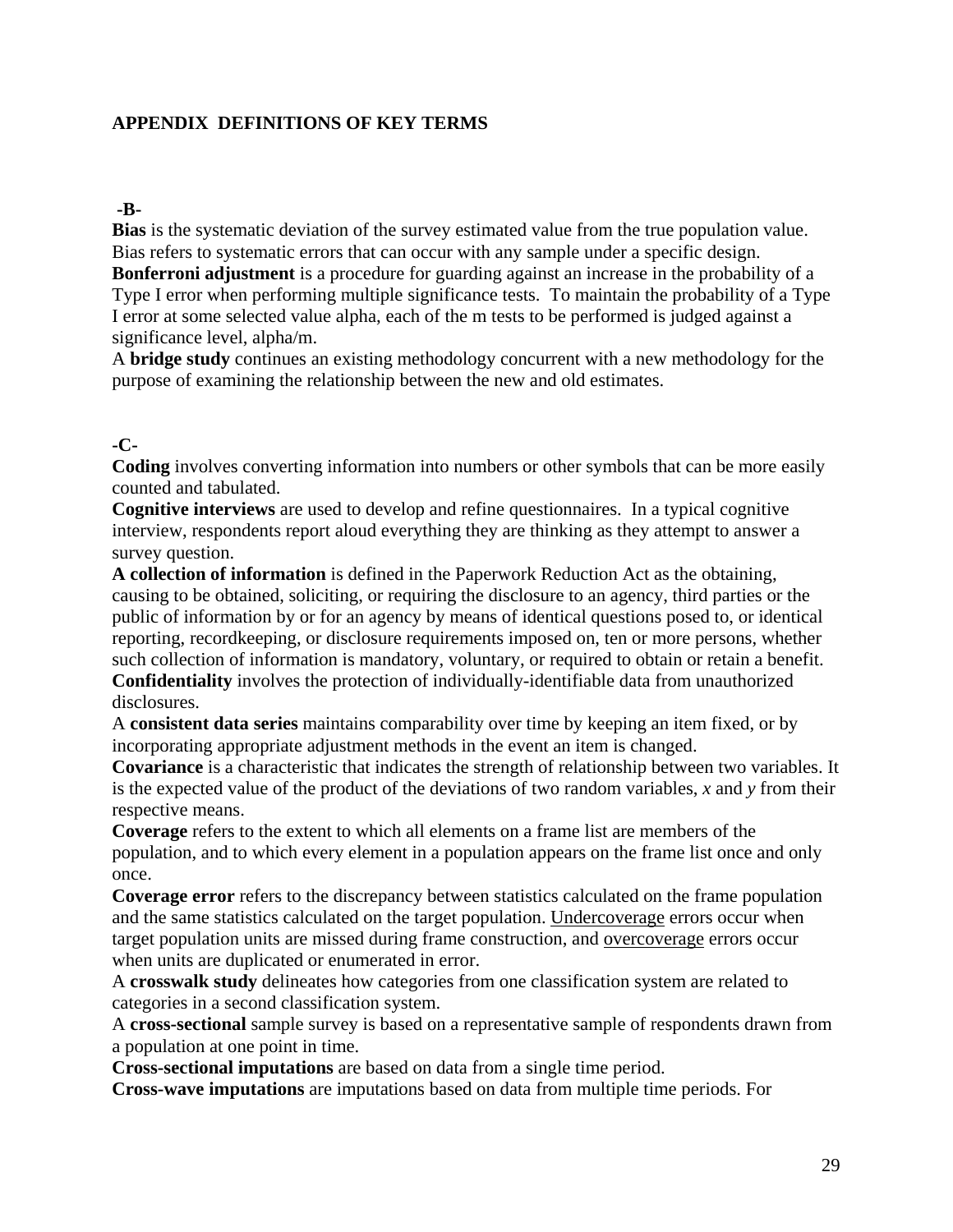example, a **cross-sectional imputation** for a time 2 salary could simply be a donor's time 2 salary. Alternatively, a cross-wave imputation could be the change in a donor's salary from time 1 to time 2 multiplied by the time 1 nonrespondent's salary.

A **cut-off sample** is a nonprobability sample that consists of the units in the population that have the largest values of a key variable (frequently the variable of interest from a previous time period). For example, a 90% cut-off sample consists of the largest units accounting for at least 90% of the population total of the key variable. Sample selection is usually done by sorting the population in decreasing order by size, and including units in the sample until the percent coverage exceeds the established cut-off.

# **-D-**

**Data protection** involves techniques that are used to insure that confidential individuallyidentifiable data are not disclosed.

**Data series** are repeated collections of sequential cross-sectional or longitudinal data characteristics of the target population over time.

The **design effect (DEFF)** is the ratio of the true variance of a statistic (taking the complex sample design into account) to the variance of the statistic for a simple random sample with the same number of cases. Design effects differ for different subgroups and different statistics; no single design effect is universally applicable to any given survey or analysis.

**Direct survey-based estimates** are intended to achieve efficient and robust estimates of the true values of the target populations, based on the sample design and resulting survey data. **Disclosure** means the public release of individually-identifiable data.

**Dissemination** is any agency initiated or sponsored distribution of information to the public. **Domain** refers to a defined universe or a subset of the universe with specific attributes, e.g., knowledge, skills, abilities, attitudes, interests, lines of business, size of operations, etc.

**-E-**

**Editing** is the data-processing activity aimed at detecting and correcting errors.

**Effect size** refers to the standardized magnitude of the effect or the departure from the null hypothesis. For example, the effect size may be the amount of change over time, or the difference between two population means, divided by the appropriate population standard deviation. Multiple measures of effect size can be generated (e.g., standardized differences between means, correlations, and proportions).

The **effective sample size**, as used in the design phase, is the sample size under a simple random sample design that is equivalent to the actual sample under the complex sample design. In the case of complex sample designs, the actual sample size is determined by multiplying the effective sample size by the anticipated design effect.

An **eligible sample unit** is a unit selected for a sample that is confirmed to be a member of the target population.

**Estimates** result from the process of providing a numerical value for a population parameter on the basis of information collected from a survey and/or other sources.

**Estimation** is the process of using data from a survey and/or other sources to provide a value for an unknown population parameter (such as a mean, proportion, correlation, or effect size), or to provide a range of values in the form of a confidence interval.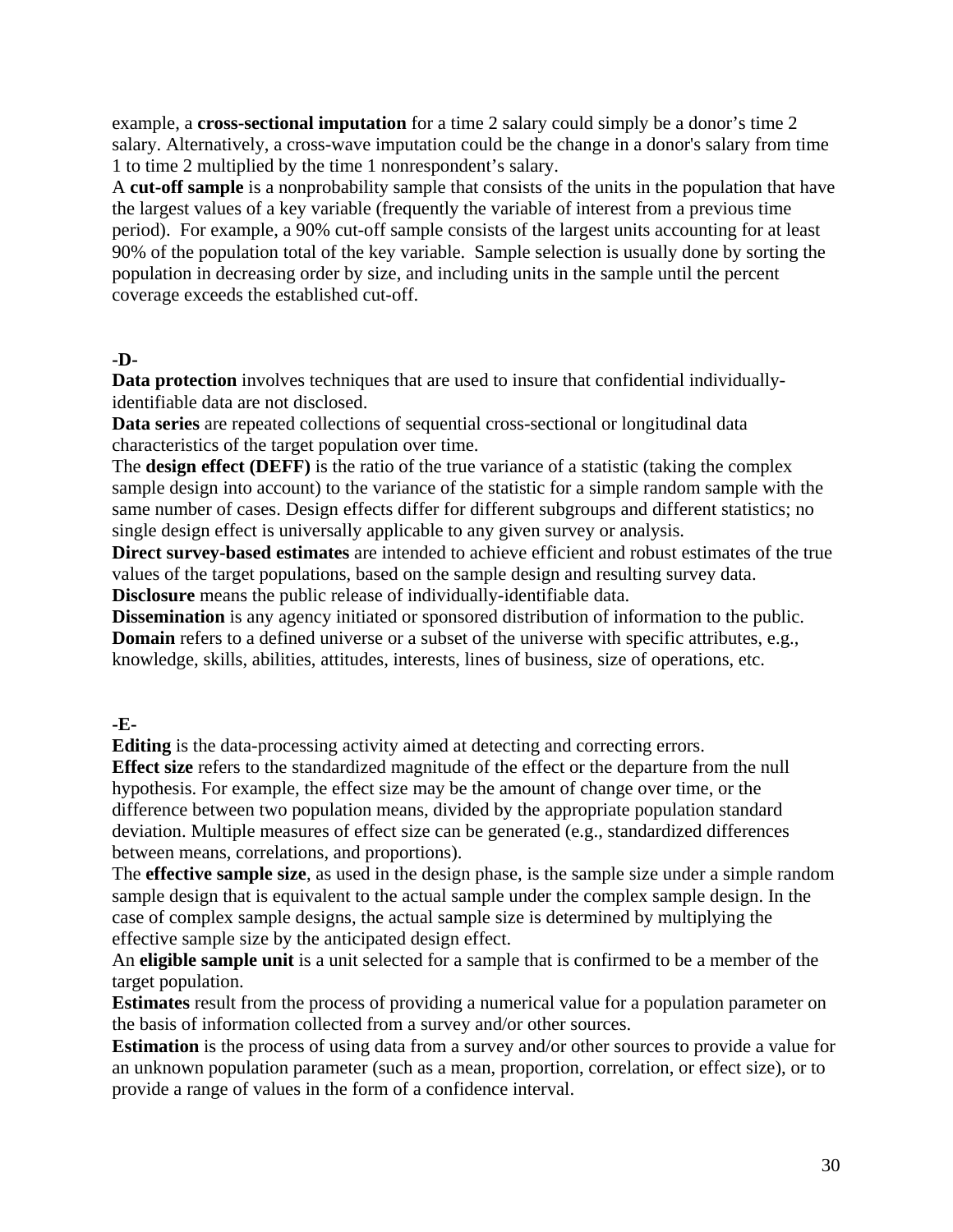**Estimation error** is the difference between a survey estimate and the true value of the parameter in the target population.

# **-F-**

In a **field test,** all or some of the survey procedures are tested on a small scale that mirrors the planned full-scale implementation.

A **focus group** involves a semi structured group discussion of a topic.

**Forecasts** involve the specific projection that an investigator believes is most likely to provide an accurate prediction of a future value of some process.

A **frame** is a mapping of the universe elements (i.e., sampling units) onto a finite list (e.g., the population of schools on the day of the survey).

The **frame population** is the set of elements that can be enumerated prior to the selection of a survey sample.

# **-H-**

**Hypothesis testing** draws a conclusion about the tenability of a stated value for a parameter. For example, sample data may be used to test whether an estimated value of a parameter (such as the difference between two population means) is sufficiently different from zero that the null hypothesis, designated  $H_0$  (no difference in the population means), can be rejected in favor of the alternative hypothesis,  $H_1$  (a difference between the two population means).

# **-I-**

**Imputation** is the procedure for entering a value for a specific data item where the response is missing or unusable.

**Individually-identifiable data** refers specifically to data from any list, record, response form, completed survey, or aggregation from which information about particular individuals or their organizations may be revealed by either direct or indirect means.

**Instrument** refers to an evaluative device that includes tests, scales, and inventories to measure a domain using standardized procedures. It is commonly used when conducting surveys to refer to the device used to collect data, such as a questionnaire or data entry software.

**Item nonresponse** occurs when a respondent fails to respond to one or more relevant item(s) on a survey.

# **-K-**

**Key variables** include survey-specific items for which aggregate estimates are commonly published from a study. They include, but are not restricted to, variables most commonly used in table row stubs. Key variables also include important analytic composites and other policyrelevant variables that are essential elements of the data collection. They are first defined in the initial planning stage of a survey, but may be added to as the survey and resulting analyses develop. For example, a study of student achievement might use gender, race-ethnicity, urbanicity, region, and school type (public/private) as key reporting variables.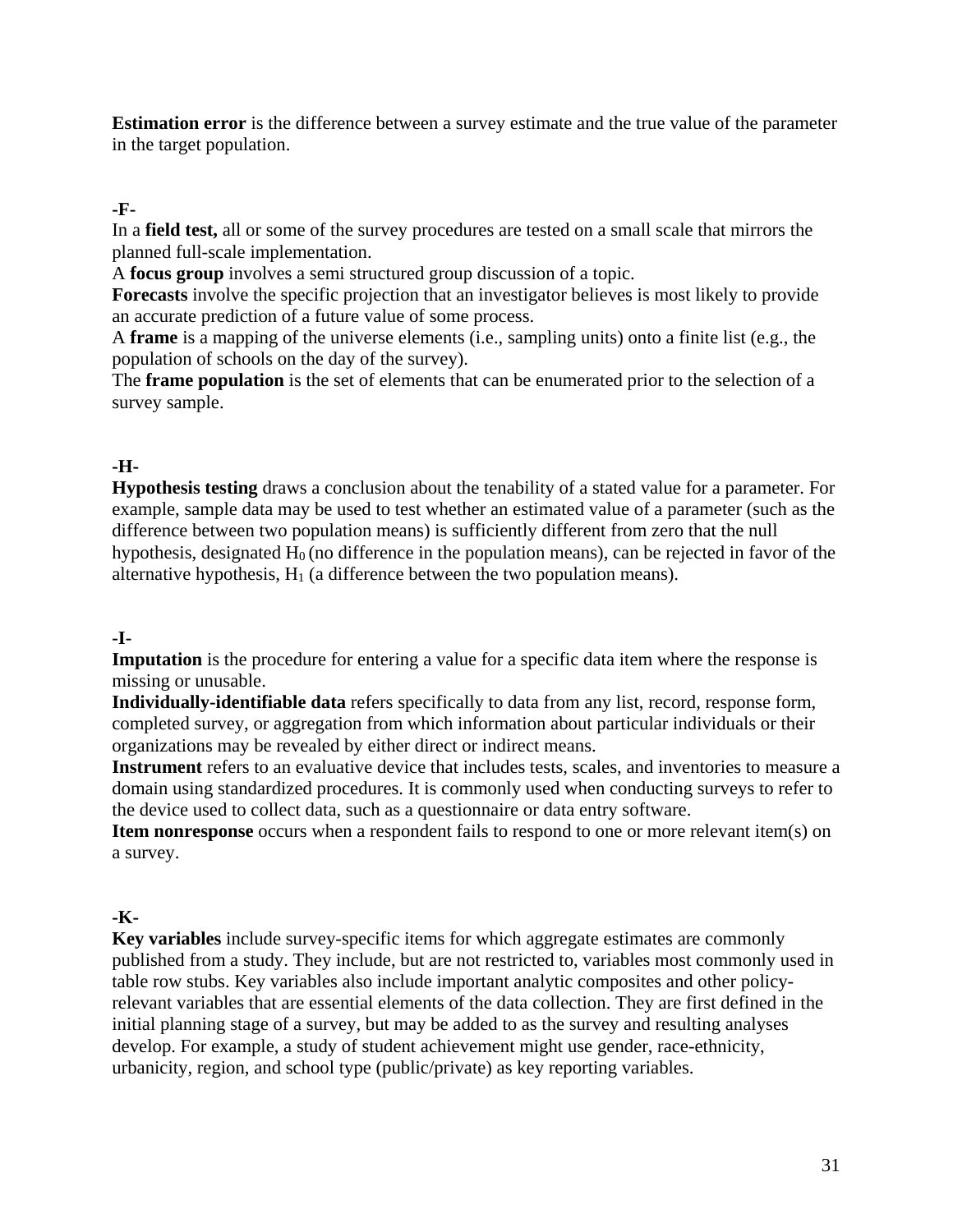# **-L-**

A **longitudinal** sample survey follows the experiences and outcomes over time of a representative sample of respondents (i.e., a cohort).

**Longitudinal analysis** involves the analysis of data from a study in which subjects are measured repeatedly over time.

#### **-M-**

Response to a **mandatory survey** is required by law.

**Measurement error** is the difference between observed values of a variable recorded under similar conditions and some fixed true value (e.g., errors in reporting, reading, calculating, or recording a numerical value). Response bias is the deviation of the survey estimate from the true population value that is due to measurement error from the data collection. Potential sources of response bias include the respondent, the instrument, and the interviewer.

A **microdata** file includes the detailed responses for individual respondents.

The **minimum substantively significant effect (MSSE)** is the smallest effect, that is, the smallest departure from the null hypothesis, considered to be important for the analysis of key variables. The minimum substantively significant effect is determined during the design phase. For example, the planning document should provide the minimum change in key variables or perhaps, the minimum correlation, r, between two variables that the survey should be able to detect for a specified population domain or subdomain of analytic interest. The MSSE should be based on a broad knowledge of the field, related theories, and supporting literature.

**Missing at random,** for a given survey variable, refers to a situation in which the probability that a unit is missing that variable is independent of its value, but may not be independent of another variable being measured.

**Missing completely at random** occurs when values are missing because individuals drop out of a study in a process that is independent of both the observed measurements and those that would have been available had they not been missing.

A **model** is a formalized set of mathematical expressions quantifying the process assumed to have generated a set of observations.

A **model-based estimate** is produced by a model.

**Model-based samples** are selected to achieve efficient and robust estimates of the true values of the target populations under a chosen working model.

**Model validation** involves testing a model's predictive capabilities by comparing the model results to "known" sources of empirical data.

**Multiple comparisons** involve a detailed examination of the differences among a set of means. **Multivariate analysis** is a generic term for many methods of analysis that are used to investigate multivariate data.

**Multivariate data** include data for which each observation consists of values for more than one random variable.

**Multivariate modeling** provides a formalized mathematical expression of the process assumed to have generated the observed multivariate data.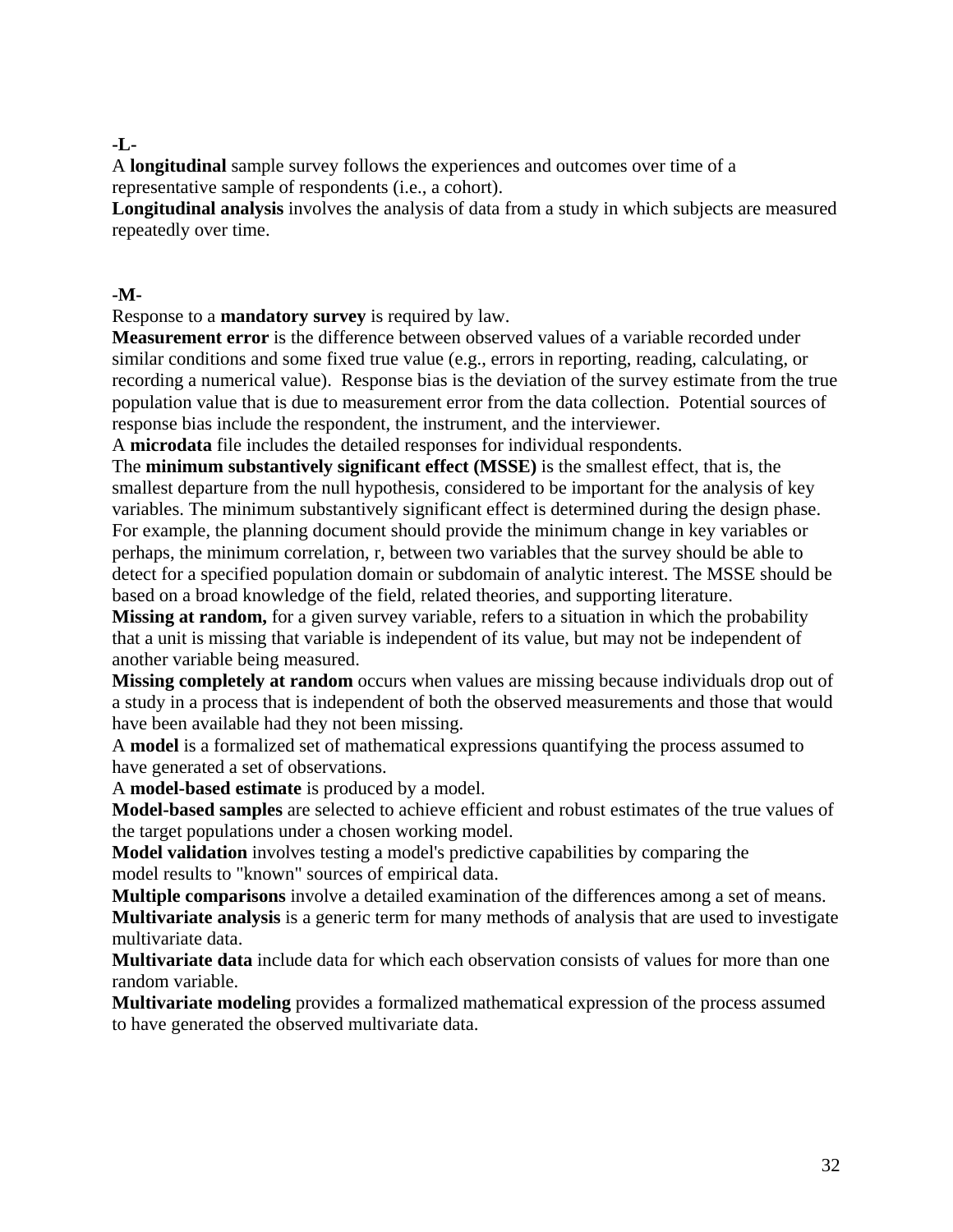#### **-N-**

**Nonprobabilistic methods—**see ""probabilistic methods."

**Nonresponse bias** occurs when the observed value deviates from the population parameter due to differences between respondents and nonrespondents. Nonresponse bias may occur as a result of not obtaining 100 percent response from the selected cases.

**Nonresponse error** is the overall error observed in estimates caused by differences between respondents and nonrespondents. It consists of a variance component and nonresponse bias. **Nonsampling error** includes measurement errors due to interviewers, respondents, instruments, and mode; nonresponse error; coverage error; and processing error.

# **-O-**

**Overall unit nonresponse** reflects a combination of unit nonresponse across two or more levels of data collection, where participation at the second stage of data collection is conditional upon participation in the first stage of data collection.

# **-P-**

The *p* **value** is the probability of the observed data's showing a more extreme value than the result, when there is no effect in the population.

In a **pilot test,** a laboratory or a very small-scale test of a questionnaire or procedure is conducted.

**Population**—see "target population."

**Post-stratification** is applied to survey data, in which sample units are stratified after data collection using information collected in the survey and auxiliary information to adjust weights to population control totals.

The **power**  $(1 - b)$  of a test is defined as the probability of rejecting the null hypothesis when a specific alternative hypothesis is assumed. For example, with  $b = 0.20$  for a particular alternative hypothesis, the power is 0.80, which means that 80 percent of the time the test statistic will fall in the rejection region if the parameter has the value specified by the alternative hypothesis.

**Precision** of survey results refers to how closely the results from a sample can reproduce the results that would be obtained from a complete count (i.e., census) conducted using the same techniques. The difference between a sample result and the result from a complete census taken under the same conditions is an indication of the precision of the sample result.

A survey **pretest** involves experimenting with different components of the questionnaire or survey design or operationalization prior to full-scale implementation. This may involve **pilot testing**, that is a laboratory or a very small-scale test of a questionnaire or procedure, or a **[field](http://nces.ed.gov/statprog/2002/#field) test** in which all or some of the survey procedures are tested on a small scale that mirrors the planned full-scale implementation.

**Probabilistic methods** for survey sampling are any of a variety of methods for sampling that give a known, non-zero, probability of selection to each member of the target population. The advantage of probabilistic sampling methods is that sampling error can be calculated. Such methods include: random sampling, systematic sampling, and stratified sampling. They do not include: convenience sampling, judgment sampling, quota sampling, and snowball sampling. **Probability of selection** in a survey is the probability that a given sampling unit will be selected, based on the probabilistic methods used in sampling.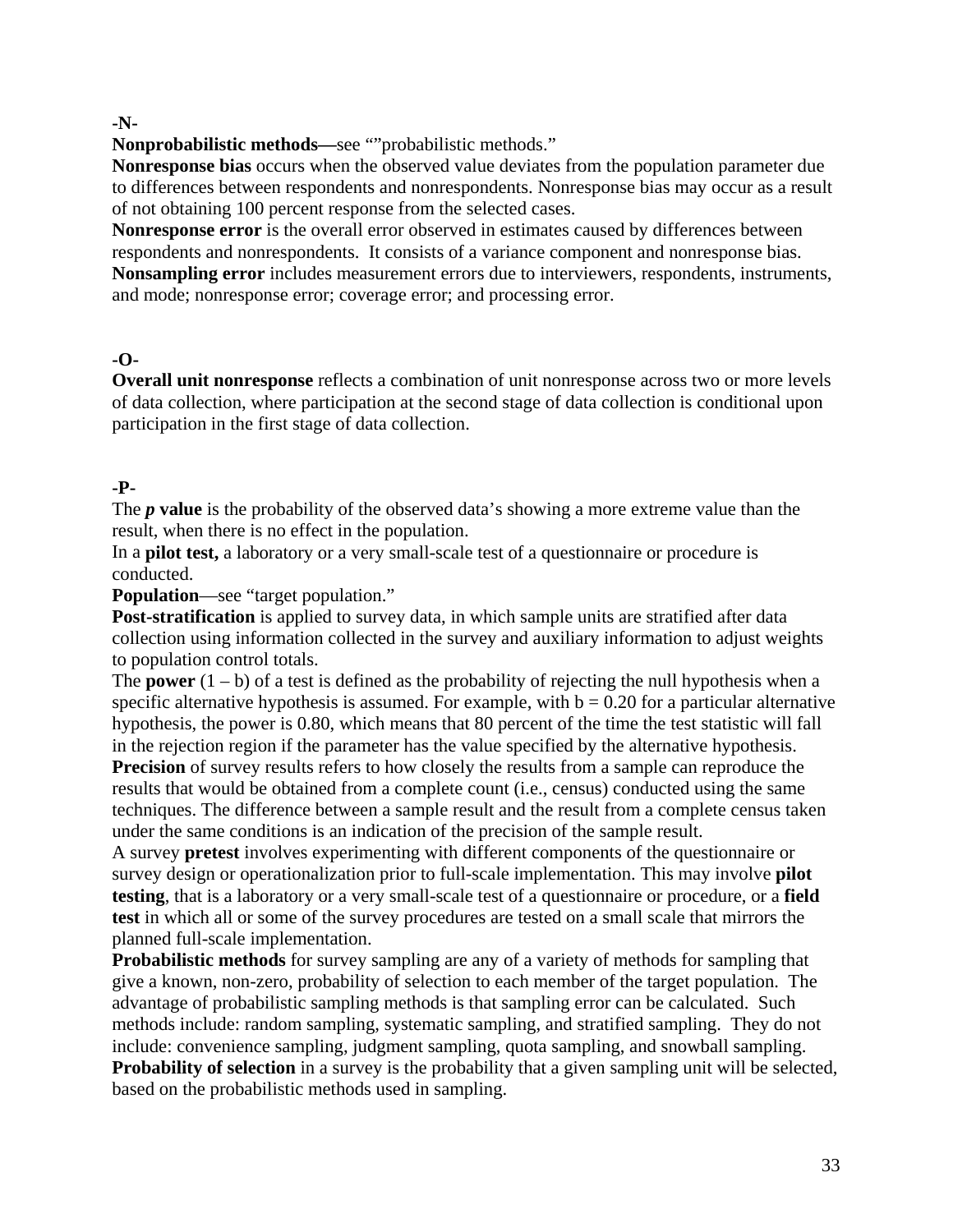A **projection** is an estimate of a future value of a characteristic based on current trends. A **public-use data file or public-use microdata file** includes a subset of data that have been coded, aggregated, or otherwise altered to mask individually-identifiable information, and thus is available to all external users. Unique identifiers, geographic detail, and other variables that cannot be suitably altered are not included in public-use data files.

#### **-Q-**

**Quality assurance processing** includes any procedure or method that is aimed at maintaining or improving the reliability or validity of the data.

#### **-R-**

**Raking** is a multiplicative weighting technique that uses iterative proportional fitting. That is, weights are obtained as the product of a number of factors contributed by auxiliary variables. In **ratio estimation**, an auxiliary variate  $x_i$ , correlated with  $y_i$ , is obtained for each unit in the sample. The population total X of the  $x_i$  must be known. In practice,  $x_i$  is often the value of  $y_i$  at some previous time when a complete census was taken. The goal is to obtain increased precision by taking advantage of the correlation between  $y_i$  and  $x_i$ . The ratio estimate of Y, the population total of  $y_i$  is  $YR = (y/x)$ , where y and x are the sample totals of  $y_i$  and  $x_i$  respectively.

A **record layout** is a description of the data elements on the file (variable names, data types, and length of space on the file) and their physical locations.

**Required response items** include the minimum set of items required for a case to be considered a respondent.

**Respondent burden** is the estimated total time and financial resources expended by the survey respondent to generate, maintain, retain, and provide survey information.

A **response analysis survey** is a study of the capability of respondents to accurately provide the data requested for a survey.

**Response bias** is the deviation of the survey estimate from the true population value that is due to measurement error from the data collection. Potential sources of response bias include the respondent, the instrument, and the interviewer.

**Response rates** calculated using base weights measure the proportion of the sample frame that is represented by the responding units in each study.

#### **-S-**

**Sampling error** is the error associated with nonobservation, that is, the error that occurs because all members of the frame population are not measured. It is the error associated with the variation in samples drawn from the same frame population. The sampling error equals the square root of.the variance.

**Sampling units** are the basic components of a sample frame. Everything covered by a sample frame must belong to one definite sampling unit, or have a measurable probability of belonging to a specific unit. The sampling unit may contain, for example, defined areas, houses, people, or businesses.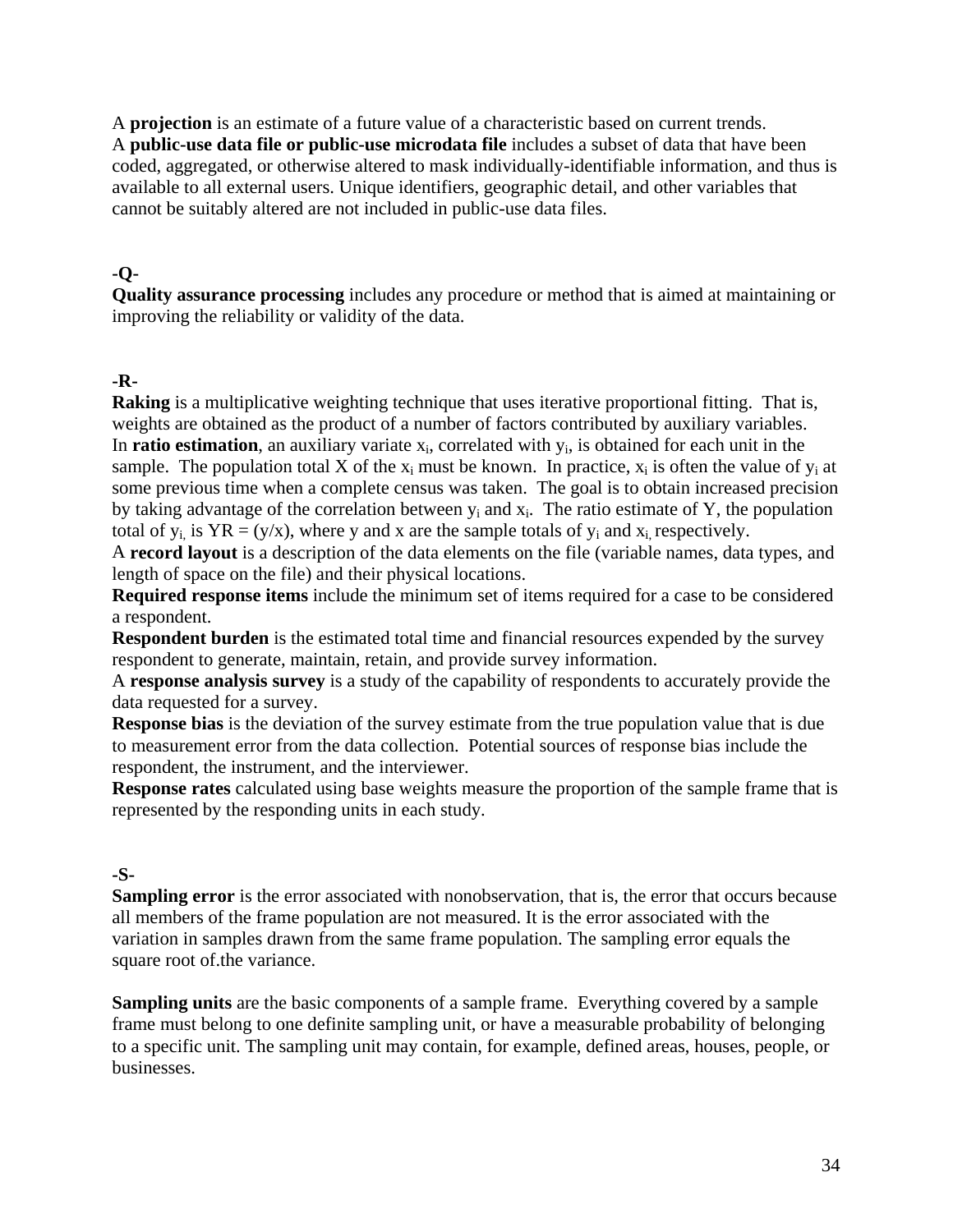**Sensitivity analysis** is designed to determine how the variation in the output of a model (numerical or otherwise) can be apportioned, qualitatively or quantitatively, to changes in input parameter values and assumptions. This type of analysis is useful in ascertaining the capability of a given model, as well its robustness and reliability.

**Stage of data collection** includes any stage or step in the sample identification and data collection process in which data are collected from the identified sample unit. This includes information obtained that is required to proceed to the next stage of sample selection or data collection (e.g., school district permission for schools to participate or schools providing lists of teachers for sample selection of teachers).

**Standard error** is the standard deviation of the sampling distribution of a statistic. Although the standard error is used to estimate sampling error, it includes some nonsampling error. **Strata** are created by partitioning the frame and are generally defined to include relatively homogeneous units within strata.

**Statistical significance** is attained when a statistical procedure applied to a set of observations yields a *p* value that exceeds the level of probability at which it is agreed that the null hypothesis will be rejected.

A **statistical survey** is a data collection whose purposes include the description, estimation, or analysis of the characteristics of groups, organizations, segments, activities, or geographic areas. A statistical survey may be a census or may collect information from a sample of the target population.

**Substitution** is the process of supplementing the sample in an unbiased manner in order to ensure it continues to be representative of the population.

A **survey system** is a set of individual surveys that are interrelated components of a data collection.

# **-T-**

The **target population** is any group of potential sample units or persons, businesses, or other entities of interest.

The **total mean square error** is a measure of the combined overall effect of sampling and nonsampling error on the estimate.

**Type I error** is made when the tested hypothesis, H<sub>0</sub>, is falsely rejected when in fact it is true. The probability of making a Type I error is denoted by alpha  $(\alpha)$ . For example, with an alpha level of 0.05, the analyst will conclude that a difference is present in 5 percent of tests where the null hypothesis is true.

# **-U-**

**Unit nonresponse** occurs when a respondent fails to respond to all required response items (i.e., fails to fill out or return a data collection instrument).

A **universe** survey involves the collection of data covering all known units in a population (i.e., a census).

**Usability testing** in surveys is the process whereby a group of representative users are asked to interact and perform tasks with survey materials, e.g., computer-assisted forms, to determine if the intended users can carry out planned tasks efficiently, effectively, and satisfactorily.